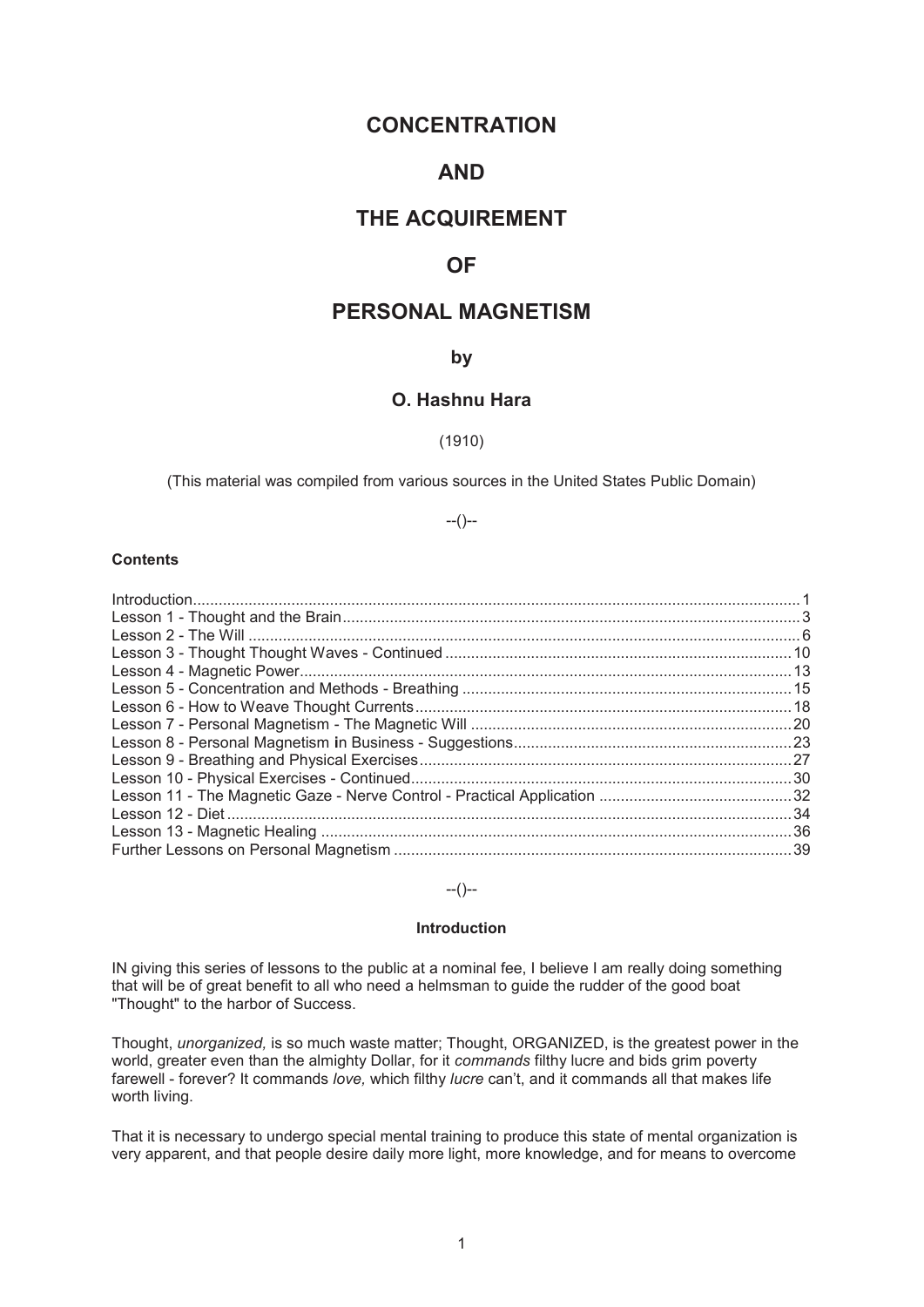their state of ignorance is, as sure as "eggs are eggs," the reason why Personal Magnetism and the consideration of the Thought Forces have become such a cult.

Personal Magnetism means *health, happiness, power and success.* 

Those who want these things and all they stand for, follow the rules I give you in these pages; read, mark, learn and inwardly digest each lesson, and if you do not live to bless the wonderful force known as Personal or Animal Magnetism; if you do not realize within yourself a new found happiness, *because* you realize that you are not the weak, downtrodden creature you have so long considered yourself, but a glorified, radiant, happy being; then, I say, my name is not...

O. Hashnu Hara (1910)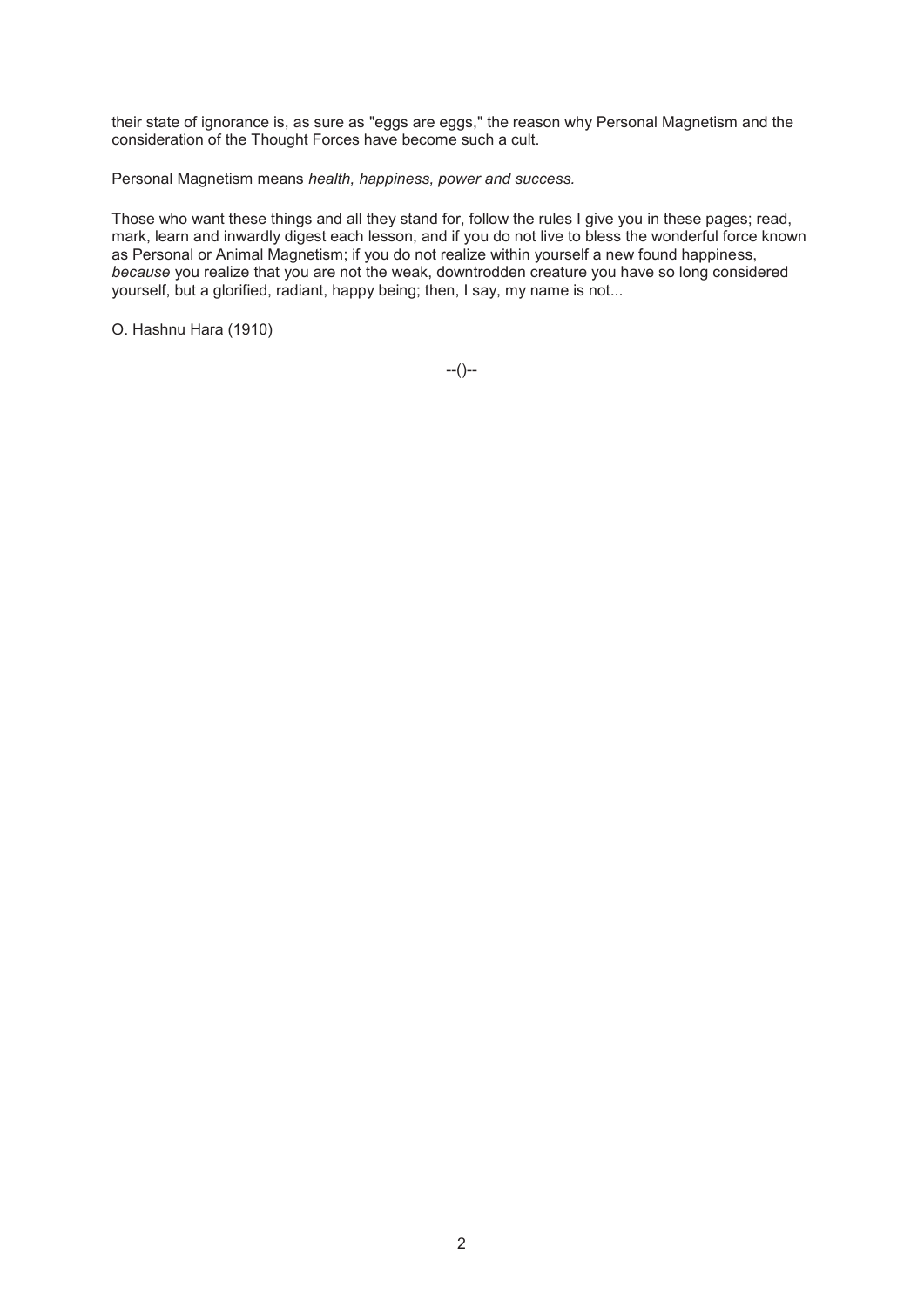#### **Thought and the Brain**

THAT a course of lessons fully illustrating the action of thought, explaining its composition, and the correct method of using it, would prove a boon to many students of the Occult and mental sciences, who find this a very great drawback to serious advancement, appear almost a certainty.

The methods usually advocated seem to me very impractical; in the first place, how can a man who has never learned to control thought in everyday matters, such as banishing business worries when he comes home, or goes to bed, or in learning to control small habits, suddenly sit down and "concentrate on Spirit," when probably his very idea of spirit is such as to awaken all his dormant fancies, and to call forth not one image, but hundreds? Then he fondly believes he is concentrating, until the utter absence of results proves that he has done no such thing, and he begins all over again.

It is only what may be expected, and even a general attempt to simplify the matter would be welcome; but I have had so many letters and so many appeals from men and women who cannot master this one subject - quite the most important in the whole school of Metaphysical and Occult teaching - the door, in fact, which will open to them the whole vista held out in books, an entrancing vision of knowledge, of health, of happiness, and the unseen, which too often will remain in books, simply because the initial step is too difficult - that I have made a great effort to meet the demand in a popular and practical form.

First of all I will beg of my pupils to begin at the bottom. Do not try to concentrate your thought on spirit before you are quite sure:

First. As to what THOUGHT is composed of.

Second. That you are able to concentrate your mind on some unimportant mundane matter, to the exclusion of all else.

Third. Do not try to concentrate your mind for half an hour at a time, until you can concentrate for two consecutive minutes.

Fourth. What spirit is.

I advise the student to practice keeping his mind on one subject for a minute at a time, and then gradually increase the time from day to day.

If you intended to train for, say, a foot race, you would not start with a twenty-mile walk after having been out of training for a long time. Nor if a little child is being taught how to read is he given a difficult scientific book to begin with. Yet men and women are put to a task far more difficult than these, without any preparation or gradual initiation into the processes employed.

Take some subject you are very much interested in for the commencement, then for one minute hold this before your mind's eye, try to see if it in your imagination, and if you fail, wait another hour or so then try again.

By these means you gradually increase the elasticity of your brain, which, by continual exercises, can be expanded and made to perform tasks which were originally impossible. The next thing is to consider the part our brain plays in the matter of thought generation.

Look upon the brain simply as a very delicate machine, a dynamo that generates thought as an ordinary dynamo generates electricity. The construction of this machine needs some consideration for it is known that certain parts of the brain are put to certain uses, and that a brain left dormant grows gradually incapable of anything much above involuntary action, and that if certain parts even of the brain are neglected they in turn become atrophied and are useless.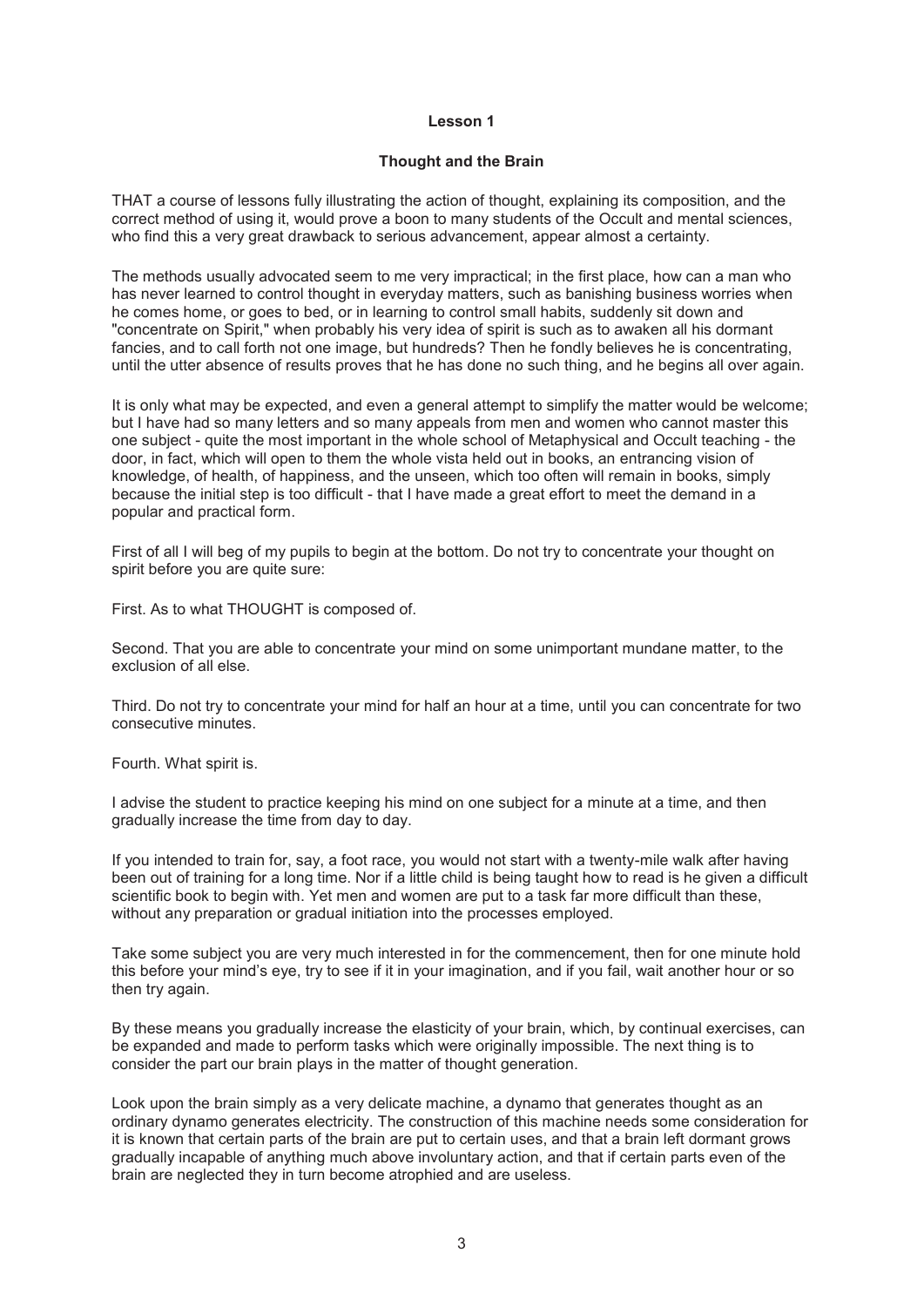The accompanying diagram shows the relative parts of the brain, and the work they do is as follows:

Fig. 1 is the cerebrum, and consists of two hemispheres, which are separated by a very deep fissure. The cerebrum is composed of a thick layer of gray matter, surrounding white fibrous nerve substance. The gray matter is drawn up in to folds, or convolutions, and the whole is covered by a delicate membrane composed of arteries and veins, supported by tissue.



*(Diagram)*

This part of the brain is the seat of sensation, of will, of intelligence, and also of the emotions; if this part of the brain is injured, the power of manifesting mental faculties is more or less lost.

Fig. 2 is the lesser brain, or cerebellum, and this guards and regulates the involuntary muscles and movements of the mind and body. I have always placed the subconscious mind here; it seems the most reasonable locality to apportion it to, for the subconscious mind is certainly an involuntary worker; it also depends very little upon the will of the emotions, for all the will-power in the world will not make it manifest if it is not in the state to do so, and the everyday working brain has quite enough to do to look after its own without taking on another function.

Fig. 3, the pons varolli, and Fig. 5, the medulla oblongata, do not immediately concern us, although, of course, their own work is very important. Thus, if the medulla oblongata is destroyed, death at once ensues.

From the under surface of the brain twelve pairs of nerves are given off, called the cranial nerves; each pair supply some sense to the body, generated by the brain machine, just as a dynamo turns out its streams of electricity. One pair of nerves supply the sense of smell; the next the optic nerves; the third pair move the eyeballs; the fourth supply the skin of the face, the muscles of the lower jaw, and the tongue; the sixth pair are supplied to the muscles which turn the eyeballs outwards; the seventh pair supply fibers to the muscles of the face; the eight pair supply the ear; the ninth pair are mixed nerves and they enable us to taste, and also supply the nerves to the pharynx; the tenth pair are very important mixed nerves which send fibers to her larynx, lungs, hear, stomach and liver; the eleventh pair are motor nerves which supply certain muscles to the neck; the twelfth pair are spending fibers to the tongue. So here we get a clear idea of our thought machine, a good thing to start with, since certainly no other kind of engineer would attempt to drive a machine of which he was absolutely ignorant. This direct arrangement from the brain center explains to a great extent how the form of concentration called *mental healing* can affect the body, and rebuild the tissues.

For each pair of nerves will carry the message given to them by the brain, and it naturally depends upon the message as to the effect produced. Here we get the machine we have to work with, and having mastered the technical parts of it, we will now proceed to see how thought acts, and how concentration affects thought.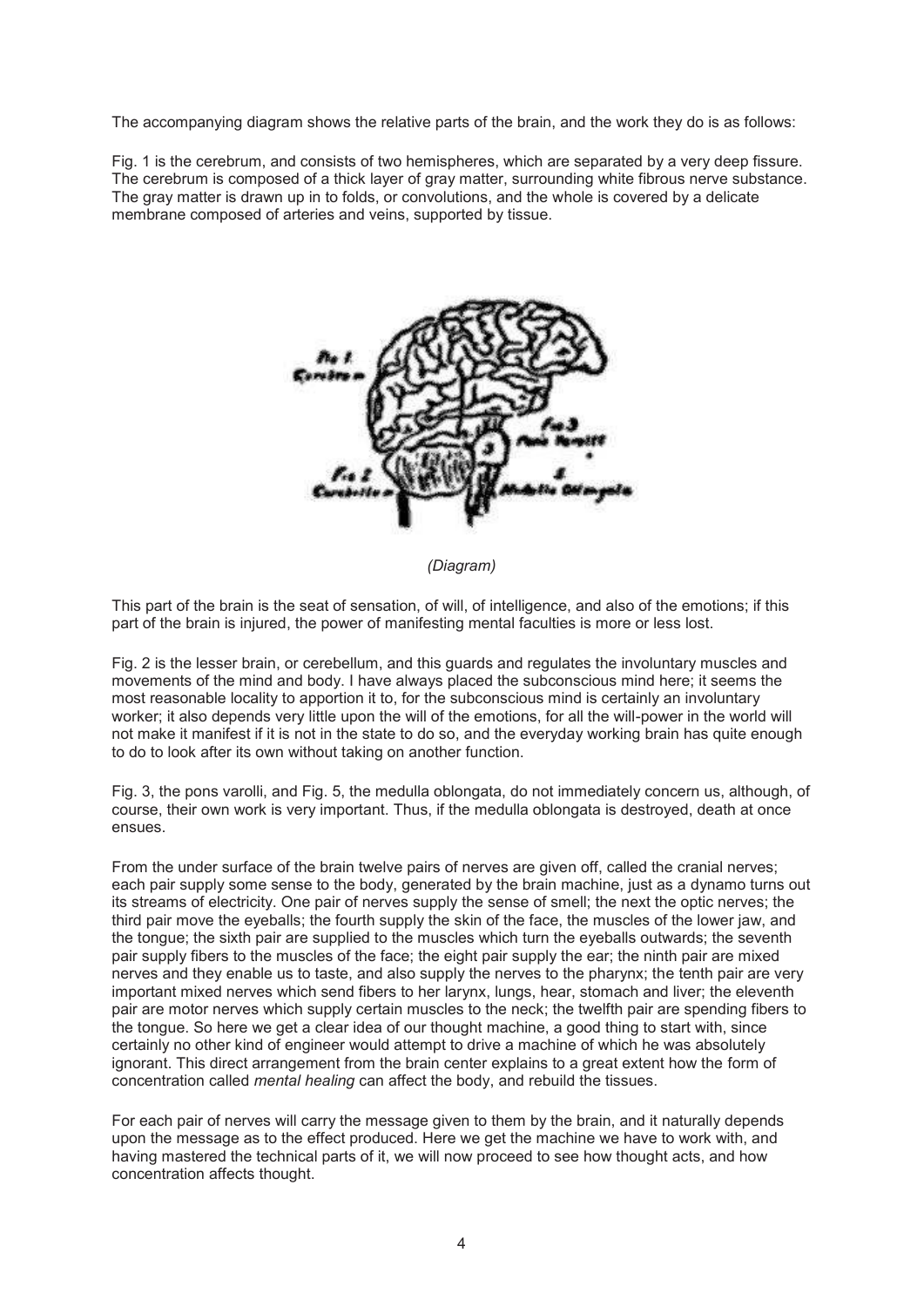It has long been a matter of consideration and study to me as to where the will really is located, and in this matter of concentration it is doubly important, because without that WILL man cannot possibly concentrate. It is the master of the Thoughts Machine, and I have found that the best way to meet the difficulty is to look upon the WILL as the OVER SOUL, that part of man which never dies, and which is carried on from incarnation to incarnation. I am assuming the theory of reincarnation to be something more that theory. It has been given to me to remember past lives, although only two or three; but even if one can remember any it surely renders the theory a fact.

This OVER SOUL, or will-power, is the force which sets the brain in motion, and which determines what effect the thought generated will have, and also what strength; it rests within ourselves to decide the state we are to reach in each successive incarnation (after we have been through a certain number), yet if we seek the intelligent co-operation of the over soul we can, if we so desire, accomplish in one life what might otherwise take centuries to perform.

 $-(-)$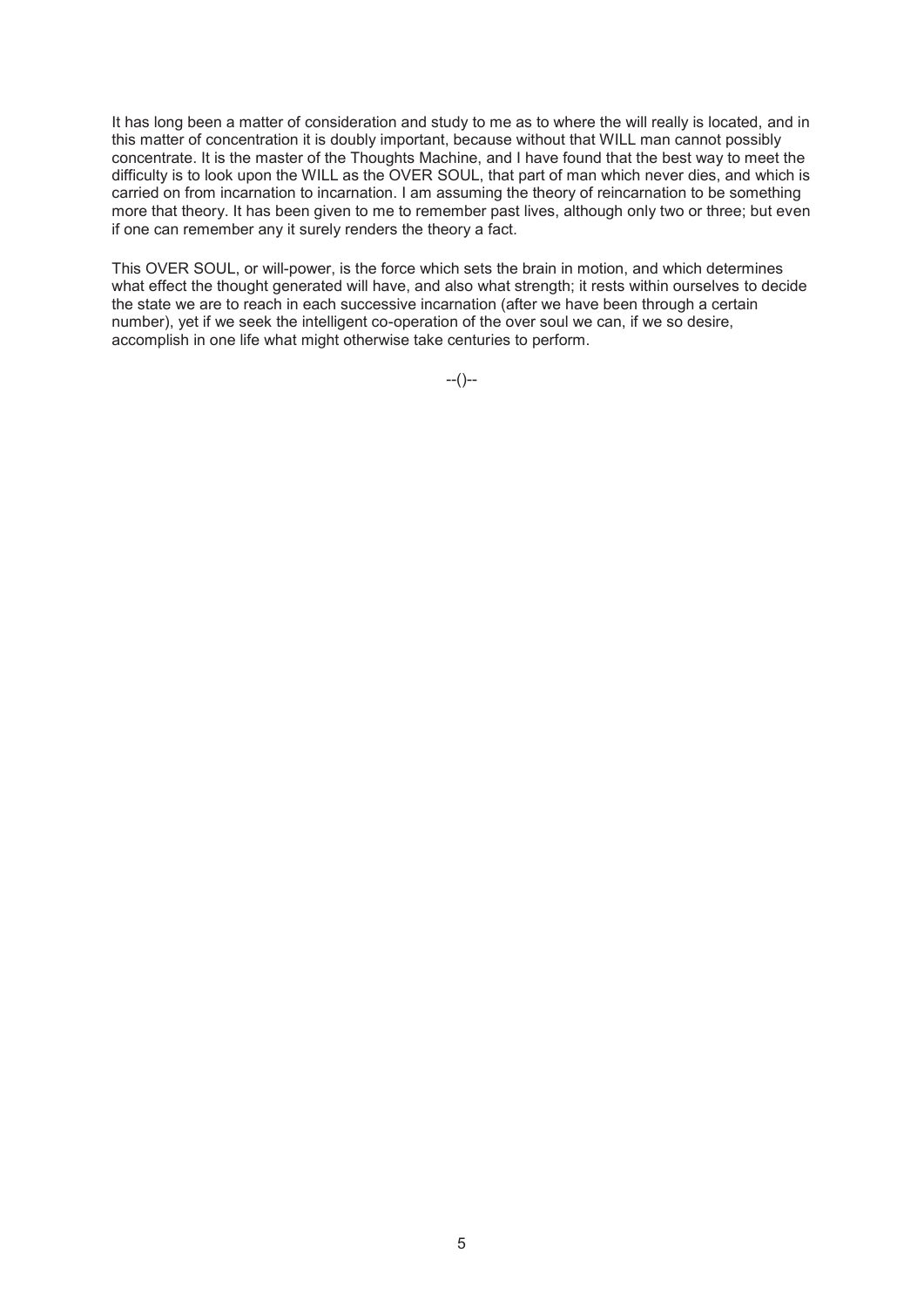### **The Will:**

## **How Thought Travels - Varieties of Thought Waves**

THE seat of WILL, or the over soul, may, I think, be safely placed in the NERVE AURA surrounding the brain.

The exact nature of thought has not, so far as I have been able to discover, ever been fully explained. There is no doubt that thought is of atomic origin, else I do not quite see how, in accordance with Nature's law, it could travel through the ether.

In regarding the action of thought in the ether, we are too much in danger of regarding the ether as something outside ourselves, and thought as an unconsidered and unknown quantity, a mistake which must be rigorously quarded against.

The ether permeates our whole body, and because of this wonderful invisible medium, thought, magnetism, and other know substances of a similar nature can attract to themselves matter from throughout the universe; thought, of course, having a greater power of attraction than any other substance. There is nothing in the world, which can prevent this attraction, no matter what may intervene between the thought and the object it seeks. The reason for this may be summed up in one word - ether. This acts as a conducting medium for the light waves which travel form the most distant planets and fixed stars, light which takes ten years to reach our little earth; and it acts as a conducting medium for our thought, whether we desire to send it to the other side of the earth, or to some far distant region in the unknown, or back, back into the long forgotten past, or forward into the yet unexplored future.

I have frequently held forth respecting the nature of that invisible substance called *ether*, but for the benefit of new readers, at the risk of boring the old, I will repeat myself.

The ether, then, is an invisible medium filling all space; scientists accept it as a *necessity* to account for the transmission of LIGHT through space where no ordinary medium, such as *air*, is to be found.

It is said by scientists to be of a smooth, jelly-like substance, and by Rosicrucian's it is looked upon as living flame: We are at present more concerned with the scientific standpoint of what is called the "aluminiferous ether." As my readers can readily understand, there must be *some* substance to fill all space, or we could get light from sun or moon, or the far distant stars.

This light *travels* through the ether by means of "waves," that is, the tiny atoms, or particles, travel through space in a series of concentric (that is, from a common center) waves, each particle communicating motion to the next adjoining particle, and so on. Remember, too, that each particle, or atom, becomes, in its turn, a center of disturbance, sending out new waves. These wavelengths are exceedingly minute, and travel at an immense speed. They follow the waveform usual to *water* when, say, a stone is thrown in to cause a disturbance. There is the crest of the wave and the trough, and although the scientific method of measuring the length of these waves does not affect us at present, measured they are.

We know that *light* travels through ether by means of *waves* continually spreading outward; that a RAY of light is really non-existent. Light travels in *minute* particles, or atoms, and THOUGHT is propelled through the ether and through *space* in a similar manner to light.

You will consider the brain as a dynamo, only, of course, more powerful than any other known machine, and more delicately constructed. Man, as a race, is in constant danger of under-estimating the power of this machine, simply because he cannot CONCEIVE of such power.

From the central point of the brain, where motion is so intense, it almost appears at a standstill, thought radiates outward, as light radiates from our central point of energy - the sun.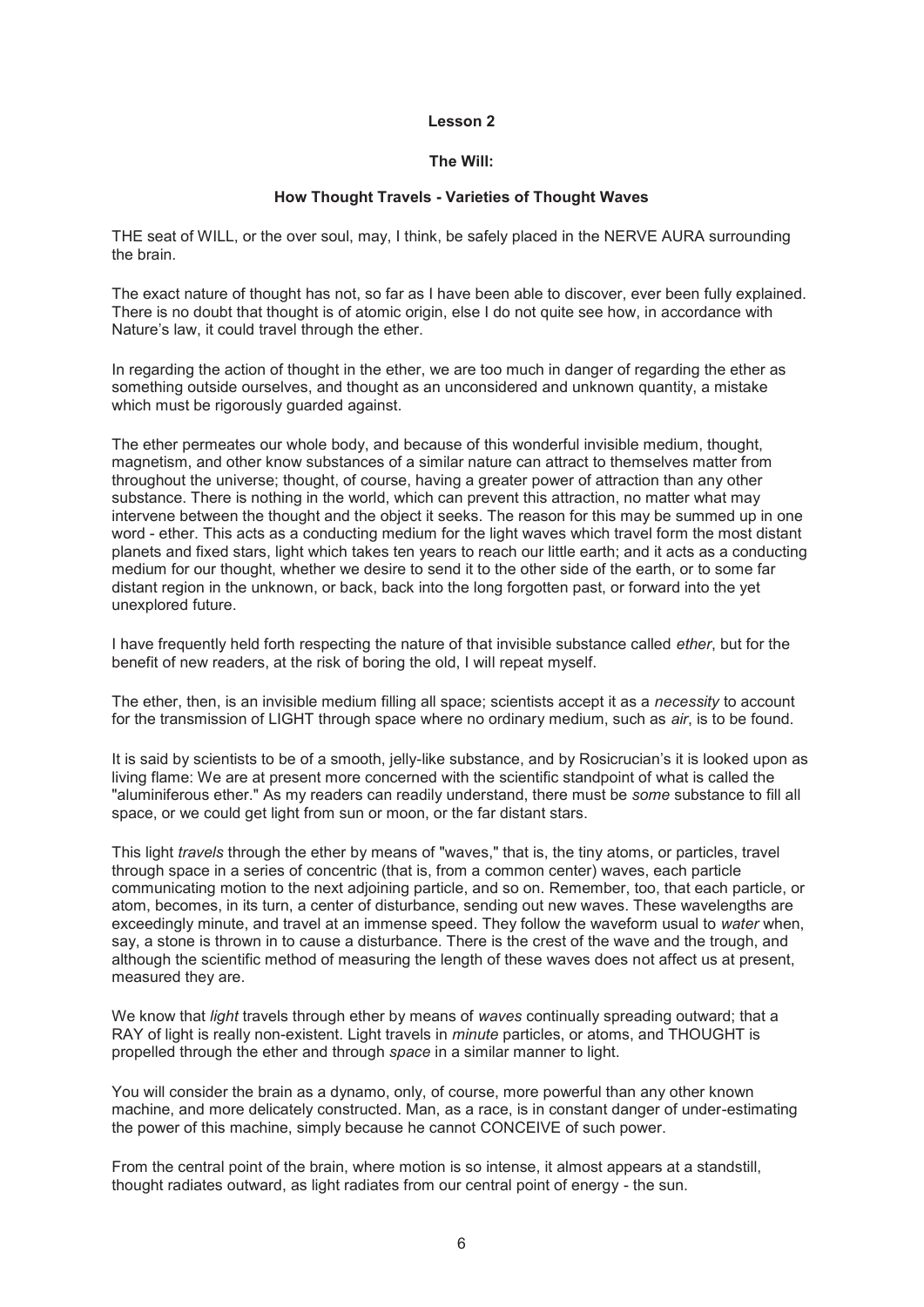We have seen, first, the machine, which generates thought, and secondly, the medium through which thought is propelled in its journey from one point of the globe to another.

The NATURE of thought is such that it is invisible as far as ocular demonstration is concerned, but its POWER is such that it is manifested in our daily life on every hand.

I assume thought to be of atomic origin, and, as I have already explained, the ether is a smooth, jellylike substance with the property of transmitting atoms and molecules (a molecule is a group of two or more atoms) through space (which it entirely fills) at a terrific speed, the speed, of course, depending entirely upon the nature and size of the atom. Thought atoms are so infinitesimal that they probably exceed the highest known rate of speed, for the smaller the atom the higher and swifter the rate of vibration.

Whenever anybody thinks, even on the most trivial matter, they at once set up a stress (or disturbance) in the ether, and all around them becomes disturbed. If the thought was feeble, the disturbance will be merely local, and affect nobody, although, if charged with anger, worry, or discontent, it will affect the thinker very much for evil.

Such thoughts upset the ether, recoil upon the internal organism through the brain, and set up a state of irritation similar to the mental process, thus affecting not only the secretions of the vital organs, but surrounding the whole with a negative aura, which destroys the waves of love and good feeling which would otherwise surround that person. Then also, in a slight degree, these conditions will affect others in the immediate vicinity. They may experience feelings of depression, and the sensation of a cloudy atmosphere; but the thoughts are too unorganized to have a lasting effect, unless one is continually living with this species of thought emanation; it will not affect anybody seriously, EXCEPT the THINKER. He, or she, will at once show the work they have been unconsciously performing - bad digestion, sleepless nights, wrinkles, flabby cheeks, and the general inability to enjoy anything. These are the lasting results of such disturbance of the etheric substances.

We are all anxious to obtain success in life, and to help others; but the life success must be so perfectly blended with the spiritual success, that the two are one, else neither will be very lasting. I am aware that certain people may take exception to this statement, but it is my firm opinion that true-life success embraces this dual aspect I have described.

The law of vibration is always traveling from a higher to a lower rate and back again; it follows a freepath motion, and returns upon its journey laden with the errand it set out to perform. If you will look at the first diagram of this lesson, you will see a perfect circle, which we will call the sphere of spirit. At the mark "A" in this circle we see pure spirit, and at 'B" we will place matter. Thus 'A," pure spirit is a rate of vibration which is intense -

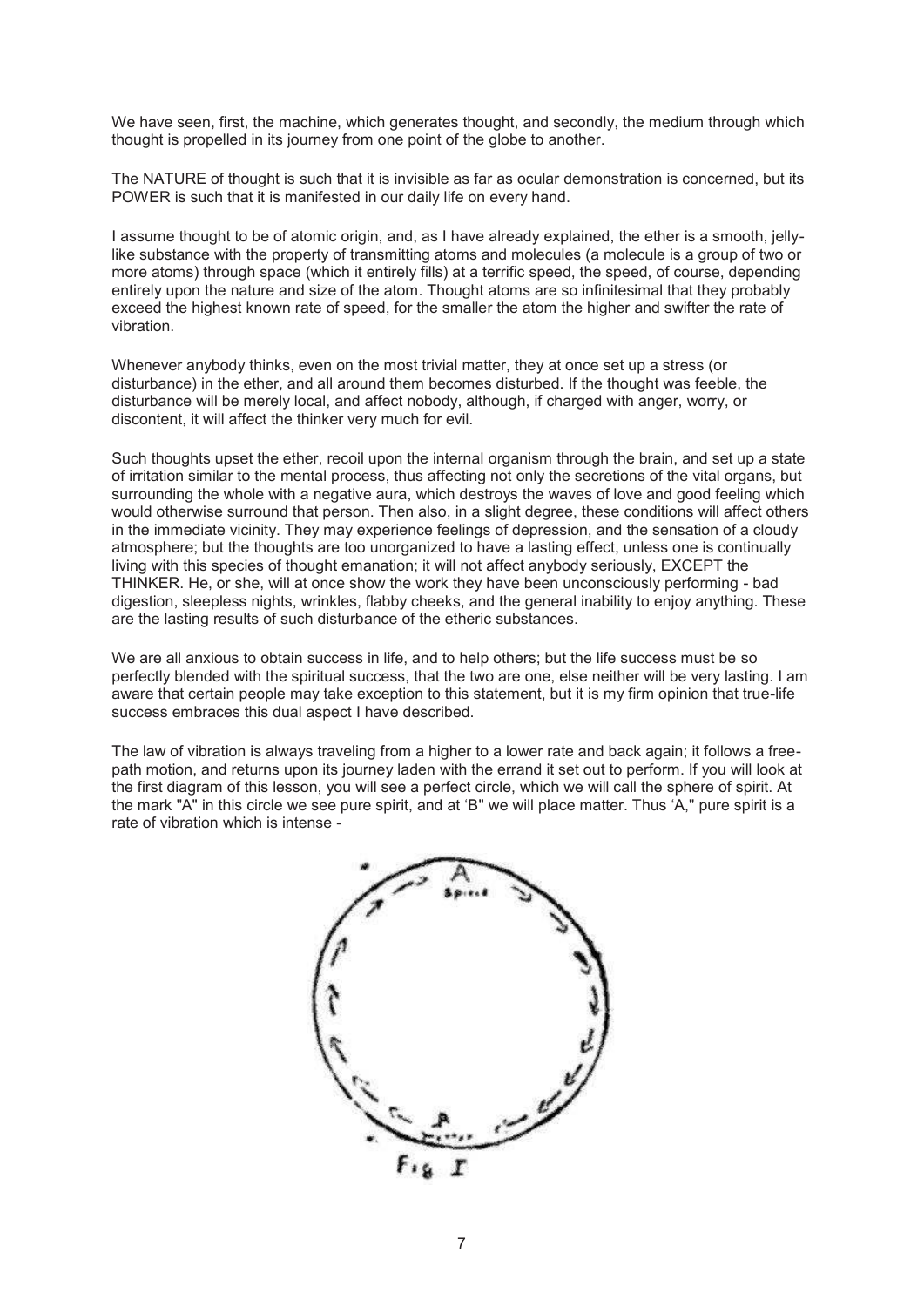#### *(Diagram - Fig 1)*

the swiftest possible. From this, spirit travels at a rate that grows slower and gradually slower, and, of course, denser, until it arrives at the base "B," where it is practically at a standstill. This may be interpreted as the procession of spirit through the grosser shades of matter, until at "B" we find matter almost pure and simple; but from "B" back to "A" again this etheric flow grows swifter and swifter, until at "A" it again assumes its swiftest rate of speed, and, having shaken off the confining elements of matter, is again merged into pure spirit.

We can trace this as the process of life. All life is spirit, and this diagram represents the entire period from the first separation of the individual from spirit, on its journey through life to the time when, having passed through countless incarnations, it is ready to return whence it came. The reason for this journey is not apparent; it is simply the law of Nature.

Thus from "A" to "B" is the spiritual basis upon which we are all founded, and from which, by the slow processes of evolution, we attain the state of so much gross matter, the state in which quite ninetenths of the population of the world are at present. Then, from here, man's higher sense begins to crave a higher state of evolution, and at last realizes that he has it in his power to obtain this when he pleases. "We live in the state of development our thoughts create for us." The higher our mental aspirations, the swifter and purer the rate of vibration we attain. If you live in the dirt you cannot expect to attract anything else; but if you are a child of sunshine, so will you be garbed in light, and draw to yourself all that is your by right.

To retrace our steps a little, we will repeat that the brain center is a medium, a machine for manifesting and creating thought, as a dynamo, only, of course, more powerful than any other know machine, and more perfect.

At the center of the brain, energy is so intense that it almost appears to be still and calm, and from this still center radiates outward thought, the quality and quantity of which depends upon the machine, which generates the power. The generating process takes place through the all-compelling action of the WILL or OVER SOUL, that part of man, which never dies. This action is helped, and often to a very great degree, by correct breathing, which has the most wonderful effect upon concentration of thought.

The following diagrams will illustrate very clearly how thought will proceed under given circumstances. Thought will proceed under given circumstance. Thought is dynamic, or, properly speaking, kinetic; \* but, of course, the words apply to the same thing. Under the compulsion of a strong and welladvanced WILL, or over soul, thought travels in a direct line towards that upon which it is concentrated. The more intense this form of concentration, the swifter and more direct the journey of that thought.

Fig. 2 shows the action of thought when directed upon some particular point. From "A" to "B" we get concentrated thought traveling from the brain center, "A," to the point it is intended to reach, "B." This may be defined as organized thought, a substance of which the vibrations are almost as subtle as the transmitting medium, etheric waves.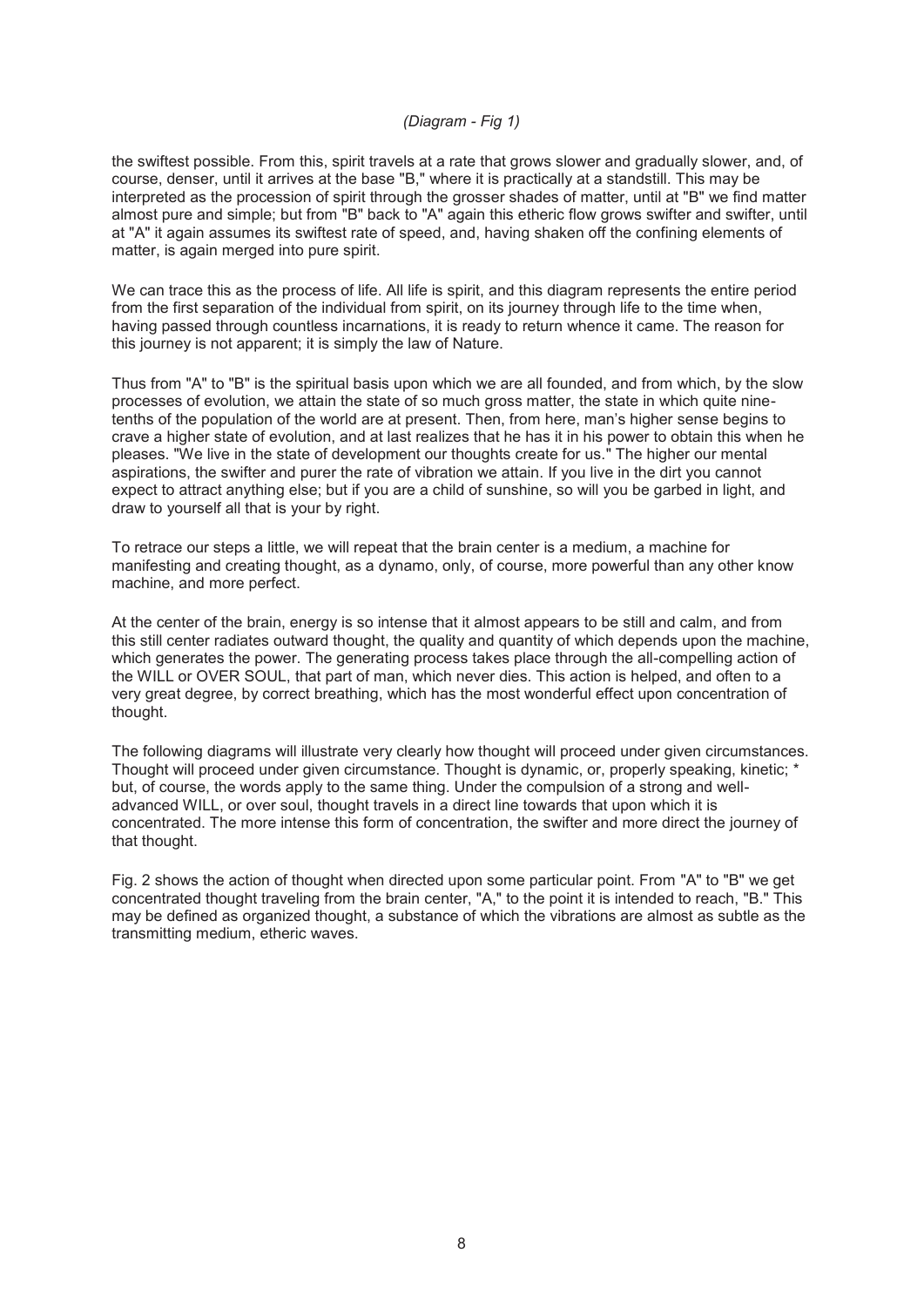

*(Diagram - Fig 2)*

From "A" to "C," however, we obtain the action of thought as it is understood in everyday parlance, the vacillating, uncertain thought of the organized mind which follows a zigzag course, varying in strength, and finally filtering away, without ever reaching its goal.

*\*Producing motion. Force of any kind as a motive power and its action.*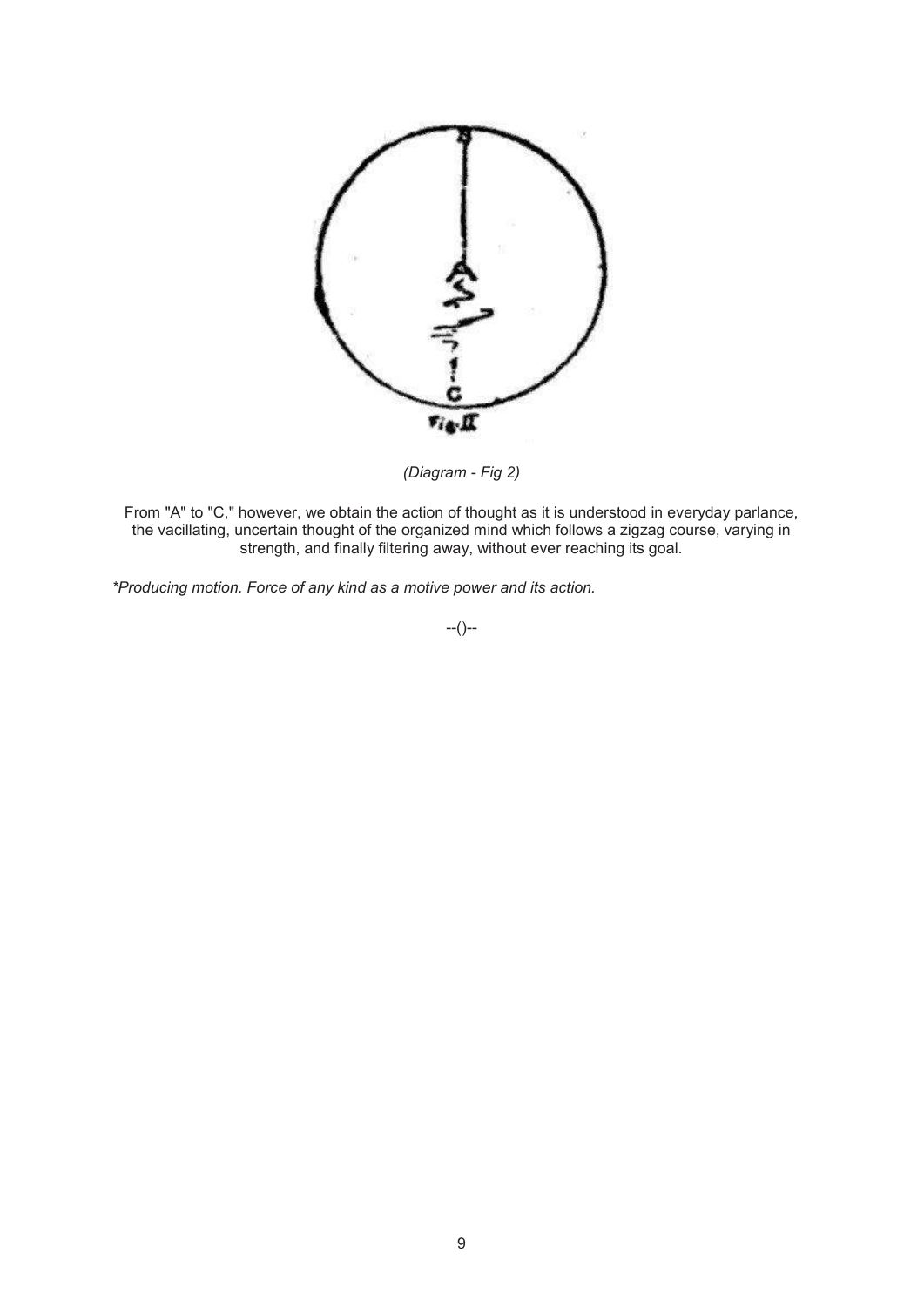#### **Thought Waves - Continued**

TO resume the consideration of the various kinds of thought waves we will now consider Fig. 3 (Lesson 3), which shows the action of the brain when generating another kind of mind wave, when the thought field, which closely resembles the magnetic field, as known to electricians, is composed of lines of forces which are less concentrated because more scattered in area, since they radiate outwards to all points, still from the same calm center.

But under the action of an organized mentality each line reaches the mark.

Thus from "A" to the outermost circle on every side, which in this case we will take to represent the known universe, or perhaps better still, as the world, the thought rays travel in even quality, and with direct force. When the student sits from general concentration, desiring, or expecting some good thing which mankind or nature as a whole (because of his relation to nature) can give him, but without specifying any individual, then his thought follows the directions of this figure, and his brain machine just *radiates* the thought as the sun radiates light.

It falls gently, and equally distributed upon all, and almost insensibly, often by what may seem the queerest chances, those on whom it falls are drawn to that center power, and the thinker, be if for business, or otherwise, realizes that his concentration has borne fruit.



*(Diagram - Fig 3)*

Fig. 4 clearly indicated the nature of thought sent in the general direction, but consisting of uneven and vacillating action, and will explain better than anything else why it is that some people have never achieved anything by the study of mental and spiritual science, or any other of the many methods of improving thought life.

They are not the masters of the laws governing mental action, nor do they clearly comprehend the kinetic nature of this curious and powerful substance, or the methods of its propulsion through the ether.

The third law of motion is, 'that action and reaction are equal in force, but opposite in direction."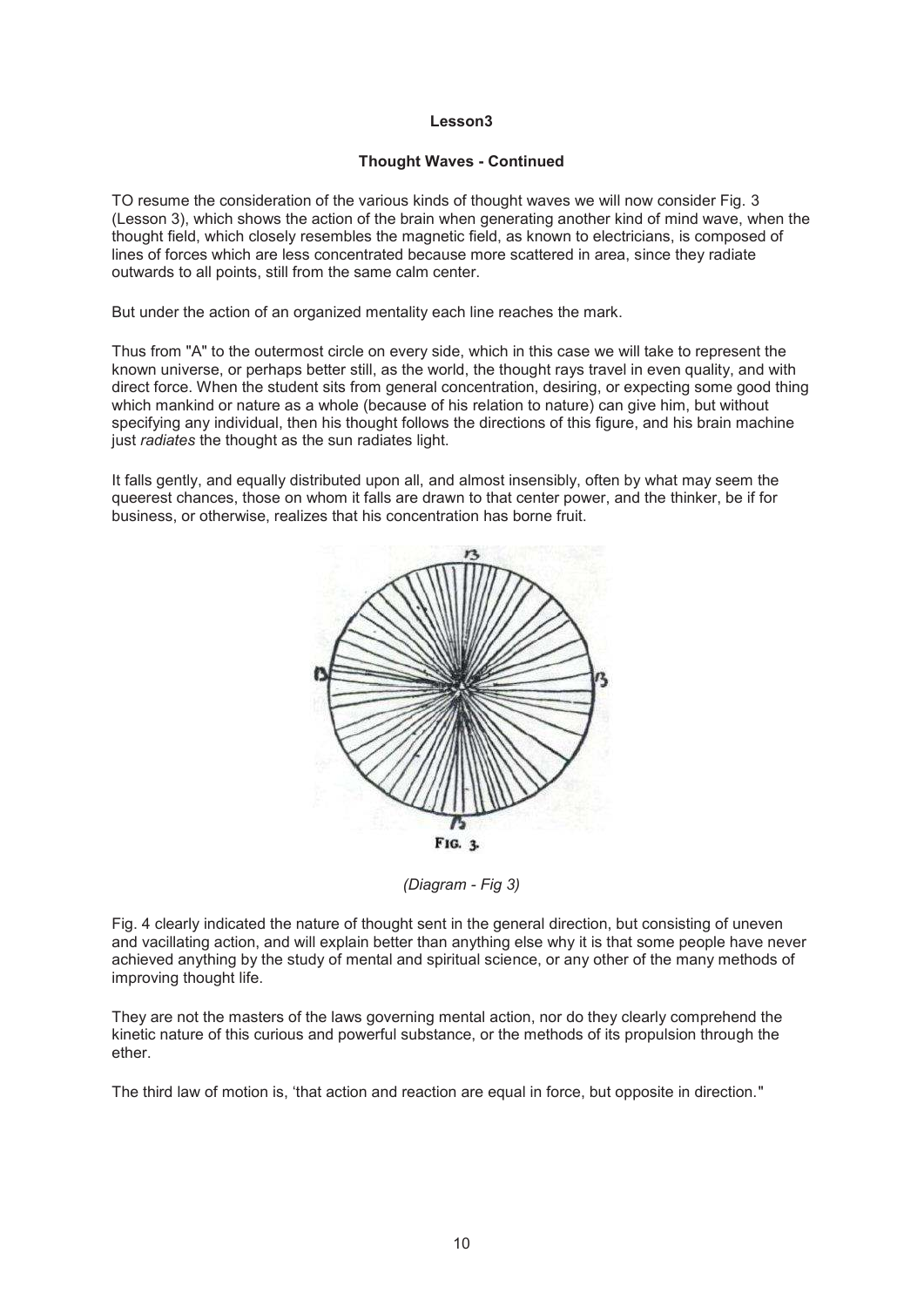

*(Diagram - Fig 4)* 

Here we are considering the action of somebody endowed with energy by natural or mechanical means. As an example, if you take an india-rubber ball and throw it against a wall, it will return to you with exactly the same force with which it struck the wall; and it's just exactly the same with any other body, or mass of atoms (for do not forget that everything from a stone to the human body is built up of atoms. In some things, such as the human body, gases, electricity, or water, the atoms are in continual motion; in others, such as rocks, certain chemicals, etc., they are in a state known as "inertia," that is to say, they are resting, waiting for some other substance to come along and wake them up, then, hey presto! They are as full of life and energy as anything else. Often the chemical action of smoke and atmosphere will make large buildings, which are apparently dead, or inert, really a mass of movement, every tiny particle of stone vibrating), they come back to you with exactly the same force you send them, or with which nature sends them, as the case may be.

So that, say, the flinging of the ball against the wall is the action, and the force with which they meet creates the reaction, sending the ball back whence it came; at the same time if the ball strikes the wall so feebly that hardly any reaction is given, it will fall to the ground for want of momentum, or impetus (*the force with which a body is driven or impelled).*

Thought rays (thought being a vibratory mass, as we have agreed) sent out through the ether with direct force, will return upon their center (the brain) with equal force to that which sent them forth. So, according to this law, thought goes out, charged with its duty, and returns to the starting point having fulfilled its mission, if the thinker is organized. So that thought goes out to perform an errand, and will return to you laden with just what you sent it for, IF YOU ARE MASTER. *Thought is your* SERVANT, and if properly used will always bring you what you send it for.

In the realm of occultism the psychic forces, which are used by man, follow very much the same laws, which govern the natural, or partly material world, but so far from realizing this important fact man has sought for laws outside those he knows. It has been my experience that the occult is so simple it passes the comprehension of the man in the street whom looks for mystery where there really is none. Life in all its manifestations is simple, and is governed, as the ancients taught, by ONE life, ONE law, ONE word. It is the teachings that are complex, not the subject, and anything that can be done to simplify such teachings is most decidedly a step in the right direction.

There is the old, old motto, used by Freemasons and others of religious and mystic persuasions, *in hoc signo vinces* (by this sing thou shalt conquer), and man has been speaking also of the esoteric societies and Masonic brotherhood, taken this to mean the sign of the cross. Yet how can a cross help us to conquer? I will tell you what it really means, it is not the cross, but the CHRIST which will help us to conquer, and it is not even the Christ who is but a myth to many, it is the Christ within ourselves, and until we recognize this great power of good within us we shall never conquer. It has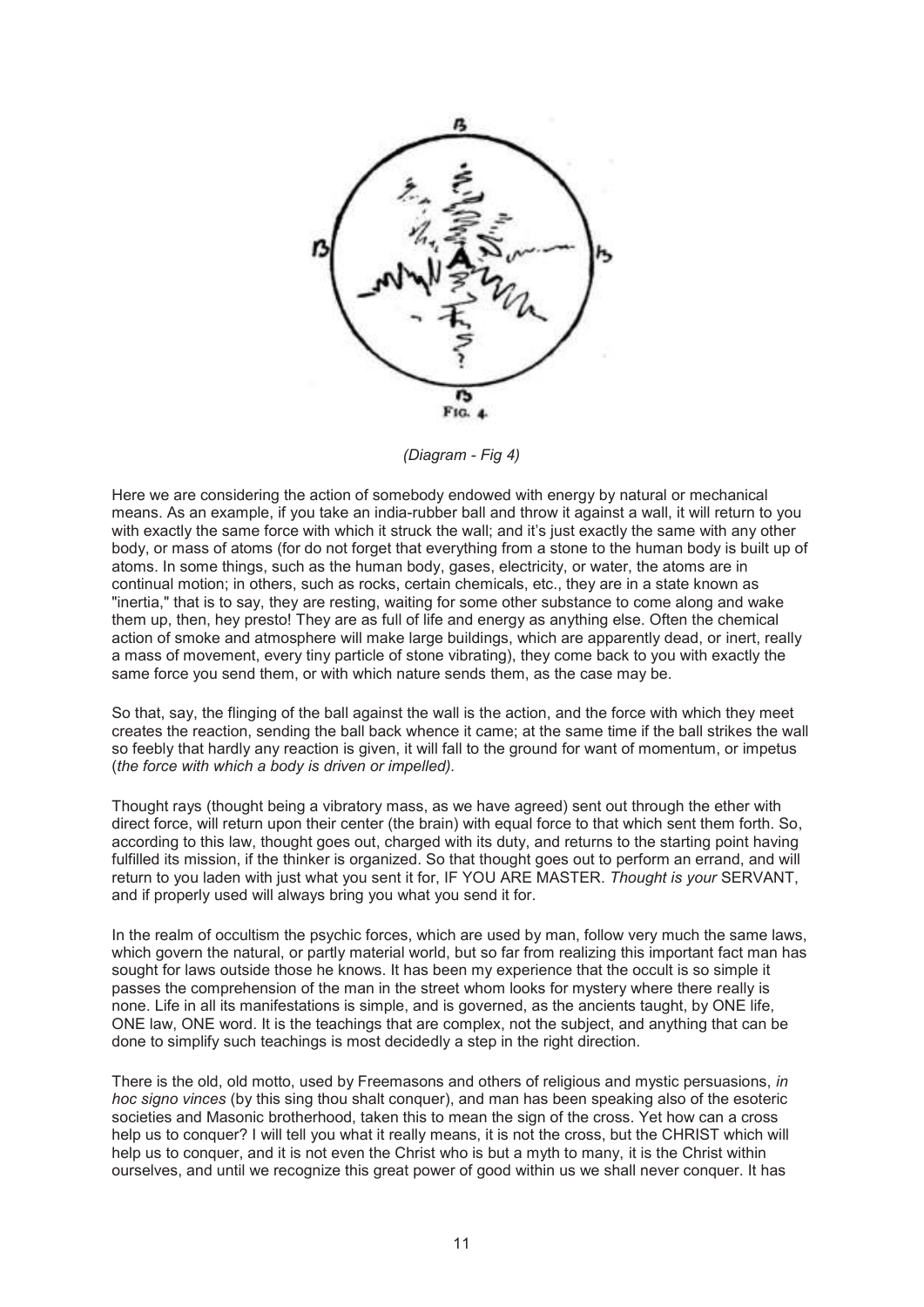always seemed to me that the solidity of our bodies has been a drawback to the mental acceptance of the occult truths we are tying to make a part of our minds, and that the idea that we have so many stones of flesh and blood, bone and muscle to support, keeps us form the realization of the mighty truth that we are all MIND and LOVE, so I am anxious for my pupils to get their minds clear of that and to believe and understand that they are as much spirit as anything else. The very materiality of the fleshy body is a hindrance to mental and physical development, but I do not wish you to deny your body, it is there all right enough, and a very great necessity, too; I only want you to grasp the fact that by recognizing the occult significance of "I AM LOVE," or "I AM POWER," you are admitting the fact that our entire body is *permeated throughout with the etheric waves which act as a medium for all things throughout the infinite.* 

So that you ARE love and power, and being all love nothing can ever really harm you if you understand the law. Your body is an animated magnet, and the space it fills in the atmosphere is just a *greater center of attraction.* Say so half a hundred times a day, think of all it means to you, "I *am* FORCE, the LAW OF LIFE. The law is manifesting in my body and can be tapped for use whenever I wish to do so."

There is a great power in words, not that the words themselves are of any value, but they can and do convey suggestions, and when you concentrate upon certain words you set up the conditions those words convey to your brain machine. You say the word LOVE; it at once awakens a certain train of thought, and as you think you set in motion vibrations which, ever reaching outward, bring you into mental contact with the best the world has for you, the best part of the men and women with whom you come into business or social relations, the best of mineral, animal, and vegetable kingdoms, and last, but not least, the best of the spiritual world and of YOURSELF. You MAKE yourself LOVE, and you are love; you simply radiate love as a stove or the sun radiates heat. So let that be your battlecry; let it be your password to a better state, "I AM LOVE, LOVE FILLS MY ENTIRE BODY." Even if it brought you no material benefit (which it will do), the experiment is well worth trying for the simple pleasure of seeing how everybody you meet will unbend to your influence, and how much loved in return you will become. It will be simply your mental body responding to the suggestion carried by the word love, and from the mental to the physical meaning of the little word not only mentally, but also physically.

I have shown how thought does and should travel, and why it is capable of performing its journey through ether, but I only treated of this in a perfunctory manner, because I wanted to explain more fully in the lesson of thought fields, to which we are coming in our next lesson.

 $-(-)$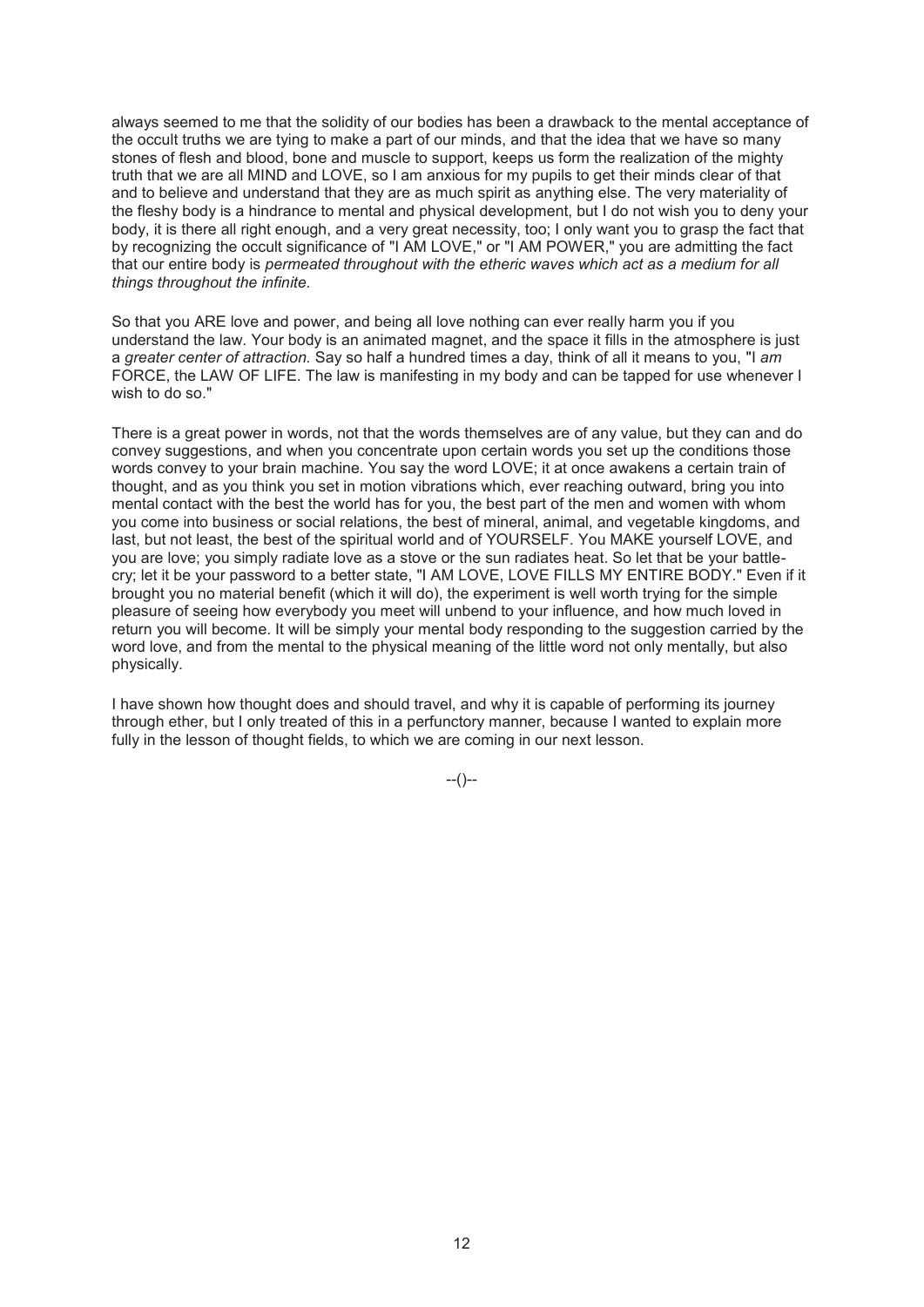### **Magnetic Power - Thought Fields - Power of Attraction**

THE arguments advanced in this lesson are worthy of particular attention, because, in the first place, they will help us to a clearer understanding of the occult power of thought when properly directed and *energized* by concentration, and also because it clearly demonstrates the affinity existing between esoteric and physical laws. Before treating of the effects of radiant energy and thought fields, it will be as well to understand, first, what radiant energy is, and second, what a field is?

To take the meaning of *energy* first, as distinguished from *motion*; energy is the term applied to any mass (or any *body*), which, when moving, strikes against another body and sets that also moving, and the power of the original body to move another is known as its *energy*, and measured according to the amount of movement it is able to impart.

*Radiant energy* is the term applied to any mass or body of matter possessing energy of a nature that can be imparted to the atmosphere, or the medium, which surrounds it, and the speed with which this energy is transmitted depends entirely upon the ability of the medium to transmit energy, and not upon the *force* itself.

Thus the thought atoms are in perfect sympathy with the medium, ether, and as a consequence ether is an ideal transmitter for thought waves.

Remember that any substance or matter thus distributing radiant energy can set other masses of matter in motion, and this is an important part of our statement regarding the vibratory nature of thought. The ether transmits such wave motions in *straight lines* and there is no limit to the distance they can travel, they can go on indefinitely; but the point I am leading up to is what is technically called the *field,* and the explanation thereof.

To return to my old method of illustration, I will ask you to look carefully at Fig. I.

#### *(Fig - not shown)*

The center "A" is the mass that we know possesses the power of distributing radiant energy. Now all the space outside that mass or body, to the extent within which it is capable of acting in this way upon other bodies, so as to bring them to a similar condition to its own, is what scientific men call *the field*. That is to say, the space surrounding and in front of the mass forms the field. So that 'B" in the preceding diagram represents that *field;* and the *extent* of the field depends altogether upon the *force*, or energy, possessed by the mass. The more force it has the wider is the field through which its energy is distributed. Think how the great brains of the world make their influence felt. Or think again how the sun's energy pervades the vast space separating it from our planet.

Taking the magnet sun as the best possible illustration of an object akin to thought energy, it is known that a magnetic field cannot exist without an inducing magnet, or current of electricity. Every magnet has what are called its poles, the term applied to the two ends, and these poles are called respectively positive and negative. Magnetism as a study is probably unknown to many of my readers, and a few words of explanation may help the student. The common magnet or lode-stone is found in Magnesia, in Asia Minor, and in other parts of the world. It has the property of drawing, or attracting to itself pieces of steel and iron, and also of invariably pointing to the *north* and *south.*  Artificial magnets are made by rubbing a piece of steel on a lode-stone, when the iron will acquire the properties of the lode-stone. Dr. Gilbert, in 1600, found out that the attraction appeared to reside in a long-shaped magnet at two ends, and these two regions were called poles (Greek *polos*, from *pelo*, to move), so the magnetic pole is literally one of the points in a magnet, corresponding to the poles of the earth, the one pointing north and the other south; the poles are almost invariably at the ends. That portion of a magnet lying between the poles is less magnetic, and does not attract so strongly, and half way between the poles there is no attraction at all.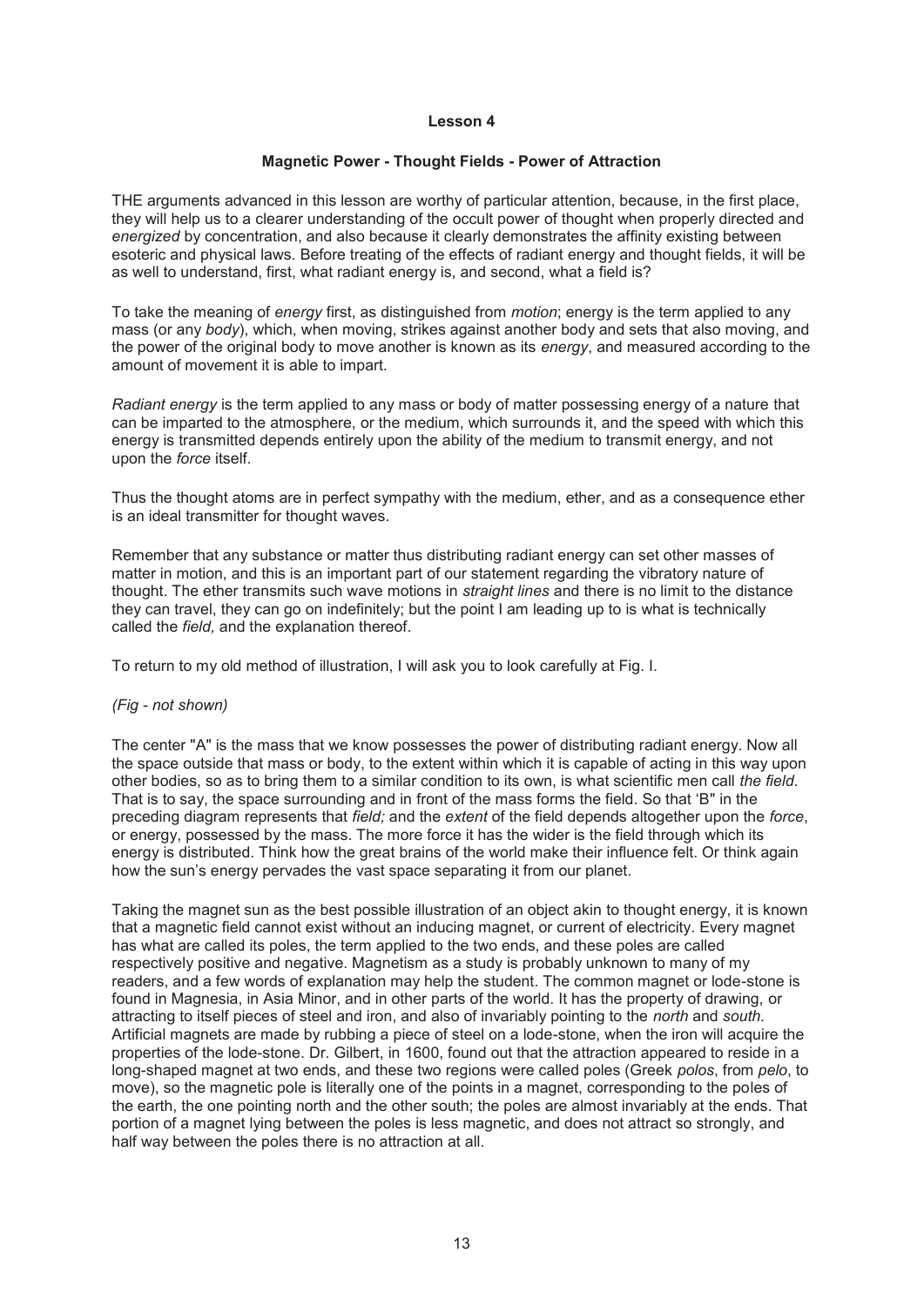The first law of magnetism is that "like magnetic poles repel one another, and unlike magnetic poles attract one another." So that two north pointing poles will violently repel one another, but two poles, one north pointing, or positive, and the other south pointing, or negative, will attract one another.

The earth is itself a magnet with its north pointing and south-pointing pole, and man is a magnet also; in fact all nature in its variety of forms and phases is composed of magnets, each atom and molecule having its positive and negative poles.

The human brain has also its positive and negative aspects, and its *poles* are situated respectively in *cerebrum* and *cerebellum*, as the third diagram will show you (see Lesson I for explanation of brain division). Figure 2 shows the ordinary magnetic lives radiating from an ordinary magnet, the space filled with the lines being the magnetic field.

### *(Fig - not shown)*

Now coming to our immediate subject, *Thought*. You will readily understand how the THOUGHT FIELD can follow the same lines as the magnetic field. Here is the brain and the THOUGHT FIELD. Thus we get "A," the brain, "B," the thought lines the thought field. As I explained before, there must be a body, or mass of matter to distribute radiant energy, and unless there is the body or *force* to create a field - magnetic, electric, chemical, mechanical or *thought*, which you please - there can be no field.

In the *thought field* the BRAIN is the mass of matter, the force that radiates energy and creates a "*field;*" in the feeble, unorganized brain this field is weak, and affects only a limited area. But the greater the personal magnetism, the more powerful and organized the brain, the greater the extent of its radiation, the wider its field, the more lasting its effects. And the generation of *thought force*, or mind, which I described in my last lessons, makes the advent of some great man or woman. Great, according to the sphere of their labor and their ruling talent.

## *(Fig - not shown)*

Thus, roughly, we have Christ, Buddha, Nero, Shakespeare, Boadicea, just a few names, with different qualities, yet all with sufficient *force* to have created energy enough to last through the ages!

When two brains are working together for the purposes of telepathy, or healing, one must be positive, the other negative, and they create what is called *attraction*, for by means of the sympathy between them they set up a stress (pressure) in the ether, and the thought fields act in such a way that they are pushed together (by this I mean the thought lines, not the brains), and commingle and blend under the conditions described above. They exchange, or transfer their energy, the transfer always taking place from the one possessing the higher rate to the one possessing the lower. Thus one person acts as a transmitter, and the other as a receiver. The one is negative, and the other *positive,* otherwise they would *repel* instead of *attract*, since "like magnetic poles repel on another, and unlike magnetic poles attract." That is to say, two positive poles would repel each other, but a positive pole and a negative pole would attract each other. So like minds repel each other, and unlike minds attract, or perhaps it would be better to say that the strong mind attracts the weak, and *vise versa.*

## *(Fig - not shown)*

Figure 4 shows how each brain acts upon the thought field of the other, and it should be remembered this action applies more particularly to the various processes of mental healing, success vibration, etc., etc.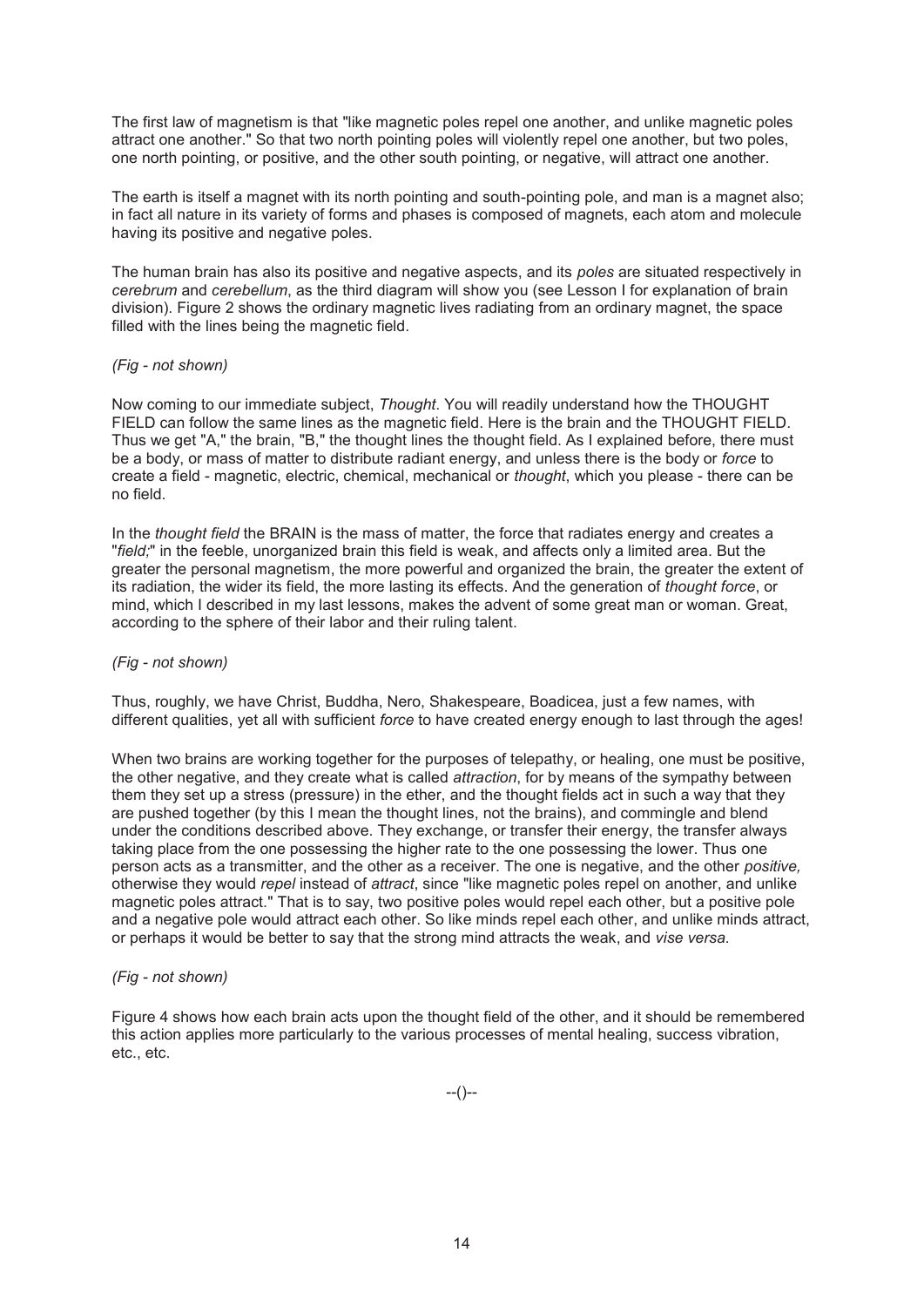#### **Concentration and Methods - Breathing**

WE must not forget that the attributes of the mass are possessed by the atom (that is to say, each atom contains in itself everything to be found in the mass), and that every atom of brain matter or of thought is acting upon each neighboring atom in the same way that one brain will act upon another, and that this is going on indefinitely, so that every object throughout the cosmos is continually affecting the space surrounding it in various ways, its temperature (thought HAS a temperature, and to the sensitive this becomes at once apparent, whether hot, cold or normal, and it is my opinion that a machine will soon be made showing the thought temperatures of people), and its effects upon the surrounding space, with its magnetic or electric qualities, and in the case of thought with its spiritual, material, good and mistaken qualities.

It is because of the vastness of thought and its possibilities that the study of its laws is so interesting and so very complex. When a man makes a movement of his body, he at once alters the position of the ether, and sets up a stress or pressure; but when he thinks, he sets up a much more powerful stress; and when we consider the thinking which characterizes some minds, we can at once understand why they are like a rudderless boat in a stormy sea; they seem to be setting up all sorts of cross currents around them, and the result is a life of misery. When the organized thinker exercises mental power, he sets up an even stress, and, to use a simile, the wind only blows one way, and so this man is not literally devoured by his own conflicts. I do not think that any man would willingly attempt to make his life hell, when he can make it heaven to a very great extent. To show how deeply we are affected by the thoughts of others, consider a clever actress; she can play upon the feeling of her audience, move them to tears, horror, or laughter, just as she pleases, yet her mental state is only simulated; but for the time the greater number of that audience are really CONCENTRATING on the woman before them, and so are swayed by the emotions she depicts.

So I get my pupils to concentrate on what they love to begin with. That is why, as a general rule, people who take up the new thought can route poverty quicker than evil of the body. They are fairly used to sickness, etc., but they can never feel satisfied with the continual grind of poverty.

If you emit love, you will shake off that demon, hate; if you think only of success you will gain it; BUT if you give your heart to these things only you will succeed for a *time* only. Bear in mind that the voice of the Spirit must be obeyed also, and that before you can achieve earthly happiness you must be equally advanced in both spiritual and material things.

Man is mechanical, and his development to a certain plane is also mechanical, but after that the *mind man* holds full sway, and we can become just what our minds conceive, ordered only by such laws of nature as are part of our being, and intended for our general enfoldment. It is true, as mental science claims, that we can overcome evil and substitute good, but we can never be quite free from nature's laws, and the very mistakes we make are prime factors in our mental development.

In the previous lessons we have been chiefly concerned with the projection of thought in a concentrated form, and passing on to the consideration of personal and creative magnetism, we will investigate the methods of concentrating our forces within.

That is to say, instead of projecting our thought outward to either convey a message, bring back an answer, or to attract certain affinities we desire from the infinite, we are now thinking of turning our thought forces inwards, and must contrive to do so in such a manner that no outward radiation takes place whatever.

I am assuming the student to be aware that all force comes from within, and that all spirit is also within; that I to say, there is no need to "prospect" outside the self. Within your own physical body are contained all your psychic forces, and also your *spiritual body*, whilst locked up in the memory of the past are all the teachings of spirit, all knowledge of life and so-called death, of love, of truth, of power, all that has ever been – you know it all; you have but to unlock the memory of past births and you will speedily find that before you is a store of knowledge such as you never imagined possible before.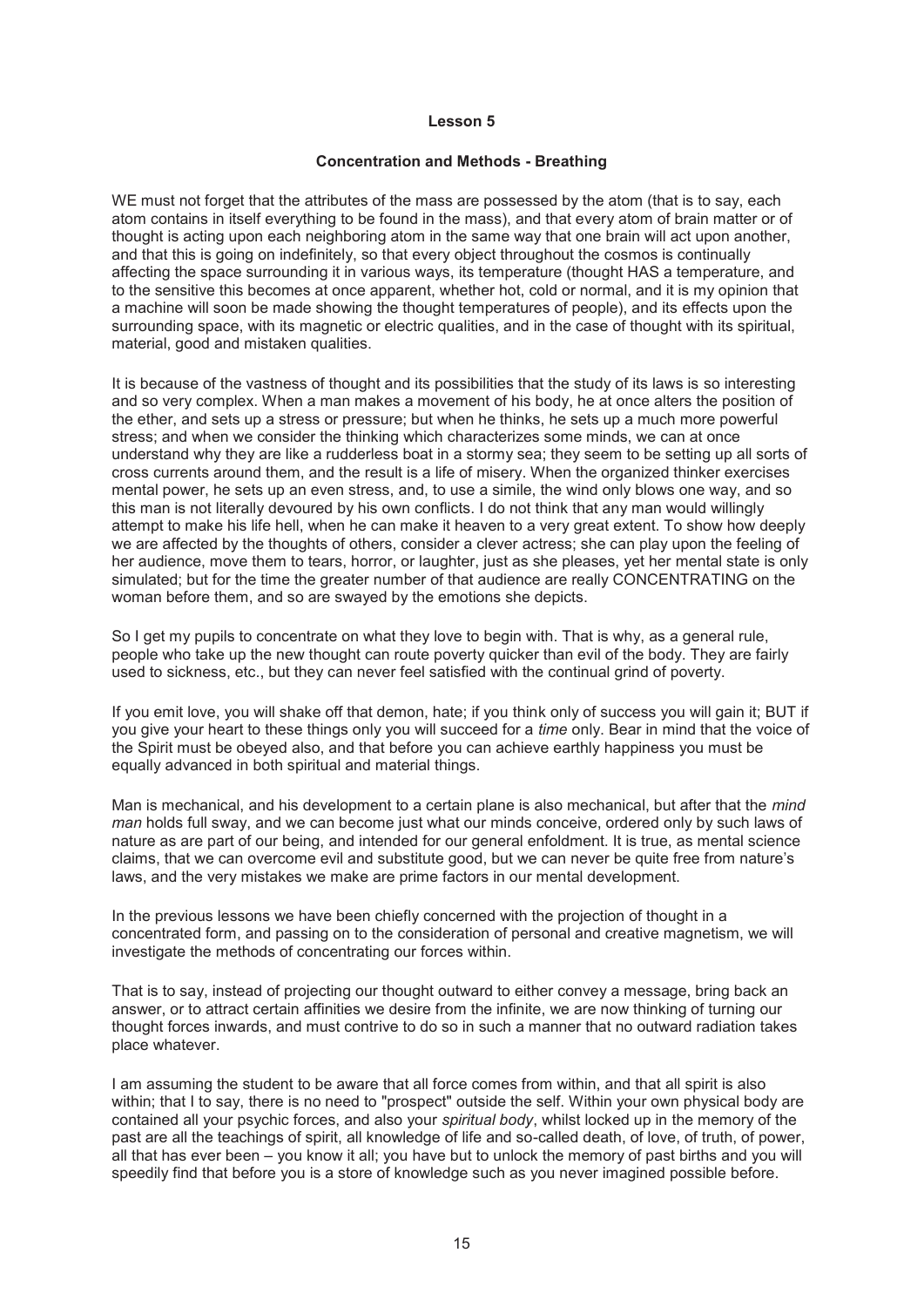To a certain extent we are ordered by destiny, yet so far as the general events of each incarnation are concerned we are alone responsible for them. Each man and woman is a power in them, possessing all the potentiality of divinity. They need not seek for light from without; they have it all within themselves.

This is the most difficult lesson the student has to learn; it is curious that he may read it in hundreds of books, be told it by as many teachers, but until he has arrived at a certain stage of development he cannot realize the fact for what it is worth.

This method of inward concentration is the most precious of all and the most important. The processes I have indicated in previous lessons appertain more to the acquirement of material things than spiritual, but this method applies more nearly to the realm of spirit.

I do not wish to be misunderstood. All thought, as all progress, comes from within, but under certain circumstances you project that thought, and under certain other circumstances it is turned inward, so that all the light of your reason is concentrated upon your soul.

When we project our thoughts we send them outside ourselves, maybe to travel on some mission, or to heal the sick, to carry a message to a friend, or any other material object, good in itself, but not always of the highest spiritual benefit - to the thinker. If you will look at Fig. I (Lesson 5) you will see the method involved. The outermost circle may be regarded as the limit of the brain; of course, meaning the machine, not the force generated.

### *(Fig - Not Shown)*

This circle I have marked "B." "A" is the physical heart, the altar of the etheric centers of the body (according to the Rosicrucian teachings). Now the rays of thought, instead of being projected outwards, are turned directly inwards to the heart, and these rays, or vibrations, follow the direction of "B" to "A," instead of from "A" to "B." So that, like a dark lantern, there is nothing to be seen from outside, all the light is concentrated within.

As in the ordinary form of concentration, do not try too much at first. This is even more trying than the other, because, unless a very ardent student of the occult, it is less interesting. At the same time, where true progress is desire it is absolutely necessary.

As long as we learn from books and from lessons we are but novitiates, and the knowledge we obtain is second hand at best, but once we have really learnt how to concentrate we no longer remain in the outer temple, we are no longer dependent upon others, we *know for ourselves*. Study the foregoing diagram well; then, having gotten the idea firmly in your mind, sit down quietly and turn your thought inwards as I have described.

I find that pupils are more likely to achieve results if they use some word or words in their concentration, and suggest the following: breathe deeply, but perfectly evenly and without effort, do not attempt to count the breathing, nor to hold it any length of time; let the whole process be quite natural and not forced. Deep breathing, that is to say from the abdomen, or rather from behind it, from the solar plexus, has a most curious and direct effect upon all efforts in the way of concentration, clairvoyance and kindred powers of spirit.

As you breathe in, think; *think*, with every particle of your brain, "Love," or "Wisdom," "Life," "Divinity," but you must think it up with all your mind and continue to do so until you have taken it in its entirety. You must soak it in, and when you have got it, keep fast hold, and do not ever relinquish.

When you think these words you are gradually molding yourselves into these conditions. Perhaps the best word of all is "Power"; it means so much, but you must clearly realize *what* you do mean, and you must not take up any side issues, nor let our thoughts wander from the inward focus I have described. That is why I gave the other forms of concentration first, because they are easier to master, and prepare the student for the heavier task now under discussion. Remember that your thought can mold your body, and that as you think so you will become, so that when you stop for ten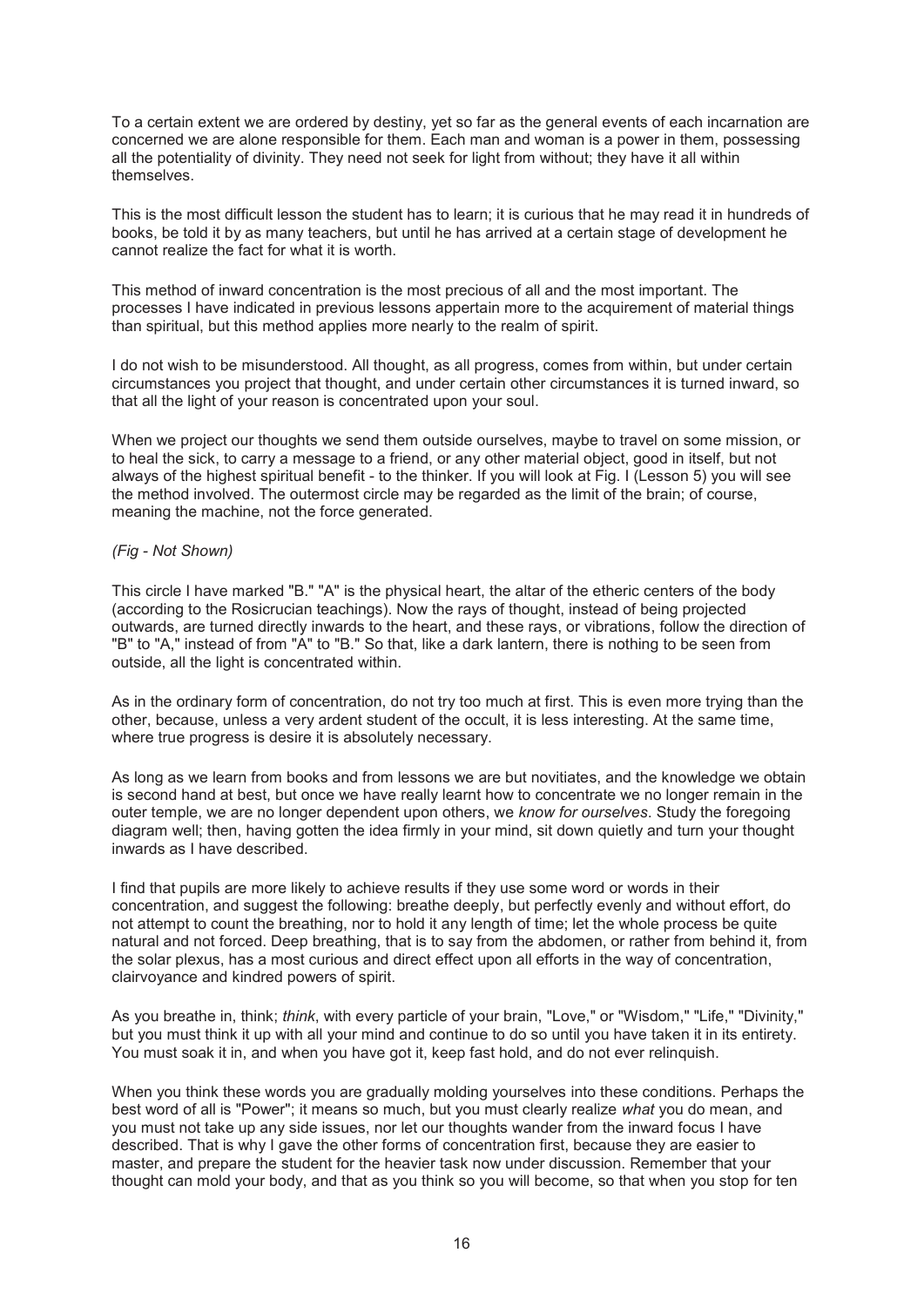minutes or longer in the contemplation of your prospective power, wisdom and love, you are actually growing into these things, and as long as you think them intelligently you are bound to become them.

Now when you have accomplished this matter, try a little farther; but although you take all the lessons at once, you cannot do both these exercises at once, and you simply must take one step at a time.

Sit as before, breathe evenly; now ask a question, make your mind blank, and listen for the answer. You will get a clear message in perhaps a month or two. Do not be impatient, you cannot hurry this thing; just listen as if you were waiting for a human voice to speak to you. Listen intently, and at last you will get an answer, either directly or an impression.

It is very difficult for some people to make the brain a blank, and it is not at all easy to teach the process. I think, however, that the best way is to take it by degrees. Try to kill all thought for a minute at a time, gradually increasing the time, from day to day. In this way you obtain perfect control of your brain machine. You can eliminate thought altogether or think on any chosen subject at will, and you must not despair if you do not gain immediate results. You cannot possibly learn in a second, it takes time, and the longer you take to acquire your knowledge the more thorough it will be, and the results more lasting.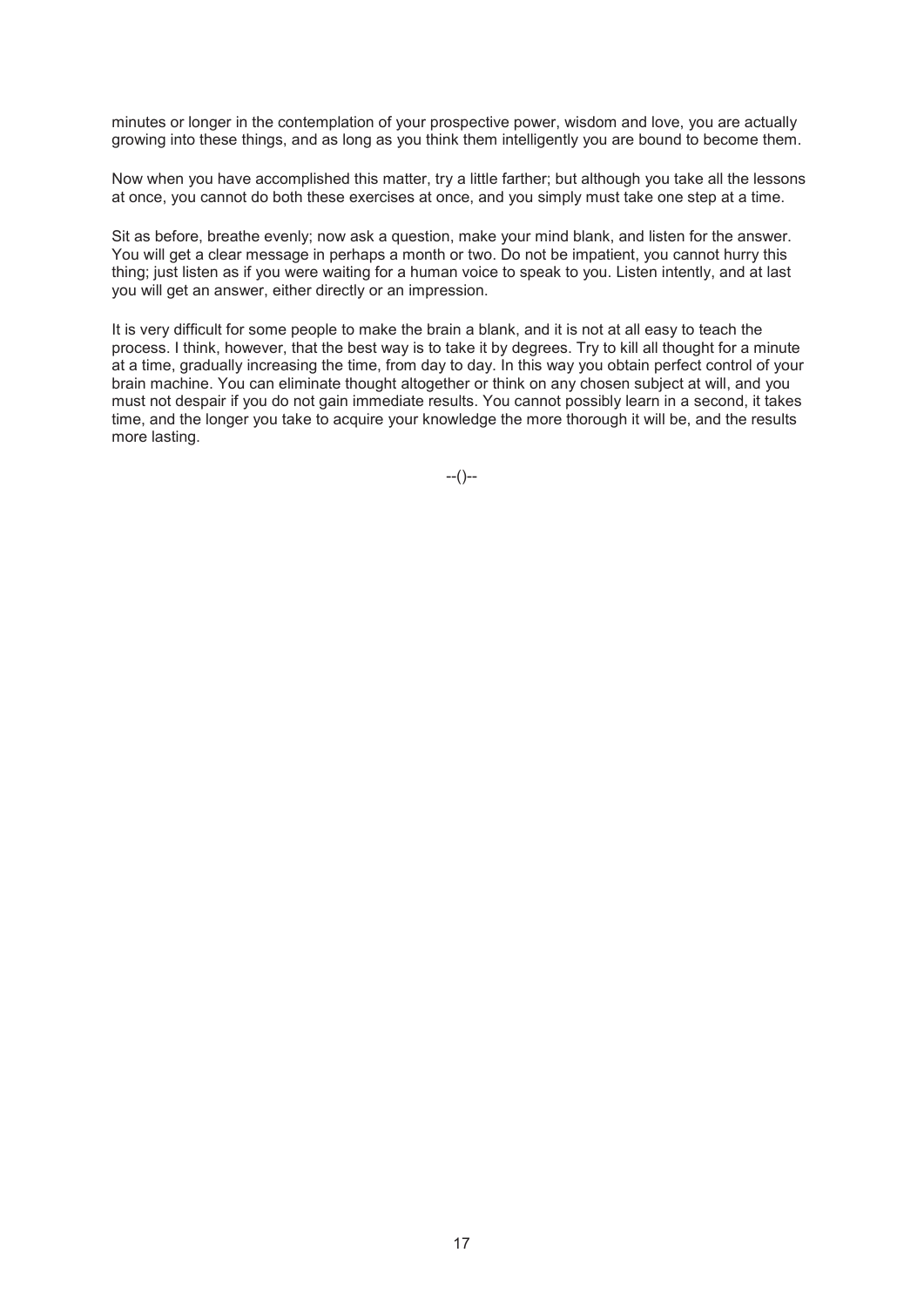### **How to Weave Thought Currents**

THERE are two distinct aims in the attainment of the power of concentration: First, to mold the consciousness into a new and better state; second, to attain the highest possible knowledge of things spiritual.

Remember that habit is what you desire to cultivate, so that you are able to form your body anew, and to repeat the process almost involuntarily is the chief necessity for continual and regular concentration, for the more concentrated and single your mind becomes on any particular point, the more it tends to permanency, and in the same way, if you are irregular, you tend to suppress the thought power you ought to manifest.

The cellular brain tissues are greatly changed by this process of correct thinking, and may be actually increased, whilst those that have been constructed by wrong thinking are caused to waste away. Every effort at right thought, or concentration, brings into play a new set of atoms which tend to build up the new tissues, and at the same time devour and destroy the old.

There is absolutely nothing in the all world so plastic as the brain of man. It can be molded by the will or over soul of the owner or of someone who may have influence over him, and in this way a teacher, by applying the right impulse, may bring the pupil to a higher state of mind, and help him in the process of rebuilding his physical and mental system.

When a man arrives at a state when he realizes how much his over soul can do for him he does not need a teacher to help in the molding process, but when, as very frequently happens, the spirit awakens in a man whose over soul is still more or less dormant, then is the guidance of a teacher more or less of a necessity.

Often the searcher after truth doubts his own power and divinity and so long as he doubts he will obtain little benefit from the occult. It is the poor opinion of his own powers which keeps man in the background, and also that he forgets that every moment of his life he is fashioning the future, that is to say, that all his thoughts today may take material form tomorrow, or the day after, so that each time he fails to concentrate with earnest purpose, each time he omits the daily exercise, he is postponing his future happiness.

The action of breathing deeply, which I have recommended, has the effect of quickening the circulation of the blood, and in some way acts upon the brain tissue, making sight, it the spiritual sense, hearing, and sense all more acute; and when you think some strong and positive thoughts as you breathe, it has the effect of sending this message to every part of the body, right along the nerves, arteries and blood vessels, until the whole body has taken up the chorus and is full of the power of your thought. Here again the value of concentration comes in; a decided message sent along your physical telegraph wire reaches the point at once and makes a firm and decided record, whilst a weak thought has no such effect. So that if you seek to overcome some bodily ill, get a clear grasp of the part that needs renovation, and then turn all your thought force inwards and send a strong message to that part.

"I am strong, I am well, I am divine. All is life, and in my thought and mind dwells infinite life. I am making my future all along the line, and that future shall be perfection. I am invincible, nothing can harm me, and it is my intention to manifest my power right now in my body."

Do not say these words like a parrot; think of all they mean, think of all they put behind you, and of all they open up before you. You are making your future now, *Now*, and when you sit in concentration you are weaving your own fate – good, bad, or indifferent.

Having learnt how to concentrate for a few minutes at a time, first on things mundane, then on the more difficult phases of spirit, make a habit of devoting a short time daily to the contemplation of your future prospects. When you begin to know the peace and calm which falls upon you after sitting in this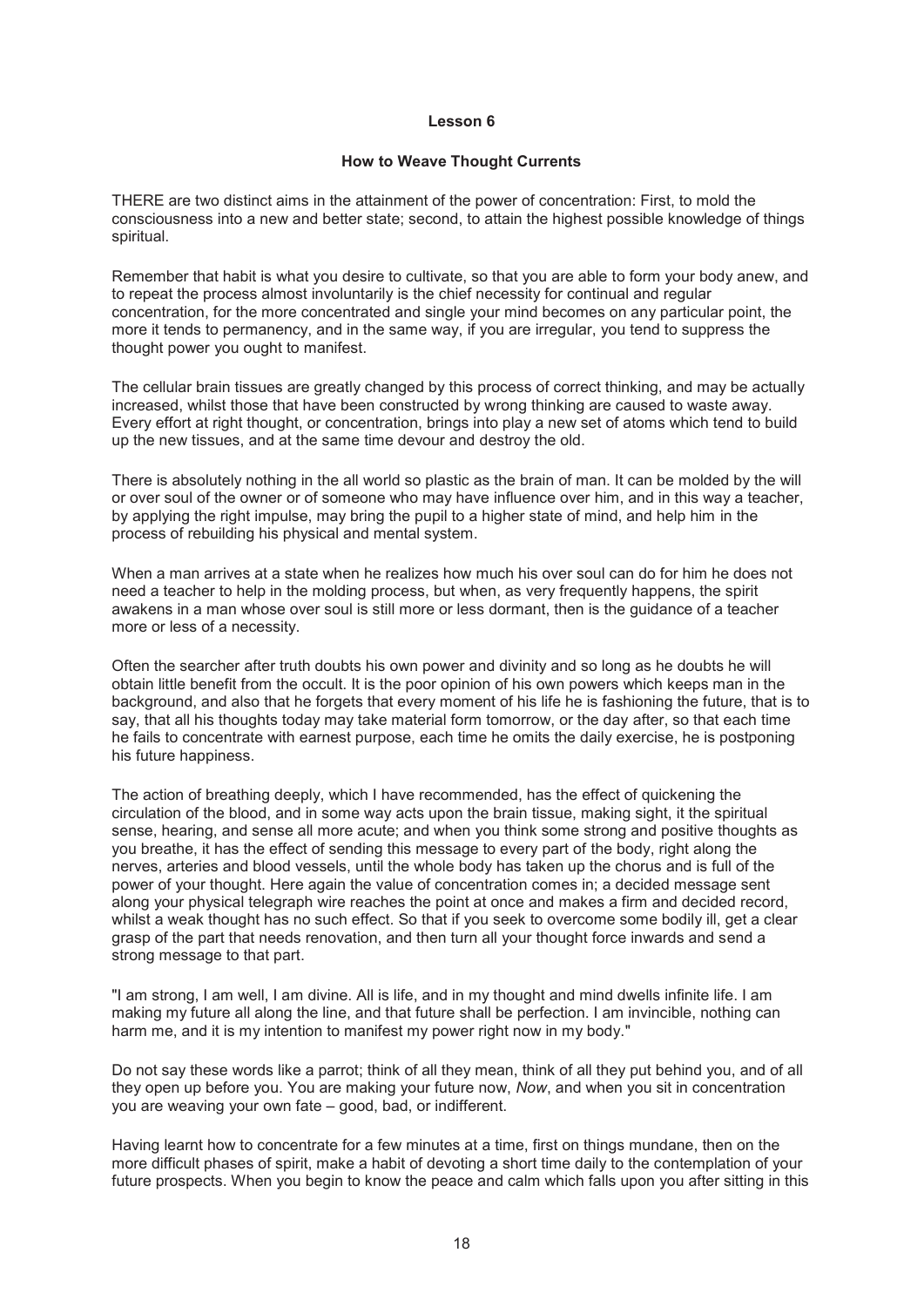concentration, you will begin to value it accordingly; at first it soon wears off, but as your mind becomes more and more organized so will the results last longer, and the time will come when you can take this infinite peace with you wherever you go, take it with you and bestow it upon others.

In the natural course of events all the thought force, which I am asking you to conserve, is wasted, and so you achieve little success in either business or any other matter. When you desire business success you must concentrate all your thought force upon the matter that must succeed, and you must then name it aloud; in your thought, see it a success, and the expect that success to manifest.

Now having done that, begin to weave your thought into power currents. See these currents traveling to the object and surrounding it on every side, until it is bathed in powerful currents of thought force which are more powerful and can travel faster than a flash of lightening, and are more deadly in execution than a strong electric battery; these in their turn act as magnets and attract all the good forces in other people who are brought into contact with the matter in hand, and they in their turn do all they can to foster its success. You many ask how to weave the thought current I have spoken of.

### *(Diagram not shown)*

I strongly advise the use of the imagination to aid in this. The first ingredient is the power to concentrate; the second is to see in your imagination, your mind machine producing and generating a very fine and subtle fluid, full of this marvelous power; then, of course, you project it as directed in the first lesson, and let it follow the course given in the above diagram. "A" is the brain, "B" is the thought force that travels on its journey through the ether, and "C" is the object you desire to enfold with this mighty current of living mind stuff.

Perform this exercise two or three times a day, and you will never fail, that is to say, as soon as you have got your brain into a sufficiently organized condition to carry out your orders. This ought to be the case in about two or three months, if you follow these lessons implicitly. You see, it is not a case of miracles, but simply as system of organized education, and the results are as sure as the Tower or London.

Always regard thought as a substance. You can conceive very easily of the effect a flash of lightning would have if it played around any given object for a time, or better still, you know well the effect a current of magnetism has upon a bar of iron, and as I have told you again and again, your thought is more powerful than any of these things, and when you play it in the right condition around any given object, then you produce the same results; for as the flow of magnetism produces what it knows as induction *that is to say, the transference of a magnetic or electric state from an electrified body to a non-electrified body, by proximity without contact.),* so your thought force inducts its etheric substance into what ever you choose to play it upon.

The analogies between the science of electricity, and, indeed, the whole realm of physics and the noumenal world of thought and spirit are curious, and the more one investigates the more certain it appears that the same laws govern both.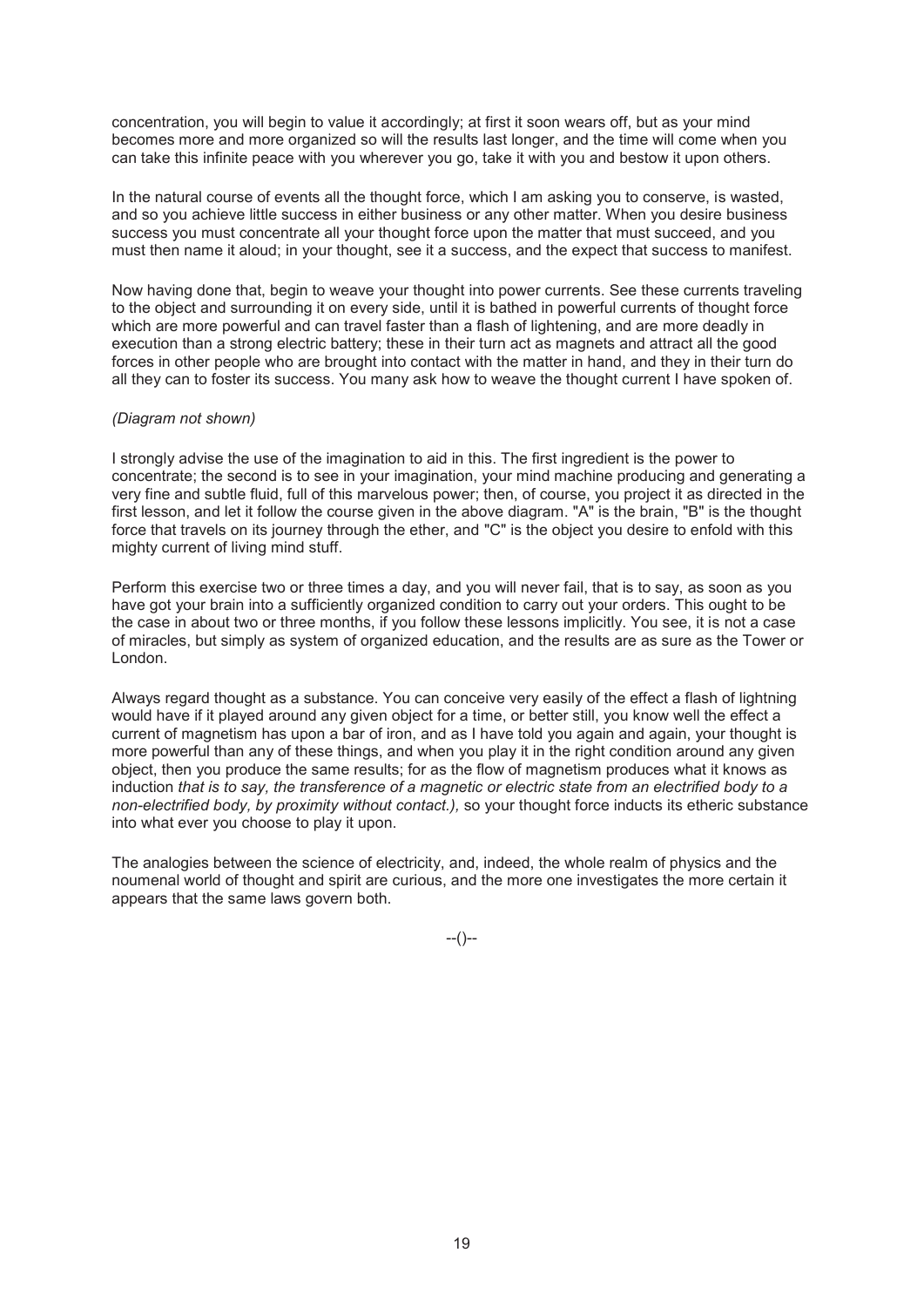#### **Personal Magnetism - The Magnetic Will**

THESE papers would not be prefect without some reference to the method of concentration used by the Indian adepts, who acquire the habit ONLY BY DEVOTING A LIFETIME TO THE STUDY. We in the West have not the time for this, nor do I think we shall benefit very much by the various methods of "killing thought" advocated by those who wish merely to make the mind blank to receive inspirational communications from what is the "unknown," but I know that we can make our mind blank without any particular effort if we will not attempt to do too much at first; and we must also remember that strong healthy bodies are necessities for those who would take up the concentrating methods with any zest, for when we hold our mind to any given subject for any length of time, the grosser atoms of thought which have traveled to the spot or object concentrated upon, sink down back to the original starting place - in fact they filter away, and their place is taken by finer particles, causing a great mental strain upon the thinker, and unless there is strong health to back up the nervous strain, madness, or brain fever would be the result, but as long as the health is all right concentration will benefit, and not harm the student. Grow to the practice gradually, and you will gain all you need, and find all efforts crowned with success.

It is not at all a bad plan to use a glass bowl of water when concentrating. Fix the desire in mind, and try to see the words spell out in the bowl; this method helps to fix the attention, and if a bowl of water is not handy, try a pencil and a piece of paper; the idea is simply to convey the message to the brain, through the retina of the eye, for this holds the image as does the sensitive plate used by the photographer.

Sit when most convenient - it is almost impossible to have any fixed time. In any course of lessons written for general use it is almost impossible to give just the information needed by each individual, and if my pupils will explain their personal difficulties they will help me and themselves, for I will gladly write a full reply to all their requirement upon receipt of 2s. 6d. to cover time and stationary.

The following brief rules may be remembered:

If you want money, see it coming to you; let your concentration be general; have faith; expect what you want to come to you

If you have ill health, do not think of the particular disease, which may trouble you, but concentrate all your attention upon the acquirement of perfect health; do no let any other idea come into your mind for the time being; say, "*I AM WELL, PERFECT HEALTH IS MINE, pure vital blood flows through my veins, I am a perfect manifestation of the All Good, and in every part of my body there is nothing but life and live.*" I have found this statement to bring relief even in the most obstinate cases, and it seldom fails. Talk nothing but health, sleep, dream, and EAT it, and you will very soon manifest it, for if people talked health half as assiduously as they discuss their pet ailments, the doctor would have to find a new profession!

Do you think that because you have not immediate health that you are making a false statement; you are, by your mental attitude, preparing the "TOMORROW," and so the statement is true, for if you say "I will be well," instead of "I am well," your are postponing the harvest of your thought.

If your trouble should be some great sorrow let your statement run thus: -*I AM LOVE, LOVE FILLS MY BOY, AND I AM FULL OF THE GLORIOUS AND JOYOUS RADIANCE ONLY LOVE CAN EMIT. ALL IS GOOD, AND I AM HAPPY."* Do not say this once but dozens of times, and allow the statement to sink in until you become the image of your ideal.

In time you will become as radiant as the love you profess, and when this takes place you will find the world all right without any further effort on your part.

Now I intend passing on to the subject of "Personal Magnetism," and the question naturally arises. What *is* Personal Magnetism?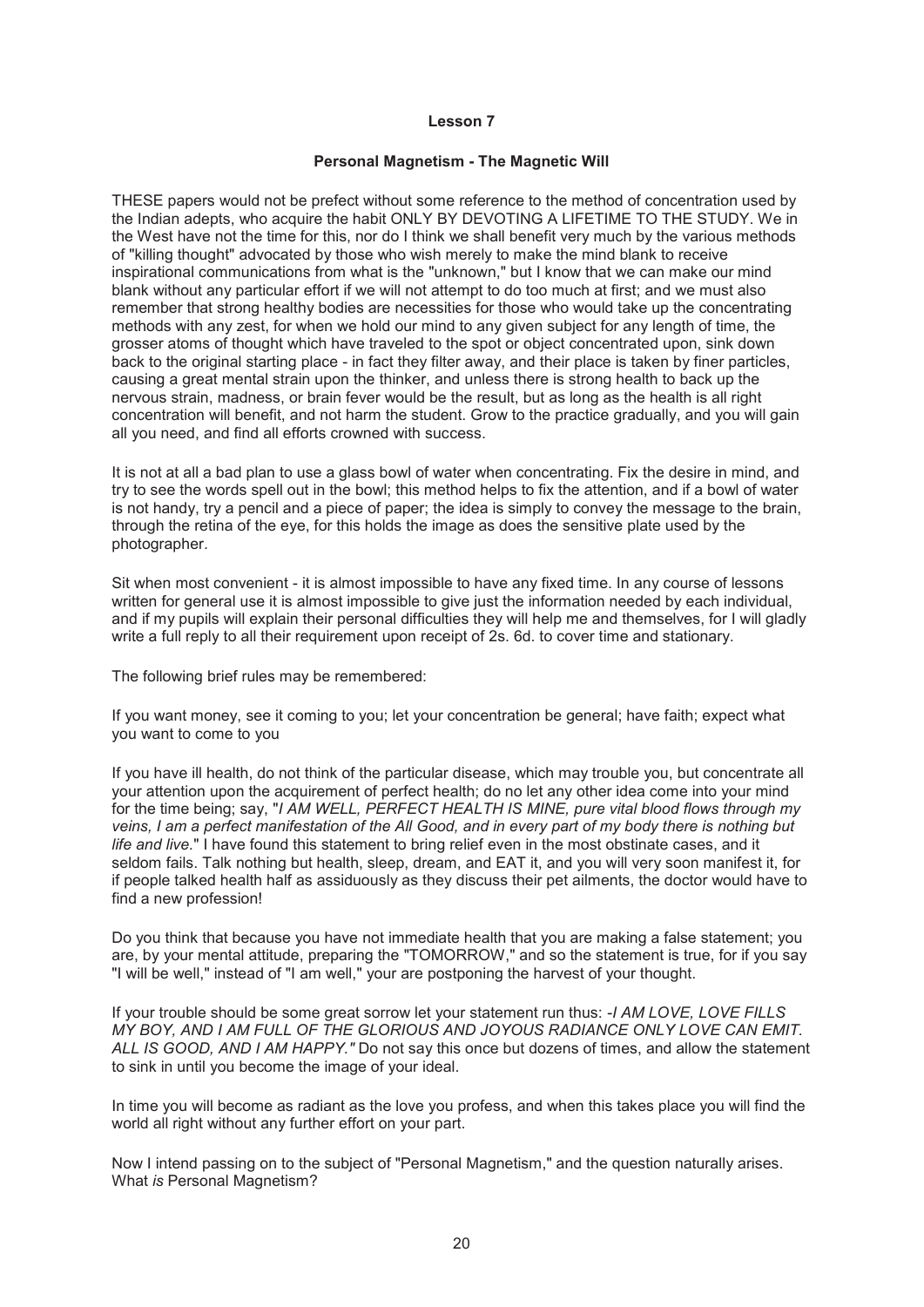Followed by the equally pertinent demand. What are its uses?

Personal Magnetism is really many things. First it is organized *will power*; secondly it is *health;* thirdly it is the ability to amalgamate the will power and health, and aided by the desire to "*obtain*" certain objects, to so *project* the subtle and highly potent magnetic force thus generated in the body, as to attract people and circumstances – it means that every man and woman can become natural magnet they will persevere in their efforts to develop this force.

As for its uses, they are many.

This magnetic force is powerful to heal the sick, the greatest use which, in my opinion, it can be put.

It enables the man or woman who possesses it to *attract* or *repel* at will, or to draw to themselves SUCCESS, MONEY, FAME, POWER, HAPPINESS (*if they use it wisely)!*

Animal magnetism, then, is a very subtle substance filling the entire universe.

It is subtler than *ether*, just as the ether is subtler than air, and air than water.

As the vibrations of the ether permit light to travel, and the vibrations of the air sound, so the vibrations of the animal magnetism permit and cause other phenomena.

This vibratory substance is sometimes called "*od*" or "*odylic force*," but I prefer the term animal or personal magnetism, because it is so much simpler and easier to understand, whether it is to be used as a healing agent or for any other purpose.

Every magnet has a *positive* and *negative* pole (the poles are situated at the two ends of an elongated magnet. These terms are generally accepted to mean - *"Positive"*- MORE, STRONGER, *"Negative" -* LESS, OR WEAKER*.* The first law of Magnetism is that like Magnet poles repel one another, and unlike Magnetic poles attract.

So the *positive* attracts the *negative,* the *negative* the *positive,* the *strong* the *weak*.

In man, the Magnet, his body and mind represent the two poles; we are taught by Helen Wilmans.

The BODY is the *negative pole,* MIND OR THOUGHT POWER the *positive.* The *positive mind*, the *mind that has been made familiar with its own unlimited power*, can *attract to itself, by an ordinary reasoning process Animal Magnetism*, and *increase and store this force for everyday use, and generate it according to necessity.*

It is intimately associated with your *will power,* your *brain*, your *thought* but for the cultivation you must follow the exercises give in a later lesson, and you will attain *real life* will *throw off your years, off your cares,* and gain such *health and success* as you desire - and *more!* 

The recognition of Universal Intelligence is essential.

I want you to become strong Individually, to rest upon the knowledge of your own power; but do not forget this same power is but the reflected glory of the *one Light*, the center of all things.

It is the custom of many teachers of Metaphysics to assert that a personal God is impossible, that God is an essence, and does not possess a personality.

With this teaching many pupils are repelled who would otherwise be attracted to the Higher Thought.

Science must always *advance*, and when I undertake the task of assimilating the metaphysical Deity with Theological Deity, I am going one step forward.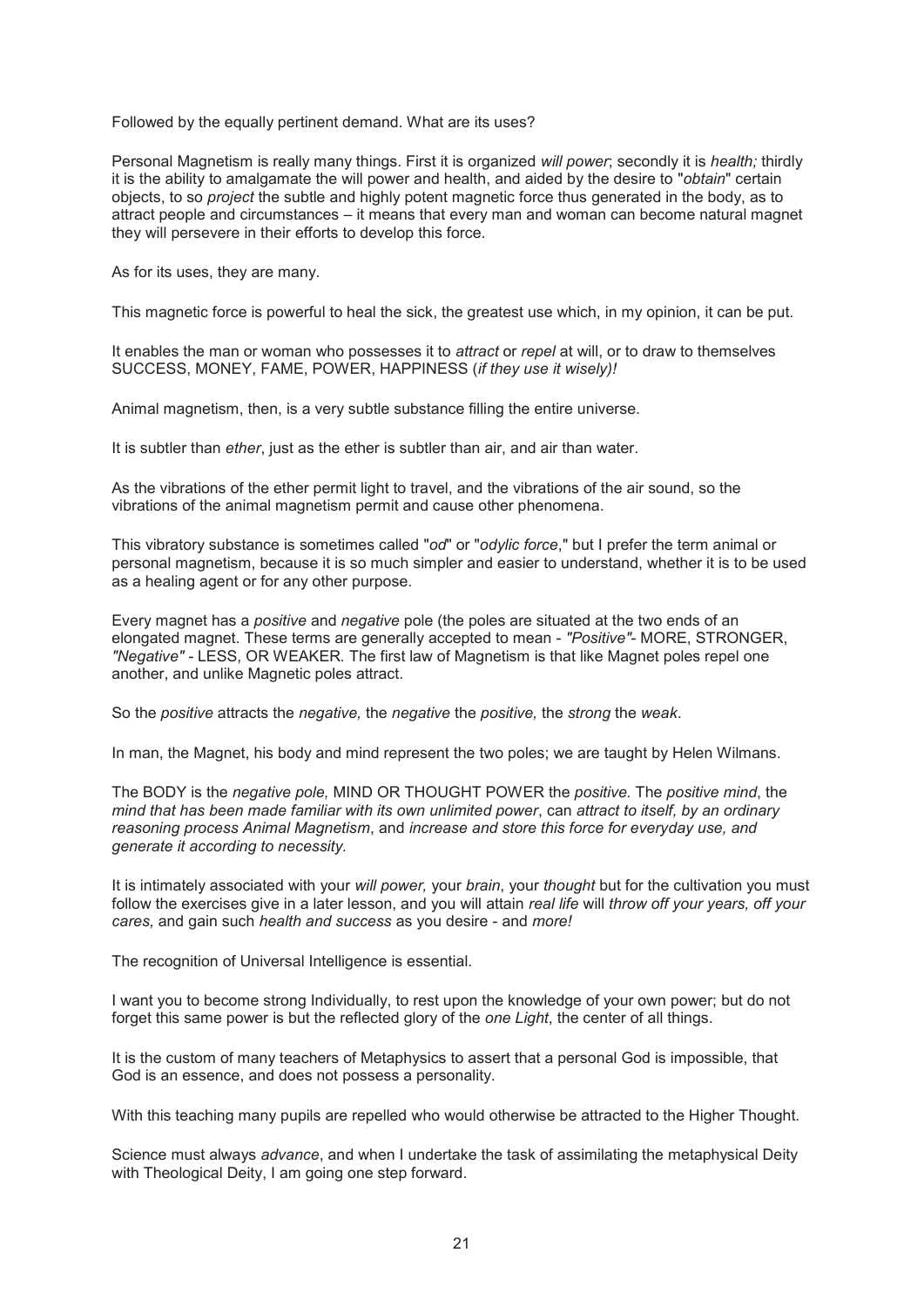Briefly the idea is this: It has been astronomically ascertained that the milky white is a gigantic belt of suns and worlds (of which our won Solar System is a very second rate affair, so far as size is concerned) which is continually revolving around, and is ordered by some unseen center of Gravity, upon which the whole depends. This, I am firmly convinces is "*God"-*the Father, *a God of unlimited power.*

From this glorious Being radiates a powerful, subtle essence, which reach throughout the unlimited realms of space – and the name of this emanation is both *Life* and *Love*.

Wherever there is substance or life, which it forever creates - *there* is set up a *Holy Shrine*, and the place assigned to that shrine in man, is, by Rosicrucian's, assumed to be the *physical HEART*, which is the center of the physical body, as the Father is the center of ALL.

Within the valves of the human heart this *Holy radiance settles and finds a home,* as a sunbeam might settle upon a flower, and from *thence*, at *the dictation of man's conscious will* and *thought*, this *Divine light can again radiate in infinite love, drawing to the man all he needs of health, or wealth, or happiness.* For in this way he becomes one with the Father, an intimate and dearly beloved Friend.

This definition may also be applied to the *brain*, if the student prefers that to the *physical heart*.

Now FAITH in your power to achieve success in the use of personal Magnetism is a very large factor towards that success.

The man, who has confidence in his ability, when wishing to transmit Magnetism, is going a very long way towards swift results; but the man who *doubts his ability to exert this force simply wastes it.*

A state frequently seen in the idealistic mind is that of the dreamer who can formulate but never execute, simply because of either intense waste of Magnetic power, or because of prostration of the entire nervous system.

A strong will must be normal, having complete control over every mental and bodily function, and to this end these lessons are intended.

I am teaching you to assert your SELF to be an Individual Entity, instead of a knock-kneed invertebrate, bolstered up at every turn by all sorts of unhealthy, weakening devices. The Magnetic WILL can only be cultivated by constant practice, when instead of being the playing thing of Fate of Circumstance, you become the wirepuller, and order your own Circumstance.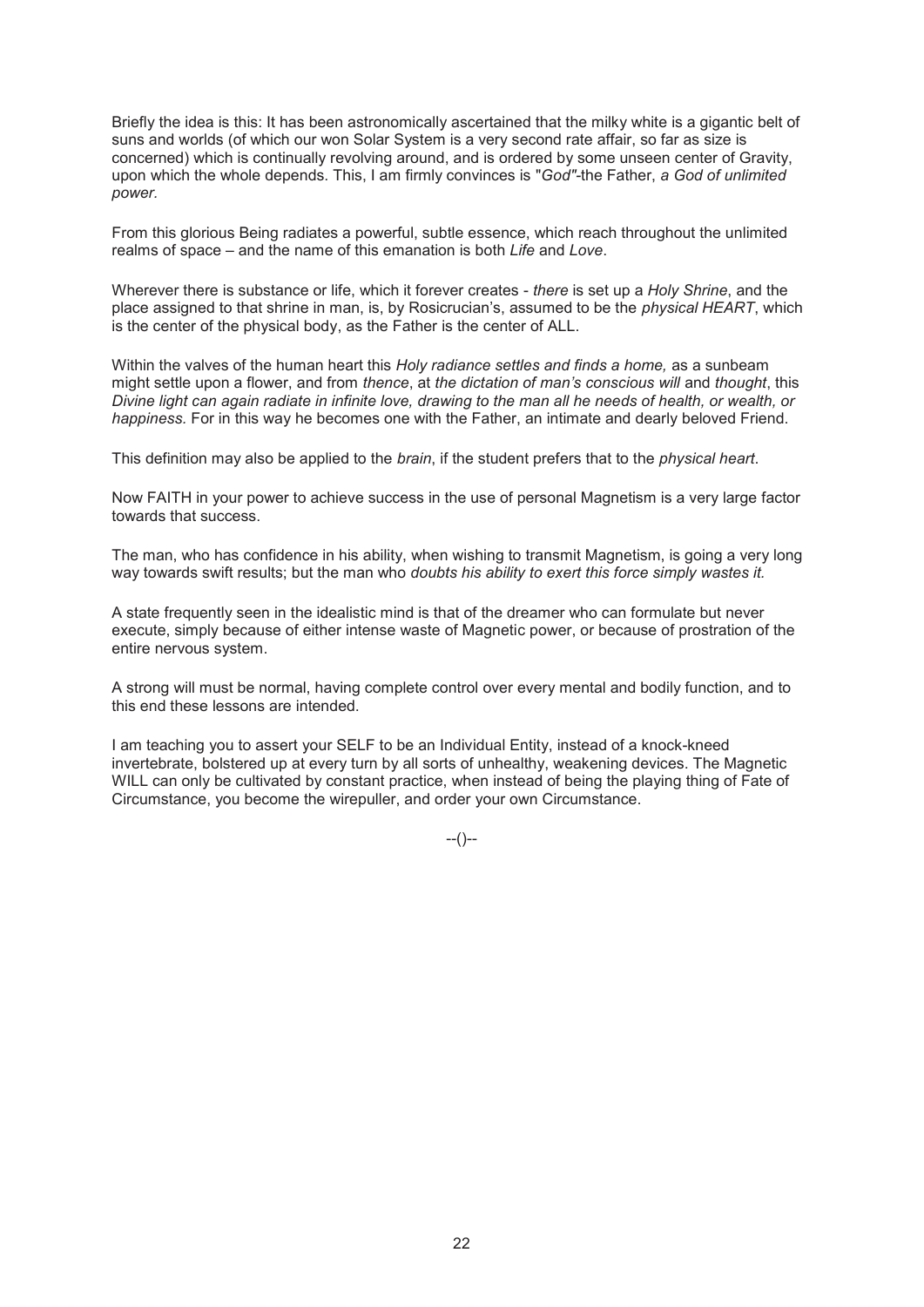#### **Personal Magnetism in Business - Suggestions**

PERSONAL magnetism, then, means *power*, and the ability to exert that power over people, and even to a certain extent over circumstances, because the people we influence and come in contact with go a long way towards CREATING circumstances.

The man or woman best able to exert this power belongs to what is known as the VITAL temperament.

This, when analyzed, resolved itself simply into the temperament of perfect health and vitality; although it is very usual to make this temperament a matter of coloring (red, or auburn haired people, in fact), I don't find it pans out this way at all, in fact, ANY coloring may be vital, provided the person has the energy and perseverance to cultivate the vital principles; and it's purely humbug to put any hard and fast rule to this matter at all.

The one thing that *is* certain, however, is that all *want* to cultivate that temperament that is desirous of obtaining POWER, TRUE LIFE and SUCCESS. Vital means LIFE or relating to life, and the vital temperament is used to describe those people who are in a state of PERFECT MENTAL AND PHYSICAL BALANCE.

They enjoy perfect bodily and mental health, and the one is *not* developed at the expense of the other.

They have clear, fresh skins, bright eyes, firm flesh, spirits buoyant, and the power of attracting other people very great. These, in a word, are the people who possess the greatest store of NATURAL *animal magnetism.* 

But the great point is that one and all can take on this characteristic, and so increase their stock of magnetic and electric particles that they BECOME VITAL!

The vital temperament radiates magnetism.

The invisible currents pass off in every direction from every part of the body, and so great is the force of this subtle power, that although *invisible to the naked eye the camera can reveal it*; and the HUMAN BODY and HUMAN MIND at once feel the impression, bodily *as a thrill,* or *sensation of warmth*, mentally as an *invigorating shock* from an electric battery, or as an overpowering desire to *"go out and do something"!*

Such a temperament has the ability to influence every person (and animal) who comes in contact with him, but has a GREATER POWER THAN THIS.

He can influence those with whom he does not come into actual contact until they are drawn to him, in answer to his thought.

This man radiates his magnetic power in the spirit of UNIVERSAL LOVE. He recognizes the spirit, or the love principle in everyone, shedding his power from the storehouse I have described in Lesson VII upon mankind as a whole.

The powerful magnetic rays issuing from his person draw to him, from out of the immense mass of humanity, all that can be useful to him.

He sees *within* himself the Love Spirit; he mentally sees this spirit radiating outward from his body an essence of immense force, which finds a resting place within those hearts, or upon those minds, which he so lovingly recognizes.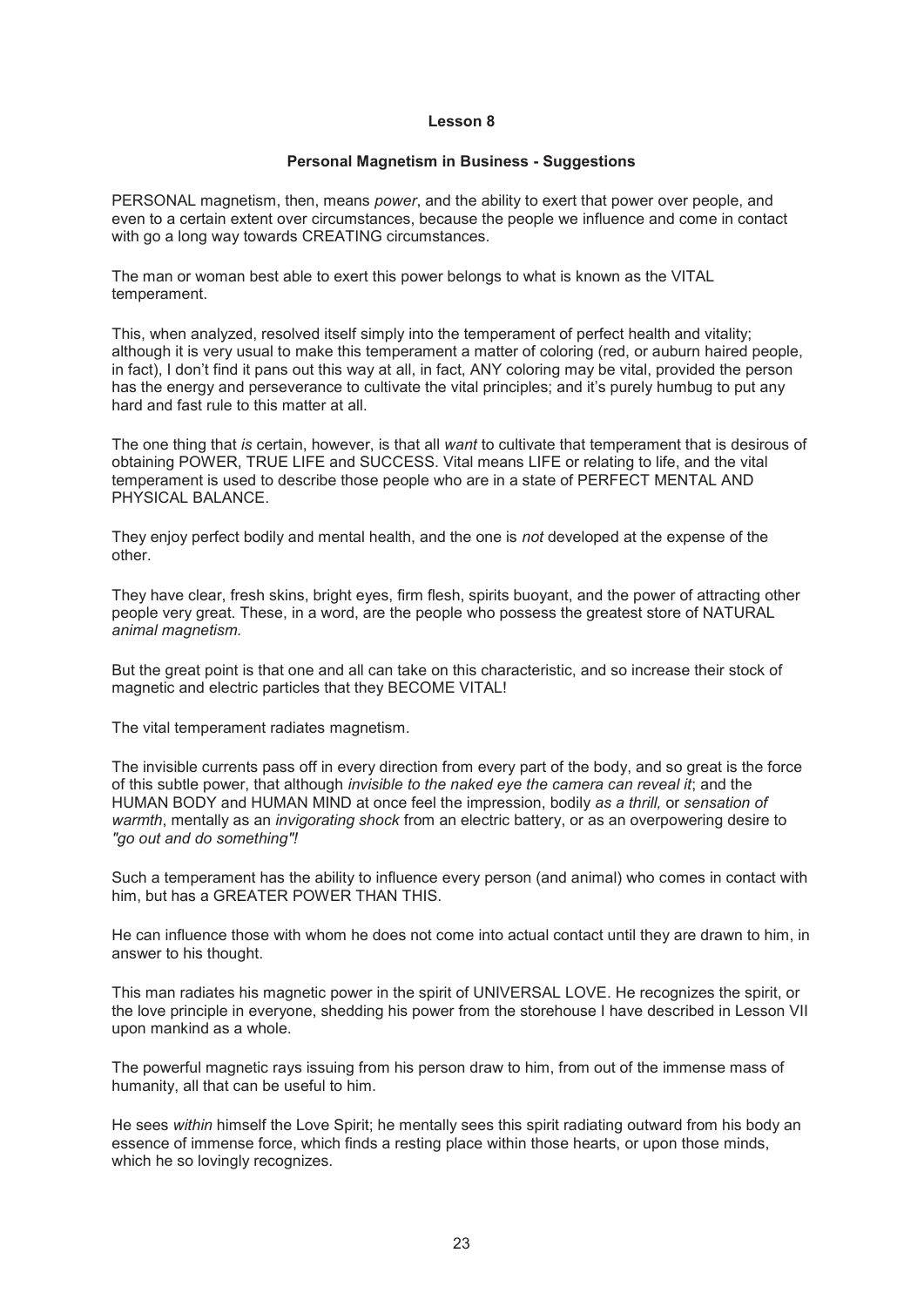REMEMBER that the man or woman who minuses this power will surely find it turned backup on themselves to their undoing.

WHEN YOU ATTRACT PEOPLE it is because you supply something they need, something they lack; your powerful magnetism fills an empty space. This is the secret which makes one public speaker a huge success, and another a downright failure.

The one man has a great store of personal magnetism. He holds his audience enthralled; they listen to every word and are carried along by the mighty wave of his immense strength and MAGNETIC **FORCE** 

The other man has none. His words fall flat. His listeners remain unmoved. Yet he may be a man of polish, of education, of rank, with the easy speech born of cultured ancestors; and the first man might be poor, uncultured, and of the people. But the first man knows his subject, believes in his power to attract, and by sheer will power carries his point.

IN BUSINESS MATTERS the same rule applies: the man of force, possessing this wonderful power of attraction, carries all before him. He is the man who can convince the unwilling (and be it said, unorganized) customer against his will. He is the man who can draw to himself success and DOLLARS in equal proportion, and can climb to the topmost rung of the ladder.

In the acquirement of this life, force applies to every grade of society and to BOTH SEXES.

The next point for consideration is how to generate the force.

To recognize your central spirit light is hardly enough; you must fan the flame, and generate fresh power, *concerning the forces you already possess*. Brain and nerve power are the secret forces. The brain is to be strengthened and developed and so are the nerves.

SELF-CONTROL is the first factor to be observed. You, sir, who cannot keep your hands still; you, madam, who are forever patting your back hair, or pulling at your dress, or twisting your watch chain. You who startle at every sound, who fidget and fume and worry over trifles, who are nervous and irritable, giving way to passion, and being but the plaything of circumstance, to you, I say, learn to control *self*, for all these mannerisms are resulting in a continuous and serious leakage of magnetism, which if used aright would enable you to COMMAND SUCCESS.

The "magnetic" people are fair with blue eyes, and pale or delicate skins. They are fidgety, nervous, often hysterical, and suffer as a rule from too great brain activity. Their mind is never at rest, they are continually worrying over trifles, and are of a cold, and often selfish temperament.

By control you can overcome these leakages, and by overcoming, stop them. So, by nerve and brain development - recognizing the brain *always as the nerve center, in connection with the ganglionic centers, at the base of the brain* - you can control the leakage and waste of magnetism, and so become magnetic.

The so called "electric" temperament, belonging to people who are generally dark in appearance, with sallow, or pale skins, having mental powers which are often sluggish, and a tendency to suffer from liver, laziness and similar complaints, requires plain, non-heating diet, very little meat – vegetarians are the healthiest; I never touch meat-regular hours, and last but not least, in addition to the exercises given in a later lesson, regular mental exercise; they need arousing, and their brain needs stimulation. They need nourishing, heat-producing foods (not necessarily meat), and they also require a time when they can be *passive*, forcing themselves to either *less* brain activity, or else to concentrate on one subject only.

These two types can, however, by following the rules I shall give in subsequent lessons, become *vital* and live as they please, master of their conditions, instead of the conditions being master over them.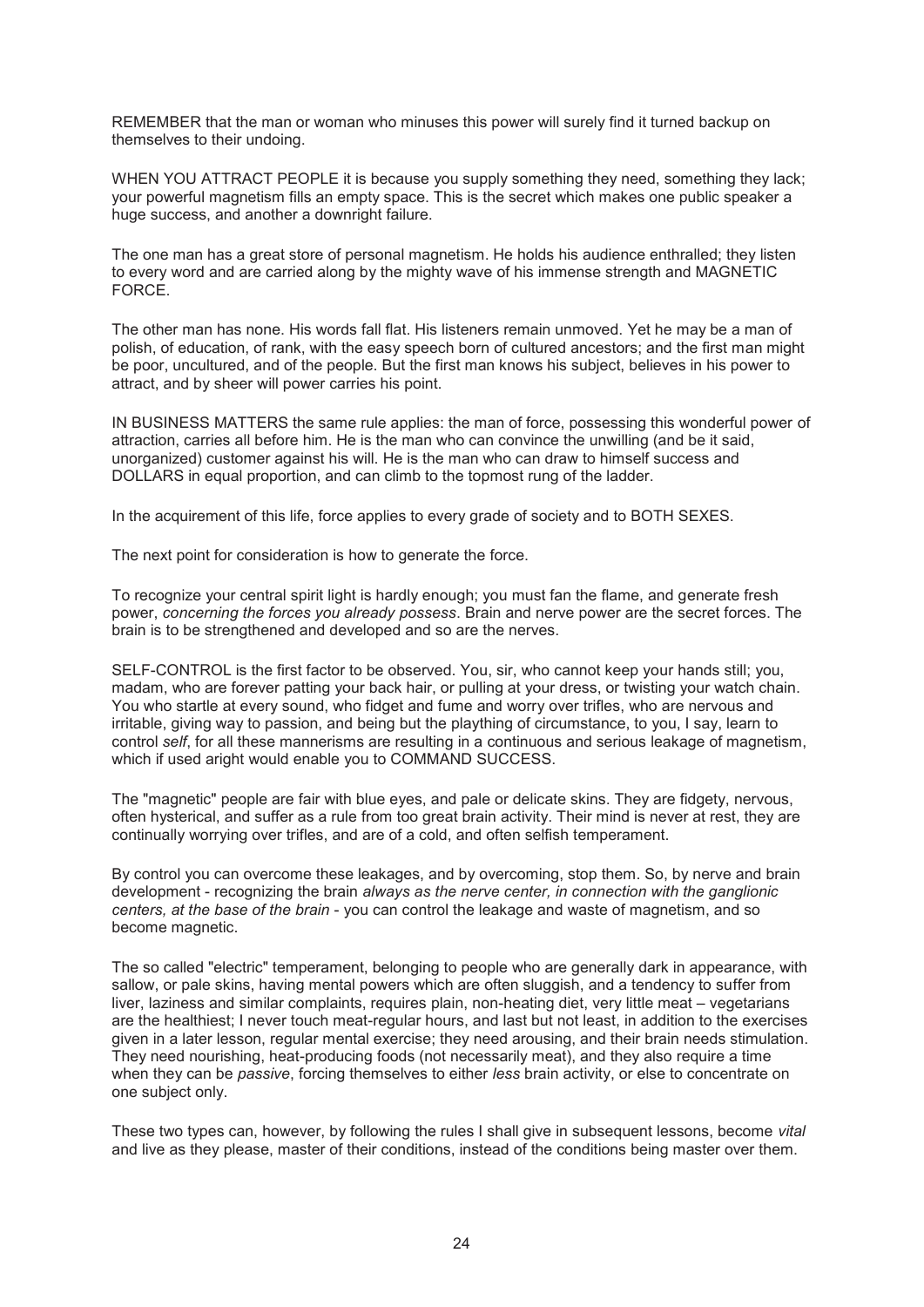The object of the descriptions of the various temperaments is intended to help the student in his knowledge of life and people, and to be used practically in the development of power.

The successful man or woman is *master*, but cannot be master unless he or she has learned how to be *all things to all men*.

When you have developed your personal magnetism you also develop your power of selection to an enormous extent, and you realize at a glance which battery to use for those you come into contact with, in business or society.

Personal magnetism, once the power has been developed, resolves itself into sympathy, the act of supplying to others elements they lack.

This you cannot supply voluntarily unless you are in a position to order and command your own forces.

Any man who has complete control over this entire physical and mental organism can hold the world enthralled in time as he enlarges his sphere electricity, stimulate their brains, probe them with questions to make them think, and they will be glad to always do your commands, because you have shown them a new side to their nature.

The magnetic people like to be soothed; some of them, too, do not care for things easily obtained; these people you must *repel*, show them the independent side of your nature, let them believe you would rather not have any dealings with them, only give in with decided reluctance.

The more you draw back, the more eager they become. Others again need persuasion – help. By mental suggestions you can make up their minds for them.

The mental rules are always as follows; dilute them, please, with three parts common sense, to one part rule or maxim. The physical rules will follow later.

You are conscious of your own strong magnetic power, and you are aware that you radiate this power, or substance, as the sun radiates light.

You have come into business intending to obtain success only, and you hold no doubt in your mind but that the other man will deal just exactly as you desire him to deal.

When dealing with people in business or society, hold your mind firmly to the power you possess, look them squarely in the face, and command them, mentally, to fulfill your desires. Think, "I am a man of organized power; I desire to carry such and such a plan into execution. Your brain is negative to mine, and I demand that you shall do so and so. I am master; I will have what I want."

You can supply this same magnetic order when writing a letter. Hold the letter in your hand, or to your forehead, and *will* that it shall come to such and such an issue.

Your magnetic battery exists within your own body; at the command of your *will* you can radiate and generate this force.

Will power is vital thought, or mind.

Magnetism, therefore, becomes a center of communication between gross spirit or matter, and refined, or etheralized spirit or matter. Spirit is the eternal, active life principle, manifesting in all matter, as well as through the various *spheres of spirit.* 

The force which moves the world, magnetism, may be represented in your mind in one word, *suggestion* or the command of will power, ending in either the spoken word or *concentrated thought*,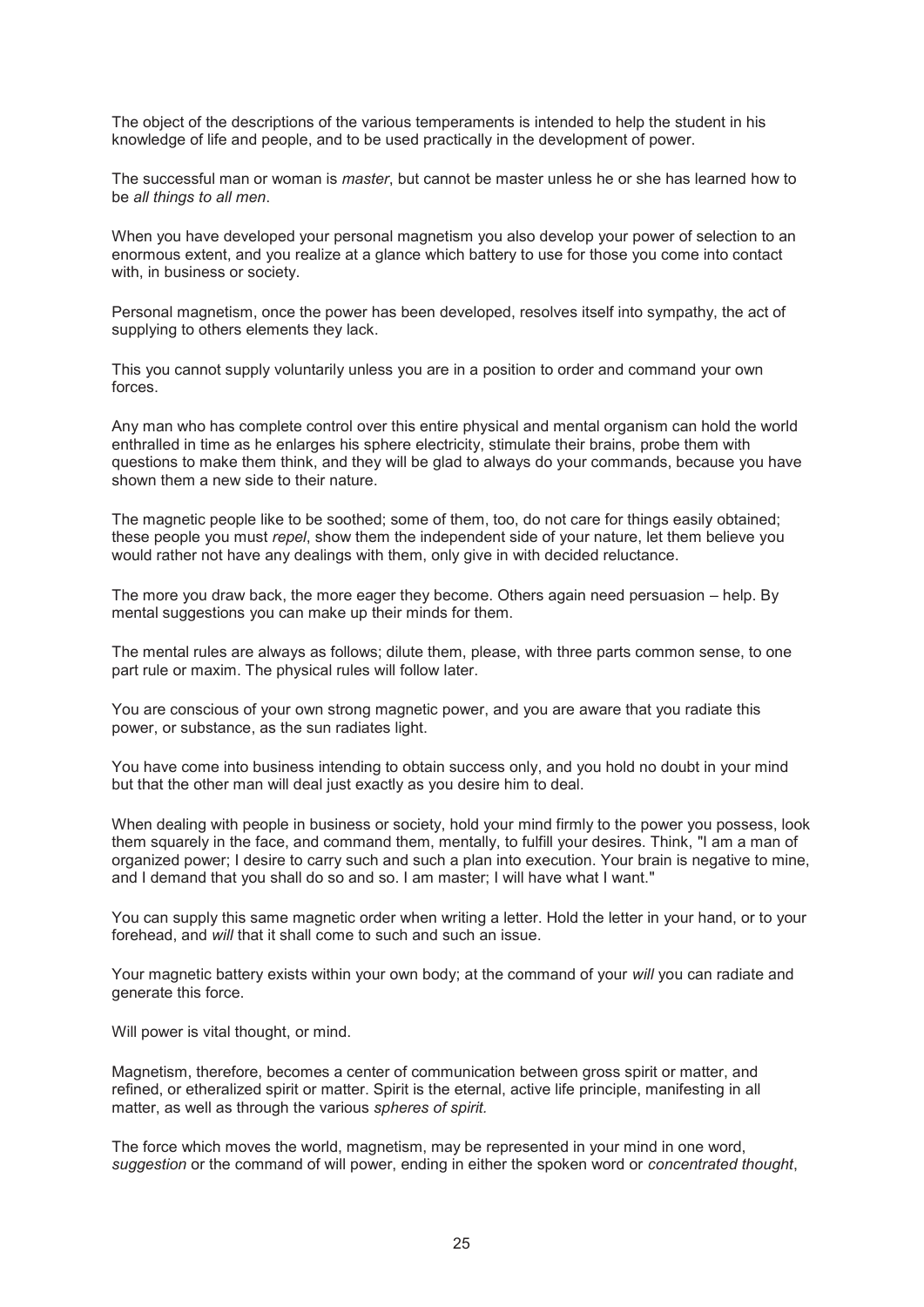is the weapon you must use through life, and that as your power so you can act by suggestion upon one man, or one thousand men.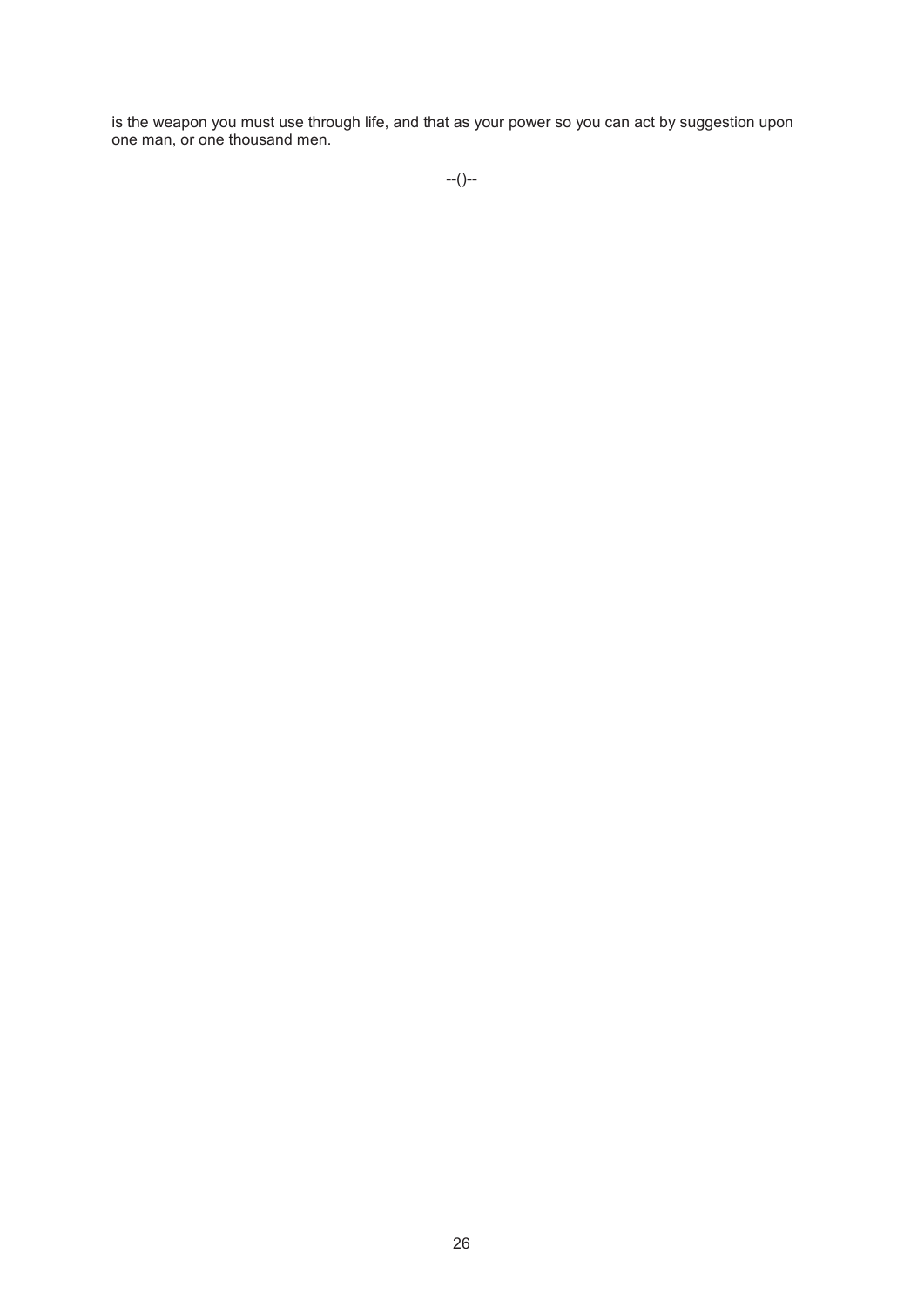#### **Breathing and Physical Exercises**

IN the *physical* exercises I give in these lessons it is as well to remember that very little good will result unless *proper breathing exercises* are indulged in, as well as the physical. Muscles alone are *not* the first consideration, and muscle does not really tend to promote personal magnetism. In moderation they are beautiful, but when overdone they transform the most perfectly formed man into a grotesque "something" that ought to be planed down with a carpenter's plane to reduce it to its proper proportions. Let the muscles be lithe and supple, like steel and whipcord; let the *lungs* be perfectly developed, so that they can create healthy blood, which is vitality, and let both be equally blended.

Dumb-bell exercises with *heavy* bells certainly tend to create muscle; but it is heavy, lumbering, useless, except for brute strength, so that the heaviest dumb-bells a man should use are 3 lb. Bells, and a woman 1 lb.

Before commencing any exercises of a muscular nature, first learn how to control the breath. *Very* deep breathing is injurious, but most people exercise the lungs so slightly that they become atrophied - waste away for want of use, because they are never properly filled or emptied!

Attitude is the first step of importance. You can't breathe if you round your shoulders and let your chin sink forward on your chest. Stand erect, waist in (in front, please, I must be polite, I suppose; but when I say *waist* I mean abdomen), shoulders squared and held back, chest well out, head thrown back, chin in. Now, with your mouth closed, draw a slow, deep breath, (*not too deep at first, for by violent breathing the lungs only become tender and bruised)*, hold it for a second, then as slowly exhale, or breathe out through the nostrils.

There are three methods of breathing: from the abdomen, or solar plexus, from the rib and from the abdomen, or solar plexus, from the rib and from the upper chest. Begin right down in the abdomen but gently, please - and raw the breath in through the nostrils so that the abdomen (don't forget the abdomen is not the stomach, the two are quite distinct; the stomach is the bag or receptacle for one's food; the abdomen, the thick fleshy wall which covers the intestines) is drawn in. In this way you force the intestines into action, awaken the solar plexus, and then slowly fill the lungs with fresh air, which in turn generates fresh blood, and fills every fiber and tissue of the body with new life - and ANIMAL MAGNETISM. This process done to excess will tire you, so be gentle at first, especially if you are one of those poor unfortunate wretches whose sole idea of breathing - if they ever think of it at all - is a little, quick, panting action which never fills the lungs once - nor empties them - and accounts *so* fully for pale cheeks, lifeless eyes, flabby flesh, and narrow pigeon breasts.

Proper action, proper breathing, perfect development, control of *will power*, and the acquirement by these means of perfect health and animal magnetism, are within the reach of *all.* 

It may be urged that all people who possess this subtle power of magnetism, have *not* got perfect health.

Agreed, but they *have* perfect *will* control, and as a rule are absolute masters of some one or more accomplishments; and their magnetism is very apt to evaporate apart from the said accomplishment. Just *think* how few popular authors; painters or musicians are interesting, or even attractive, apart from their works. No, *you simply must have* HEALTH, *if you are to fulfill* MY *ideal of personal magnetism.* 

*Given that, you may be as ugly as sin, have no brains in particular, yet your health and your will power will win you recognition everywhere.*

It is not one bit of use starting muscular and physical development until you have learnt *how* to breathe. Practice this continually until you are master of it. Practice it in the *open air* if you can; best of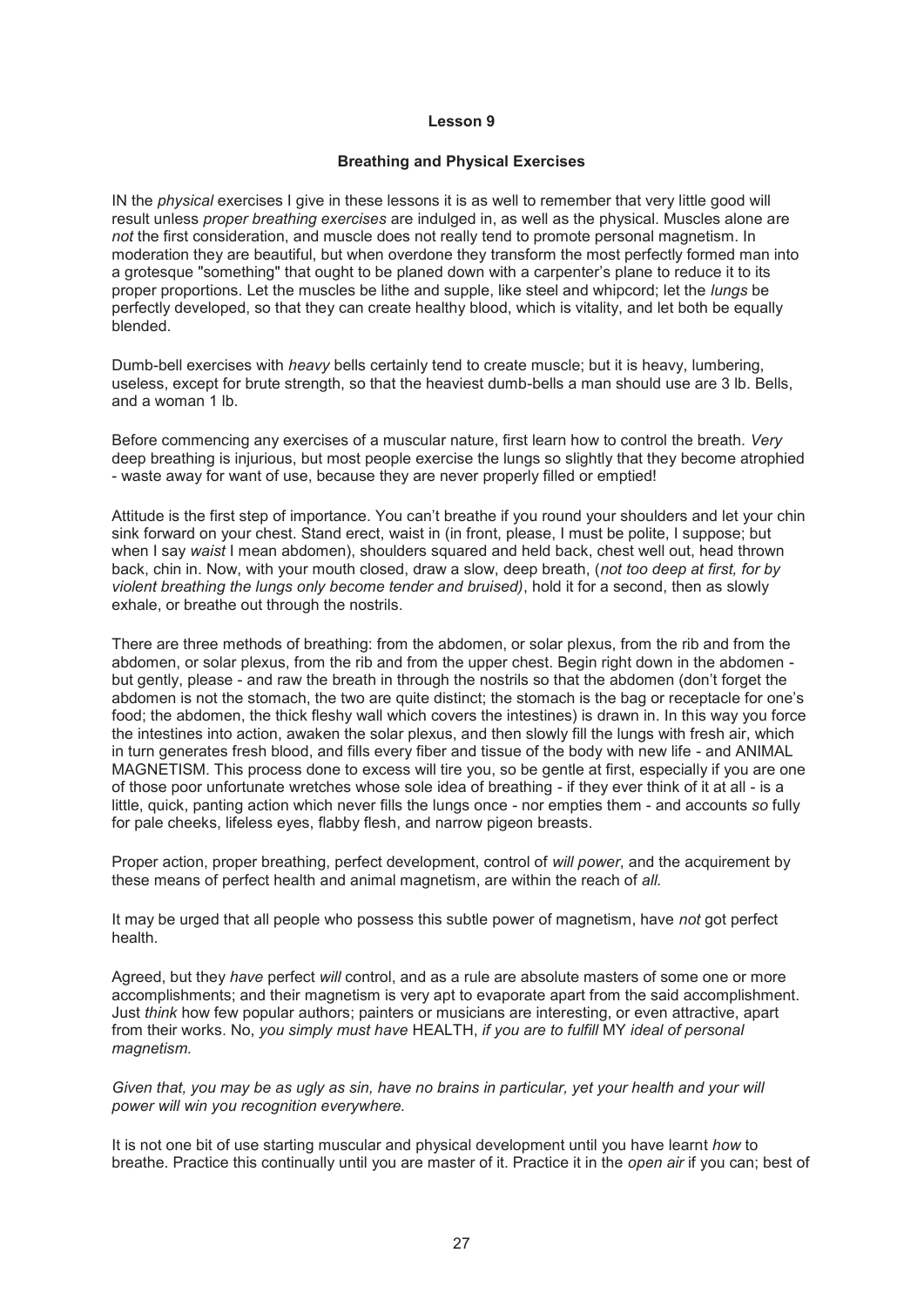all in the sunshine, when you not only draw in pure air, but the subtle magnetism direct which is given off by the sun, the center of magnetism for our wee Universe.

Muscular exercises help us to make and *store* animal magnetism.

The breathing exercises accomplish the same end. The lessons in *concentration* already given help to develop the WILL power, and added to these, you have to consider the question of perfecting the *magnetic gaze.*

The magnetic gaze simply means perfect control of the nerves governing the eyesight, which must be strengthened to that "piercing" degree which can hold another person's eyes, with or against their will.

Coming now to the subject of physical exercises for the muscular development necessary to the storage of magnetism.

*Recollect that you must not only take the muscular exercise, but practice correct breathing at the same time, otherwise your pains are wasted.* 

Stand erect, as directed above, take the dumb-bells and place your hands to your sides, then begin to inhale a long, deep breath - gently, though; no exertion - and as you inhale, slowly lift your arms above your head, till the dumb-bells clash.

Count five, mentally, holding your breath the while; then slowly return your arms to your side, exhaling the breath as you go.

Repeat this twenty times, but remember *very* little benefit will accrue if you forget the breathing and attend only to the exercise. This breathing and muscular exercise tends to strengthen the lungs and chest; and is, simple as it may appear, very valuable.

Continue this exercise DAILY, *with* the breathing exercise.

Now I will show you how to store magnetism for use.

At the close of each spell of exercise, morning or evening as the case may be, or both, draw the breath in as directed before; then as you breathe, slowly stretch one arm at a time straight before you, clenching the hand (without dumb-bells) until every muscle is tense and rigid; relax each arm separately, then repeat with both arms. Making both tense and rigid.

Now make each leg, the trunk and backbone, and the neck equally stiff, holding your breath meanwhile, then as you exhale, let every part of your body RELAX, so that you are *limp.* Let your arms sink to your side, your neck and body give way, LET GO everything, be limp as a rag, and so *rest.* 

It is not easy, this relaxing process, you want to *relax* the brain too, for otherwise it continues its hold on the muscles and sinews, and in spite of your efforts they remain strained and tense.

Practice an arm at a time, let the fingers hang loose and helpless, then the wrist, and so on, until the entire organism is at your control, to become tense or relaxed as you please.

But, *when* you *tense* your muscles, make them rigid - INHALE YOUR BREATH. When you relax your muscles, EXHALE YOUR BREATH.

It's no end easy to be limp when, like a pair of un-worked bellows, you have no air in your lungs; and it's not at all easy to keep rigid with empty lungs. In the next lesson I give a diagram showing the principle muscles, and the best methods of developing them for our present purpose.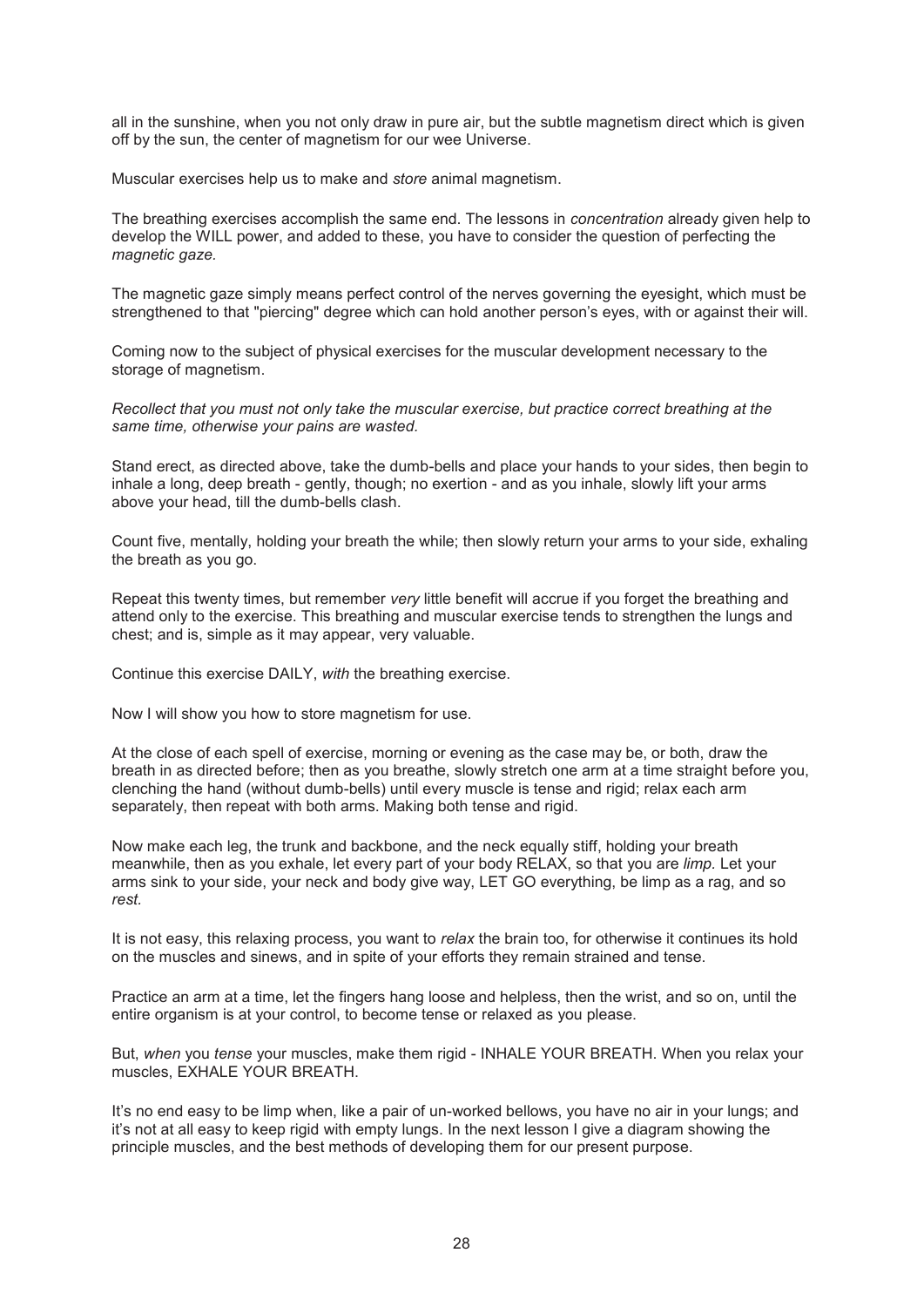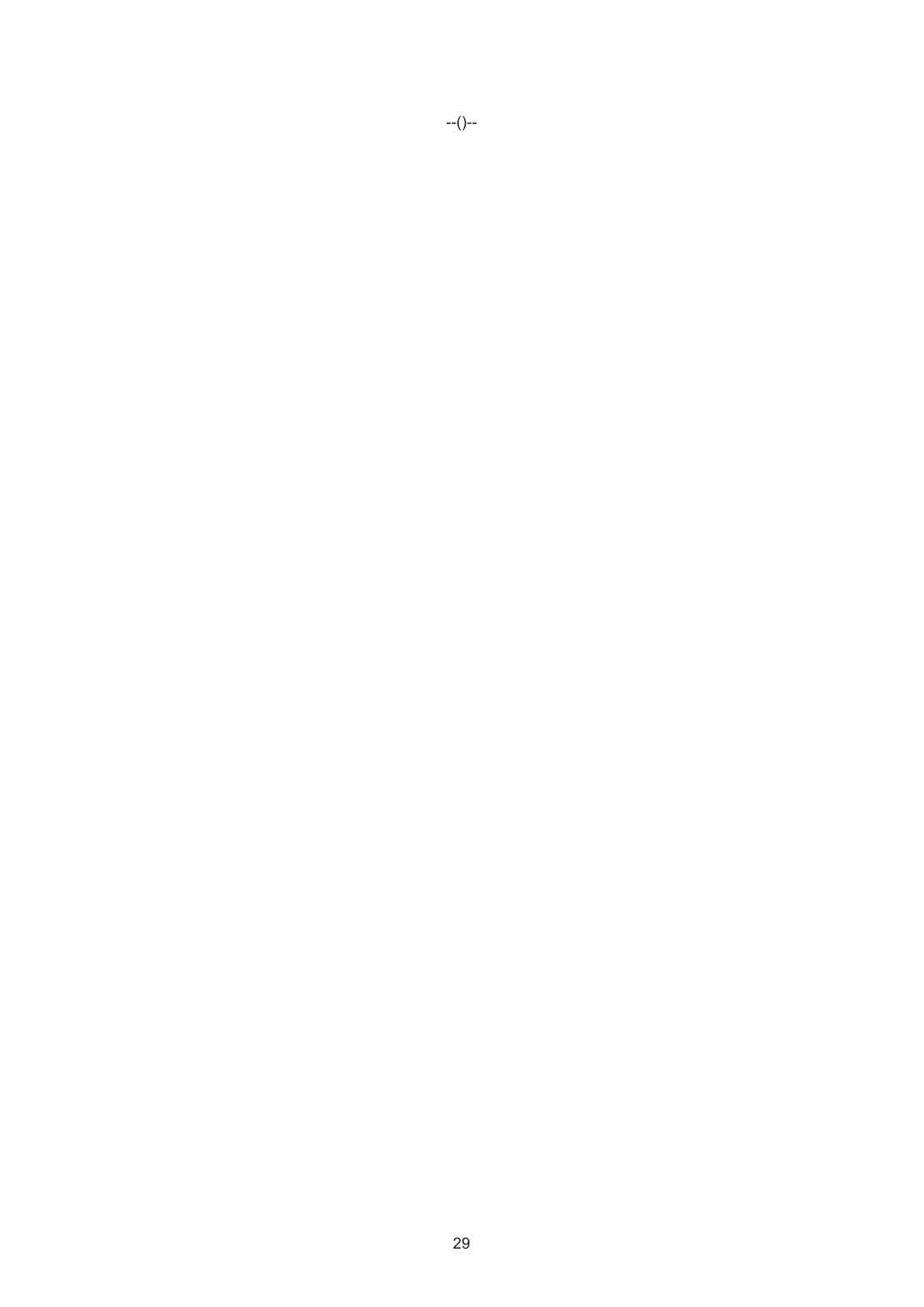#### **Physical Exercises - Continued**

TO briefly recapitulate the point of the lessons already given, so as to clearly remember *what* personal magnetism is, and *why* the exercises are necessary, I will sum it up under the following headings:

1st Personal or animal magnetism is a subtle essence, the nature of which I have already explained.

2nd It is possessed to a certain extend by most people, but is so faint and undeveloped, it is of little use to them.

3rd MAN IS A MAGNET, and his strength or weakness depends upon his *knowledge* of the fact, and the development of his thought and will power in response to that knowledge.

4th Animal magnetism is develop by acquiring *perfect self-control,* and WILL development, and also is very largely dependent upon effect health.

5th It is not hypnotism.

6th By means of it, man (and woman) can *attract* people and business, and it is the true key to success in *any* walk in life!

The diagrams of the muscular system of the human frame given with this lesson will show pretty clearly the effects of the various exercises given for developing personal magnetism.

The exercise of last lesson, as you will readily see, acted upon all those muscles marked "A" in diagram 1 and 2, those of the chest, abdomen, arms and back.

The *breathing* exercise taken in conjunction with this develops the lungs and sends new blood coursing through the entire body.

In the directions for *storage* of the magnetism, given in the last lesson, remember the flexing of the body and muscles gives *rest*, the TENSING of the muscles CHARGES THEM WITH MAGNETISM, this magnetism courses through the blood, borne along the crimson tide until it is distributed evenly to every part, *there to be stored and kept for use*, unless *wasted by worry, fear, fidgety ways, lack of self-control, or excess in any form*.

The next exercise I want you to take is the American "dry swim." Stand erect, empty your lungs (exhale), and holding your hands to your sides, gradually sink down into the position of *sitting on your heels*; then slowly bring your arms to a horizontal position in front. Then slowly inhale, rising easily and gracefully on tiptoe, throwing the arms back as if swimming, and gradually sinking back on to your heels as before. Repeat this for twenty or thirty times. It is just grand. The blood tingles and courses through the body, and as the blood courses, so the magnetism flows through every vein. It is one of the most important, for every muscle is called into play. All the muscles marked "B" in both diagrams, the lungs, and in addition to the lungs, if you follow my directions for correct breathing, given Lesson IX, every organ of your body also does its proper work.

You cannot be magnetic unless you enjoy perfect *animal* and *mental* health. Correct breathing is the basis of true health, and it helps the nervous system to throw off worry, etc., for *mind* and *lungs* together unite in either perfecting or causing injury to the entire organism.

If the *mind* is depressed by grief, tormented by anxiety, or absorbed in sedentary meditations, all the bodily functions become *weakened*, and personal magnetism, so far from being *stored* to being used to *order,* LEAKS from every pore and is wasted. I can't lay too much stress upon the necessity for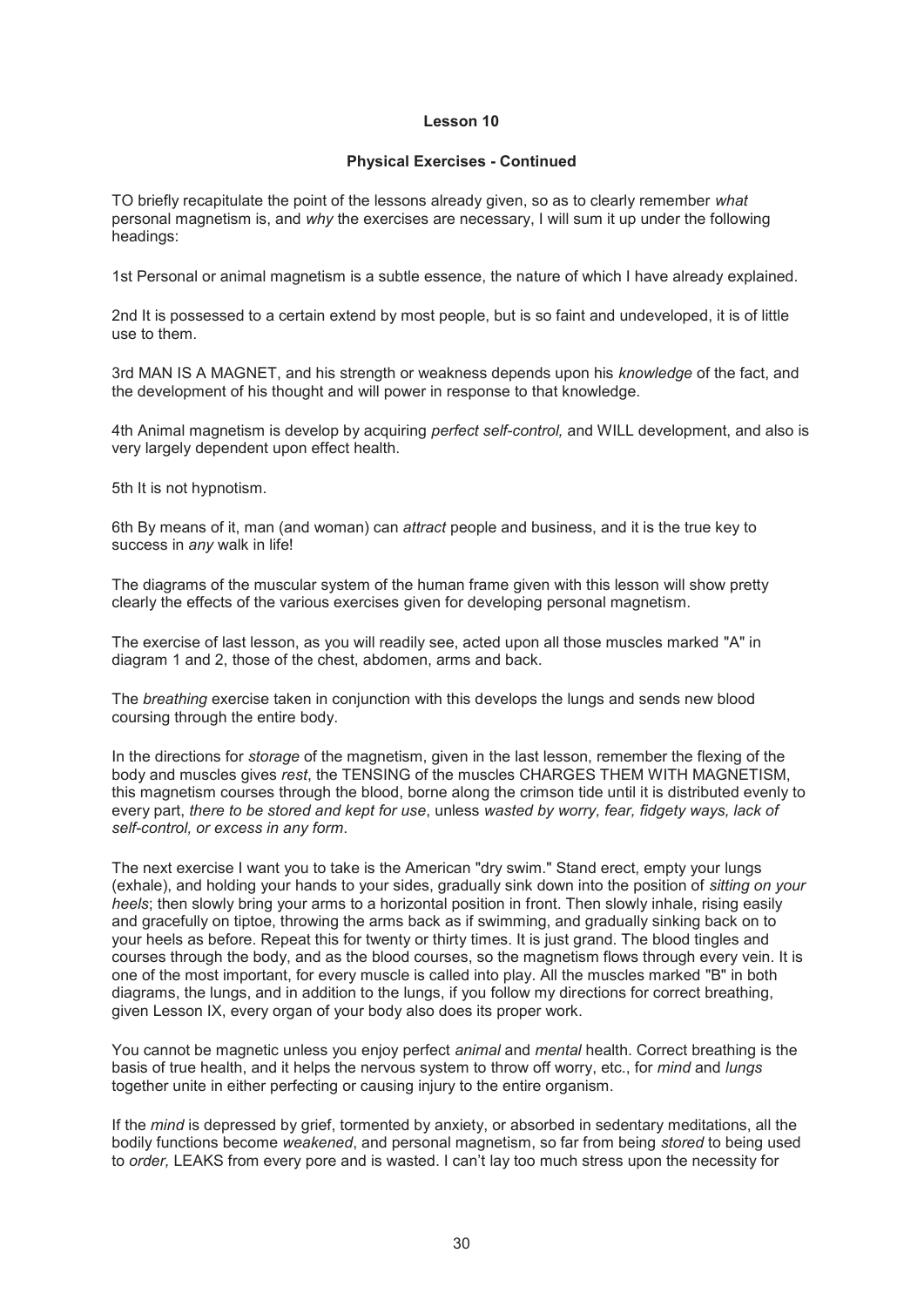proper breathing, or the fact that the exercises are useless, except to develop muscle, not magnetism, unless practiced exactly AS I SAY!

The next exercise after the "dry swim" is as follow: Stand erect, inhale, then, without bending the knee, bend over until your fingers touch the floor, *exhale* as you rise to an erect position, they slowly inhaling, bend in similar manner to the left side, exhale as you come up, and inhaling again slowly bend to the right.

This must all be done in a deliberate orderly method, taking about fifteen seconds, or twenty even, for each inhalation and exhalation, then, after tensing the muscles for the storage of magnetism, as taught in the last lesson.

You do not require *any* further physical muscular exercises than these to develop animal magnetism and perfect health, but don't fall into the blunder of thinking you can develop in a *week*. It will take from two to six months of patient, regular exercise, of not *less* than thirty minutes daily practice, before you arrive at anything like fitness. And in addition to this, you must guard the *mental* portals as well.

Learn to practice concentration, to develop your will, to command your brain and its thought forces. In the next lesson I'll show you the best method of controlling the *nervous* system and *magnetic gaze.*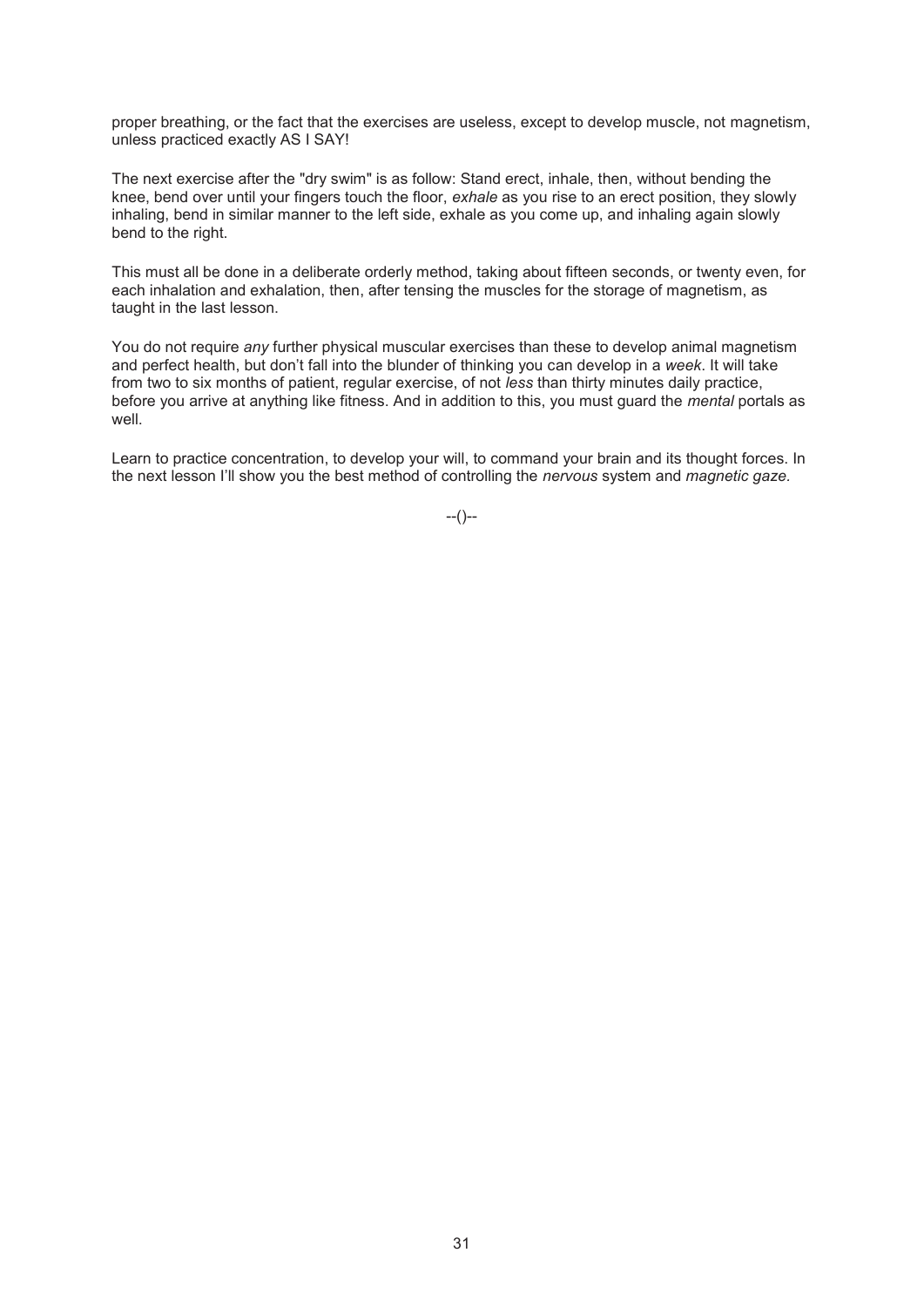#### **The Magnetic Gaze - Nerve Control - Practical Application**

IN the previous lessons I have show you how to develop your lungs and muscles, and so store health and magnetism, and in this lesson we must also consider how to gain complete control over the nerves, both of the body and those connected with sight. The magnetic, or would-be magnetic man or woman who cannot look another full in the face without blinking lacks the most convincing proof of their power.

From the eye proceeds a constant flow of magnetism; it is with the eye "Lion Tamers" hold their captives in thrall; it is through the eye we influence people we come in contact with.

A man instinctively trusts another who can meet his eye with ease, yet many people cannot do this from SHEER NERVOUSNESS.

But before the student can claim a perfect control of all nervous or spasmodic action, he must be able to reserve his power of thus controlling muscular and nervous action under trying circumstances. Among friends, alone, or at one's ease, nerve control is easy enough.

Stand before the looking glass and practice gazing into your own eyes until you can do so steadily without flinching for any length of time.

Imagine to yourself a constant stream of magnetism flowing from the eyes.

Practice this upon other people; also force yourself to meet their gaze steadily, and *never forget* that you are the powerful factor, that you are the powerful factor, that you are the one to INFLUENCE, not be influenced.

I could give you several exercises for strengthening the eyesight, but for the magnetic gaze I think you will find the above quite sufficient.

It is not necessary really to go in for more than a few of these exercises.

The basis of all this power is THOUGHT and WILL, and it is not necessary to waste hours in exercises when half an hour twice a day is ample.

Learn to overcome all spasmodic nervous action and trifling habits. Be master of every part of your organization, through your will power. All the foregoing exercises tend to store up magnetism by giving complete control, so that not only the muscles of the body, but the MIND, the Central Telegraph Office of the body, holds every *nerve* in perfect subjection. Always ready for any emergency, perfect master of yourself and your circumstances, nothing can stand in your path but what your steady flow of magnetism will remove it - *provided your object is a land able one.*

But one more rule. In the hand of every person there is one spot which is the magnetic center of the entire being, the little god of flesh, or mount, below the third or "ring finger," called by palmists the Mount of the Sun, or Apollo.

This finger has the most direct nerve connection with the heart, and forms, as I say, a direct magnetic center, the pad of flesh at the base forming the magnetic pole of same.

So that when people shake hands with magnetic centers in close contact a strong magnetic current is established between them.

This effect may be intensified if the mounts at the bases of the other fingers are also brought into as close contact with each other as possible, in this way bringing the minor magnetic poles also together.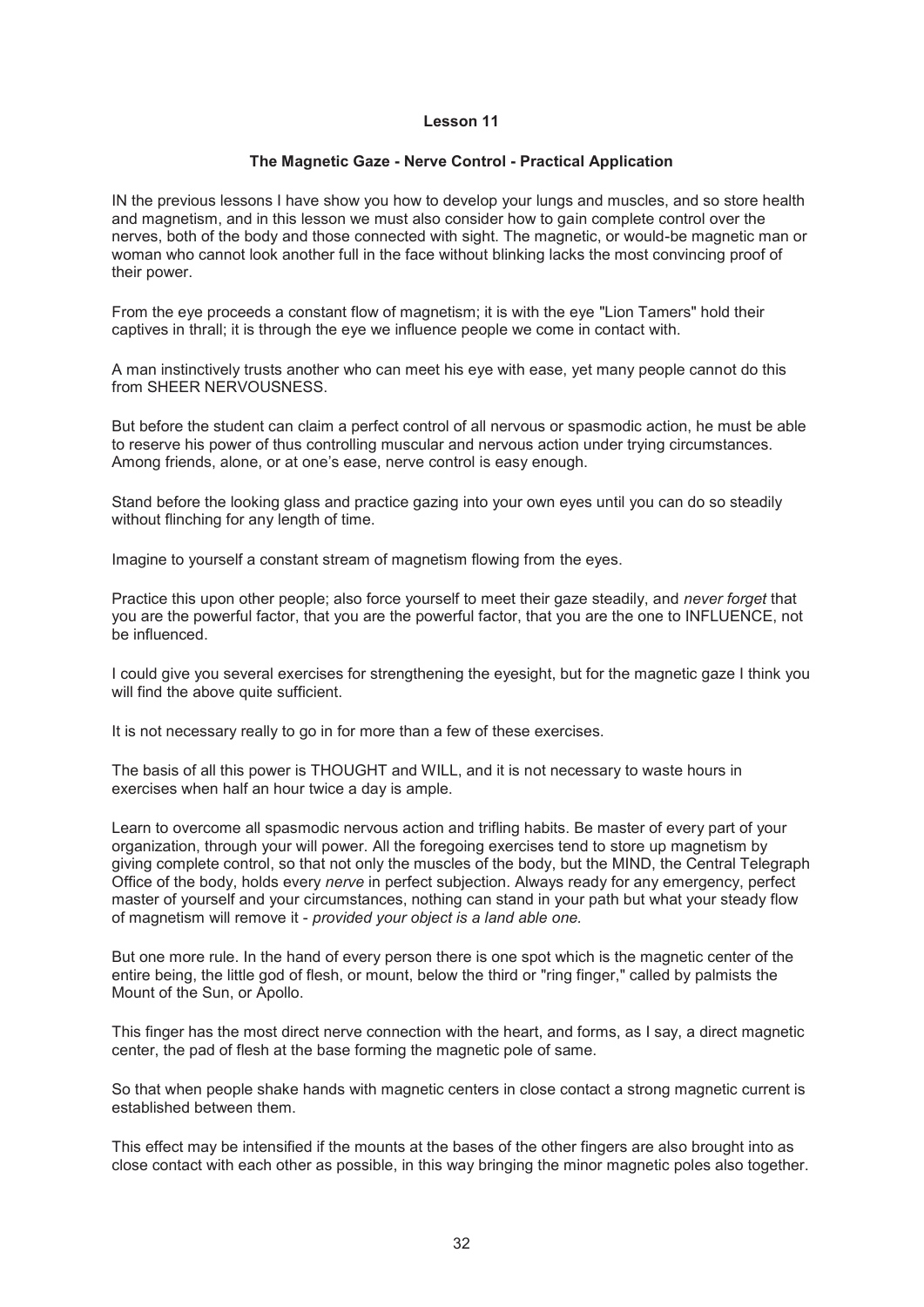A handshake can be made to carry out the magnetic influence of eyes and person, by inducing polarization of the magnetic atoms by contact, which is exactly the course also followed by magnetic healers.

A weak will does not signify a bad man, any more than a strong will signify a good man.

But a weak willed man is essentially negative, and being so, is more likely to be infirm of purpose in questions of mortality.

You have to long been brought up in the belief that you must be the slave of Fate and environment, that the tendencies at birth shape your character, and could not be eradicated.

But the new thought comes to show you that you can both BE and do what you will. Age and sex do not count. The past is over - done with. But the present and the future are your own.

Be positive; send the old negative beliefs flying.

"Let your 'I will have,' wait upon your 'I want.'"

"I will have what I want" will thus carry you through life to a successful goal - to the realization of all your ambitions.

It has been proved that the particles of an ordinary magnet possess the power of selection, that is to say they can attract to themselves anything within their own limited sphere of action. The magnet man, or, the contrary, has unlimited powers of attraction. Once he knows how to send out his demands, the supply will always be equal to the demand, when the demand is made boldly without any shadow of doubt or fear.

Man too often *limits himself unnecessarily - he does not demand enough*. Big thoughts carried into action end in big results. Let your sphere of action be as side as possible and do not go round by the style to escape leaping the big, double blackthorn hedge.

Another great fault is that people are too chary of *giving*; they argue that they have enough for themselves, but not enough to give away. Yet they are drawing upon an *unlimited supply*, the wealth of which is far in advance of the demand - they cannot ask too much, and they cannot give too much.

The most fatal thoughts to success are those of economy, they freeze everything. Nature is *lavish* to the point of extravagance; it is man only who pinches and saves, and *fears* there will not be enough to go around, and so becomes his own utter damnation.

If you want to know more of this law of supply and demand, Read Helen Wilman's works on mental science.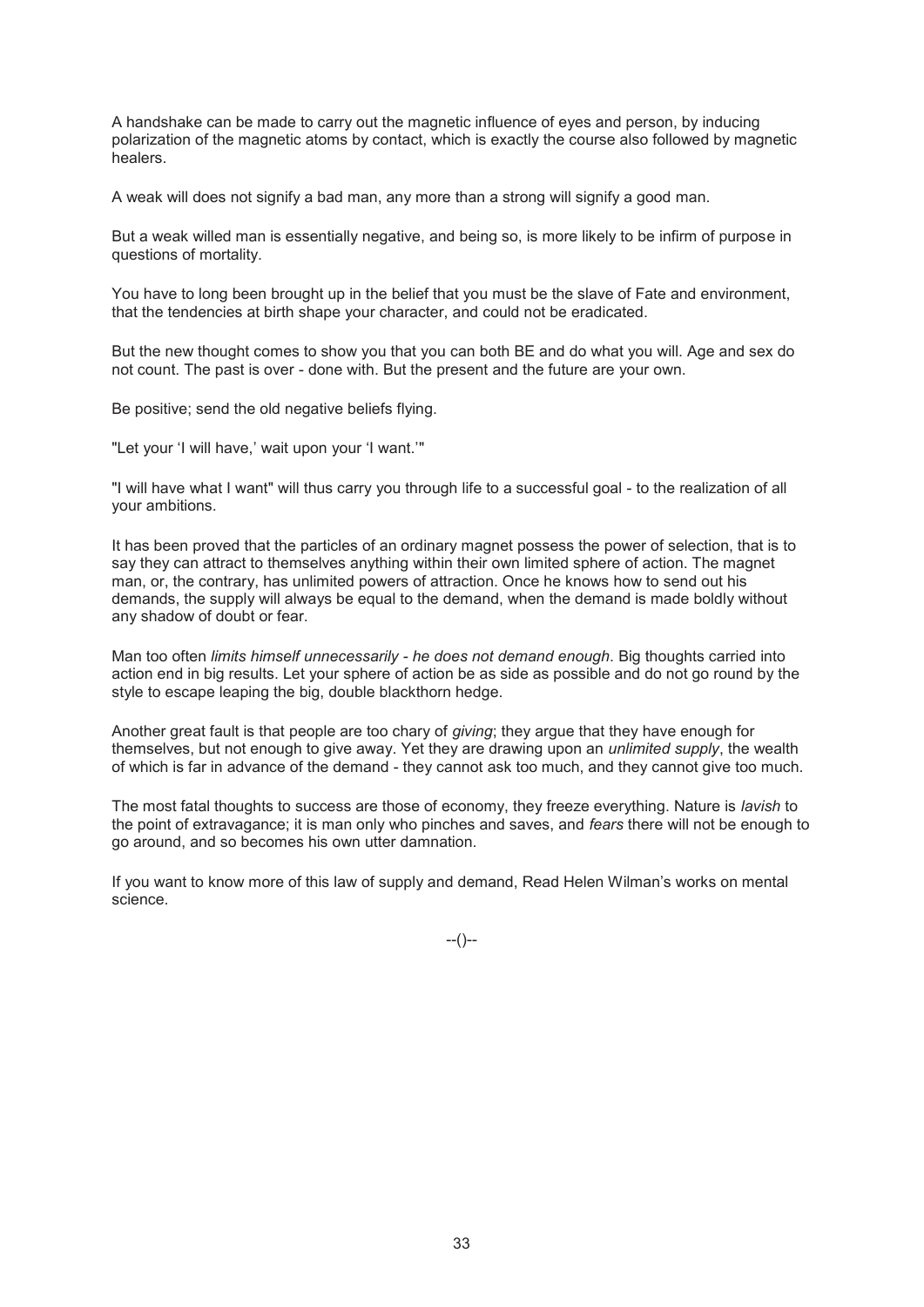### **Diet**

THAT diet plays a large part in the acquirement of Personal Magnetism my readers will readily understand. I have laid down such stringent rules as to the necessity for *perfect health*, and diet has so much to answer for in the *acquirement* of perfect health, that too much consideration cannot be give to it.

Naturally I do not advocate flesh food in any form; neither do I advise the so-called vegetarian diet.

For perfect health and strength and the "staying" power boasted of by meat eaters nothing can beat a fruitarian diet.

To prove this we need only consider the results of the great International walking race, held at Whitsuntide, in Germany (1902), when the competitors walked from Dresden to Berlin, a distance of 124 ½ miles.

Thirty-two competitors started from Dresden at 7:30 a.m. on May 18th (1902), in bad weather. Of these men part were fruitarians and vegetarians (including the great Karl Mann, the world's champion walker, of Berlin) part meat eaters.

THE FIRST SIX TO ARRIVE IN BERLIN WERE FRUITARIANS AND VEGETARIANS, the third man, Martin Rehann, being only twenty years old.

Of course Karl Mann was first, having done the distance in twenty-six hours fifty-eight minutes, and fresh as a daisy at the finish, whilst the meat eaters, well known and tried athletes, arrived utterly exhausted.

George Allen, the English (Leicester) hundred-mile walker, is also a vegetarian, and we all know Eustace Miles.

These cases are officially attested, and anybody who likes can verify the statements for themselves.

Karl Mann only takes two meals a day, and he partakes of neither flesh, fowl, alcohol, coffee, tea, chocolate, etc., and when training, neither eggs, milk, cheese, butter, nor pulse.

We personally, have two meals daily, the first at 12:30 p.m., the second at 6:30, working on the no breakfast plan, which I find splendid for health and a clear brain.

The fruitarian diet is fine, and, to my mind, more satisfying than vegetarianism, to say nothing of what it save in household work. However, to the point - it's no use preaching a fruitarian diet if I don't give you practical teaching as to rules, quantities, etc.

I read so much about the beauties of the diet, etc., in some fifteen or twenty American magazines, and not one practical hit, that I used to get quite made, and I firmly believe any number of people would turn from a flesh diet if they only knew hot to begin.

The ordinary individual has a tendency to over-eat himself six days out of seven, and to prevent this tendency I advise that a pair of kitchen scales be requisitioned and the proper quantities duly weighed out - indeed this is imperative.

I am allowing the same amount of nutriment for a woman as for a man, but at the same time the fair sex can from the day's allowance knock of a quarter pound of dried fruit and half a pound of fresh fruit if necessary.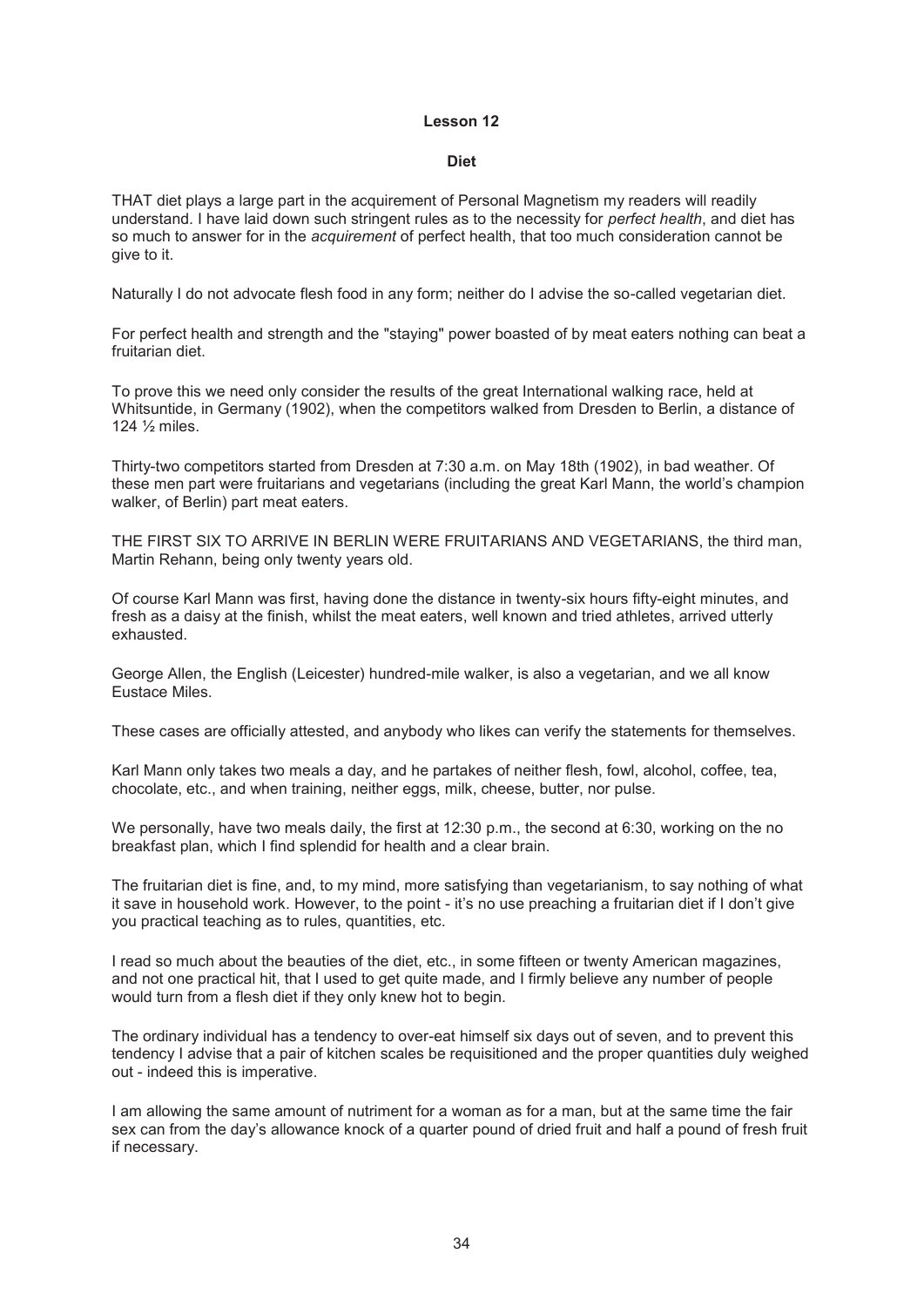Personally I think the idea that women eat less than men has arisen because they too often eat *between* meals and men haven't the *chance* as a rule.

Every adult requires from twelve to sixteen ounces of DRY food, *free from water*, daily. To supply this a quarter of a pound of *shelled* nuts and three-quarters of a pound of any dried fruit must be used.

In addition to this from two to three pounds of any *fresh fruit* in season goes to compete the days allowance.

These quantities should be weighed out and divide in half for the two meals, and will sustain a fullgrown man in perfect health and vitality. The quantity of ripe fresh fruit may be slightly increased in summer, with a corresponding decrease in the dried fruit.

When beginning this diet it is as well to use a little bread (whole meal) and plenty of eggs, milk, cream cheese, and cream, until gradually weaned from cereals. Occasionally Quaker Oats and such nut foods as Bromose may be used.

Strawberries, raspberries, cherries, plums, apples, pineapples, grapes, melons, currants, etc., can all be used in summer, and grapes pears, apples, oranges, bananas, etc., in winter.

For the dried fruit raisins, sultanas, prunes, dates, figs, and plums, and for a change and stewing purposes we have splendid variety in Californian prunes, apricots, peaches, Bartlett pears, dried apples, bananas and plums.

The nut foods are almonds, walnuts, hazels, cashews, pine kernels, peanuts (these can be bought *ready shelled*), sapricia, pecan, butternuts, hickory, brazils, (excellent for constipation), Japan peanuts, chestnuts, and Coker nuts.

All these should be bought in large quantities – by FAR the cheapest way – and the diet will be found to pan out at from sixpence, one shilling to two shillings per head daily, according to the *quality* of fruit bought – surely not only a healthier, purer method of living, but infinitely more economical to those who consider such matters!

To cook *dried* fruit, wash it thoroughly in clean water, place it in a dish with enough water to cover it, and soak ten or fifteen hours; then, leaving it in the water it has been soaked in, put it on the stove and let it simmer gently until cooked. When nearly done add sufficient sugar for individual taste. The fruit cooked in this manner very nearly resembles fresh fruit, with the full flavor and taste.

English women don't know how to cook dried fruit, and it enters comparatively little into their menus. The above is an American recipe and may be adopted for all the dried fruits, though the dried bananas may be eaten raw or *steamed* in an ordinary potato steamer and eaten with fresh or whipped cream.

Some people advise *regularity* of meals. I advise only two daily, but it is *best* to eat when your are hungry. All the same you WILL be hungry if you follow the "no breakfast" plan, and able to relish your natural food with a natural appetite.

#### *Alcohol kills magnetism*.

You will find your magnetic and vital power doubled - nay trebled - by the simple pure food. You will enjoy health such as you never had before, double working capacity, and be able to look God's creatures in the face without a blush.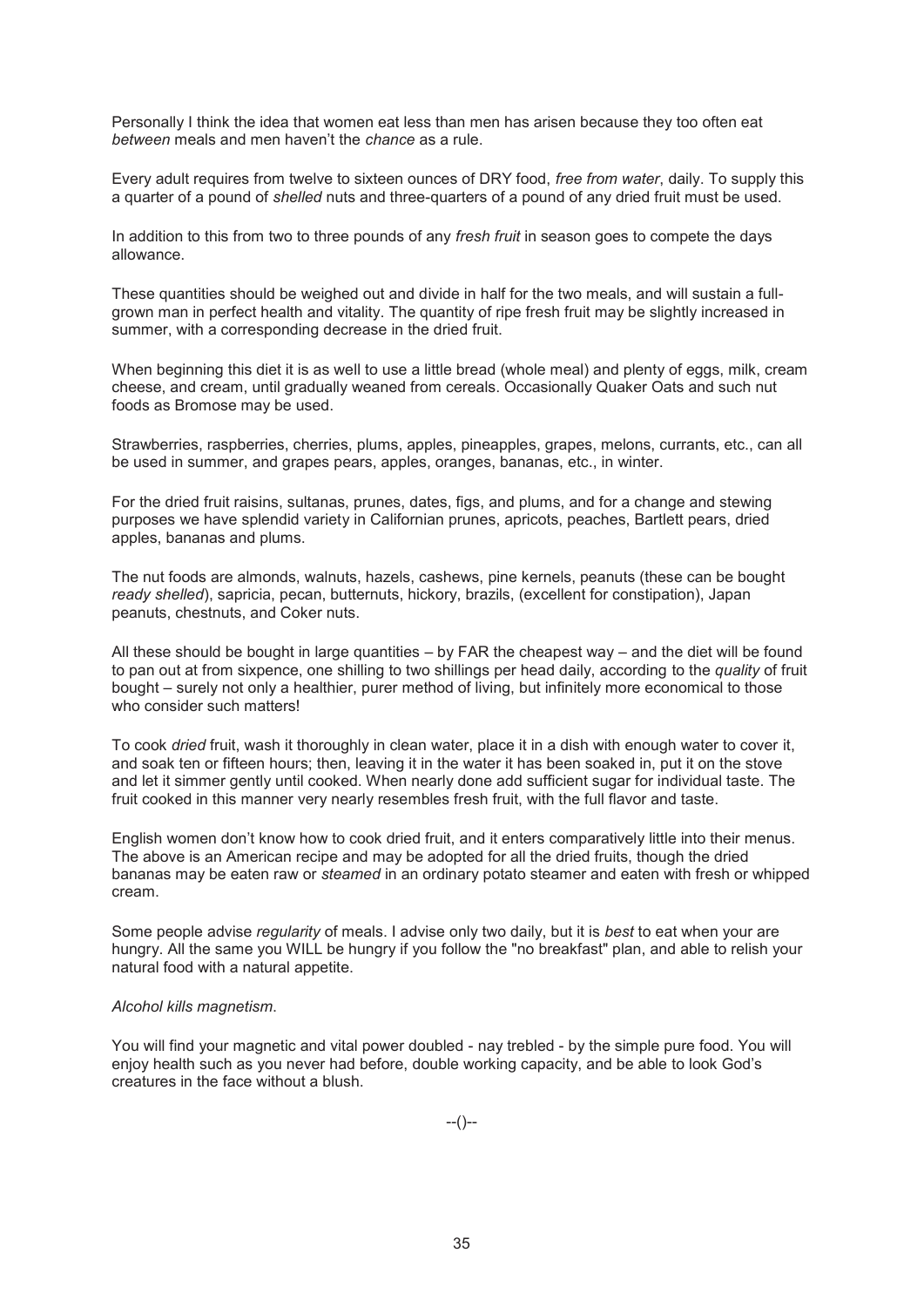#### **Magnetic Healing**

I HAVE shown how Personal Magnetism is largely a matter of health, and the correct storage and increase of the magnetism or electricity contain in our bodies, and the atmosphere upon which we draw to a certain extent for magnetic supplies, although it must be understood we already posses the force in ourselves.

So far the use of animal magnetism for personal advancement has been the object of the lessons given, but there is another side to the questions, and animal magnetism for *healing* purposes occupies, in my opinion, a much more important position.

Magnetic healing forms a wonderful means of alleviating pain, and the cures affected by a skillful healer are too numerous to mention.

All nervous diseases, and a good many others, will yield to the treatment, which, needless to say, can only be given by one in perfect health, with a prefect flow of magnetism, and the knowledge of how to treat different diseases.

This requires a certain amount of study on the part of the student, who should have a working knowledge of anatomy, and a good handbook (Furneaux's is splendid) of physiology is very necessary.

Some people say, I know, that I am something of a crank on scientific matters, but I know that until science is liked with metaphysics, the more traditional teachings of New Thought will be neglected by the masses.

I advise you to thoroughly study the nervous and muscular system, to gain a good working acquaintance with the various organs of the body and their functions, and a knowledge of the symptoms of some of the diseases the flesh of man is heir to.

In previous lessons you have mastered the art of generating magnetism in the body, and if you have followed the teachings and exercises I have given, you will have a store of magnetism to "give off' for the benefit of others.

If you want to include a flow of magnetism for healing purposes, place your hands together in a cone shape and breathe gently into them until they are moist, then rub them briskly together. Repeat this three times then you will have sufficient "flow" for healing purposes.

Begin with the treatment of simple ailments, such a neuralgia, toothache, headache, and so forth and it is for these I will first give you instruction as to treatment.

Always talk to your patient brightly, and try to instill confidence in his mind with regard to your methods.

Stand behind him, and having first generated a flow of magnetism as directed, place your right hand at the base of his stomach and the left at the back of the head, and *will* hard that magnetism shall flow thorough the body.

Then lift your hands above his head, and without touching him, make sweeping passes in a downward direction, from head to foot, shaking the hands to "throw off" as you finish each pass.

Open your hands so that the fingers are slightly apart and curved inwards when making the passes.

Then let the patient sit in an easy chair, the head must not rest against the back, or you can't reach him, stand behind him, and treat him with what we call "contact" passes.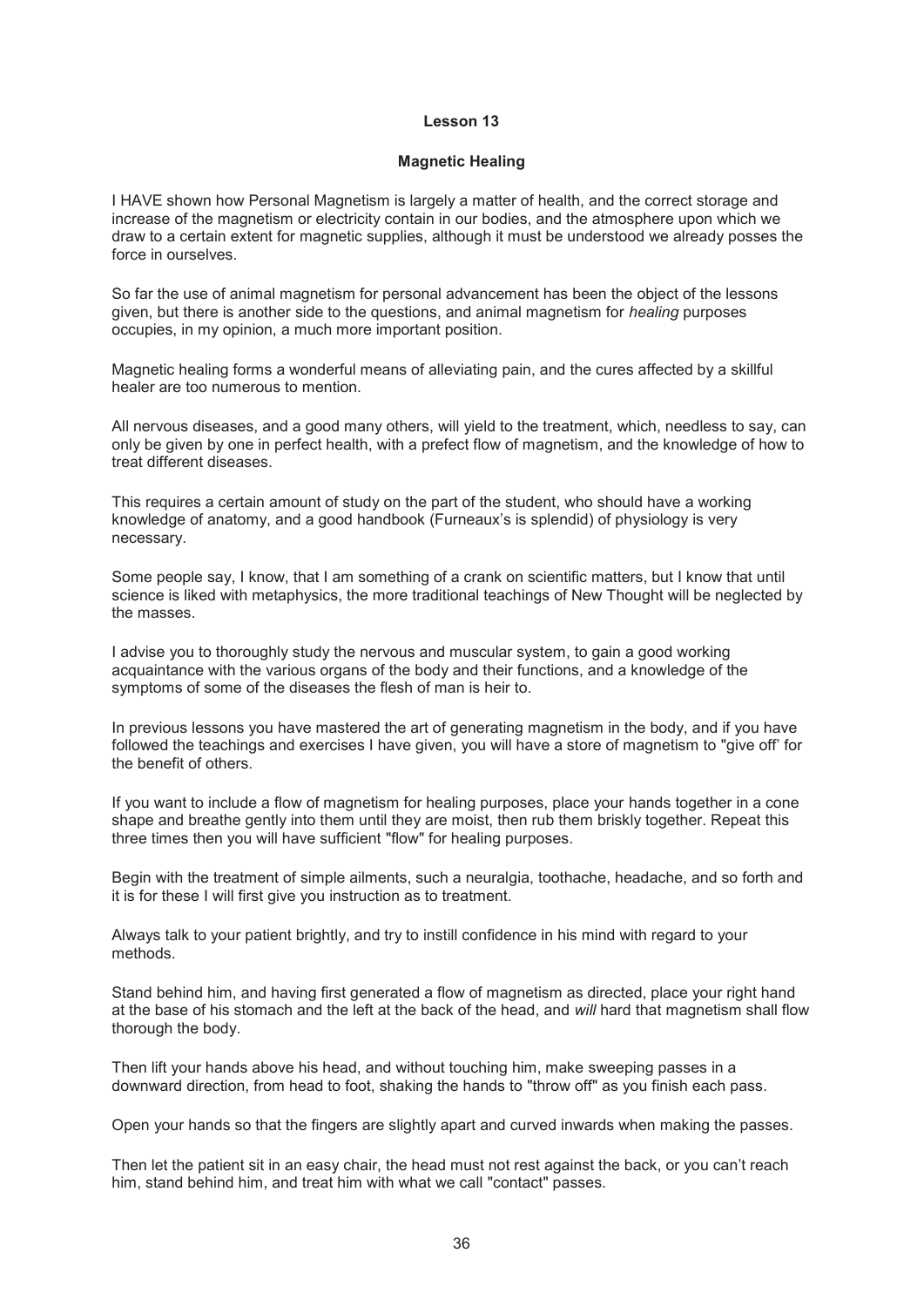The whole time you are manipulating the patient you must steadily WILL that the flow of magnetism from your fingers shall carry away the pain, and leave him free.

First remember that your two hands are, for the time being, converted into delicate instruments, that in fact you carry an electro-magnetic battery in your fingers.

Of this battery you must make your right hand the *positive pole*, the left hand the *negative pole*. Do not forget this in your treatments, for it is most important.

Now, first place your right hand to the patient's forehead (taking care to press the center of your palm between the eyes) and the *left* hand at the back of the head; now will earnestly that the magnetic current shall pass through *his entire body*. You will force this current through the brain from your *positive* hand, which generates the magnetism, to your *negative* hand, which, being placed at the base of the brain, carries the current right down the spinal column and through the medium of the cerebro-spinal nerves to all the principal organs of the body.

Having done this you now place your hands firmly on the forehead, and stroke from between the eyes, back over the ears to the back of the neck, when the hands are removed and smartly shaken each time as if something sticky was adhering to the fingers.

This is called the "throw off," and carries away the magnetism charged with the pain, thus guarding against the danger of forcing the pain from one part of the body to another.

Continue the treatment until the magnetism is gone, willing steadily the whole time that the pain shall vanish. Remember that the animal magnetism is a FORCE; it is not an effort of the imagination of a few occult cranks. It is a force acknowledged by scientists - French, German, American, and English men whose names stand high in the world of science and of learning.

Moreover, it is not a mere *theory* on their part, for the flow of magnetism form the human body has been successfully *photographed*, the camera *revealing* that which the eye of man could not see.

Experiment has shown that this force can cure disease, which will not yield to rugs or even ordinary mental treatment.

I have given simple instructions of using the magnetic emanations proceeding from the body for the cure of headache, and now I will show how to cure other diseases of the nervous system.

Let it be understood clearly, however, that magnetic healing will not "set" broken bones any more that Mental or Christian Science will do so; if the Christian and Mental Scientists would take a more rational standpoint and admit certain limitations, they would, at any rate in England, make greater headway. A man who is suffering from a compound fracture of thigh, for instance, won't find it mended by the simple assertion that it isn't broken. So with magnetic healing; but, mark you, *once it has been set by the surgeon, magnetic treatment will cause it to heal up twice as quickly*, for flow of newly vitalized blood to the injured part; and those of my readers who desire to take up this business as a means of livelihood should remember this, and recognize the value of the medical man as well as the mistakes he makes.

The solar plexus is the nervous center of the body, which has the most direct connection with the emotions. *Plexus* means a network of nerves and blood vessels, and the *solar plexus* is situated in the abdomen just behind the stomach (not the intestines, be it understood), and is sometimes called the *abdominal brain*. The magnetic healer must not fail to recognize the value of this group of nerves, for a steady magnetic flow induced for ten minutes or so at this part of the body will do much to correct the trouble, no matter what it may be, from which the patient is suffering. Placing the right hand over the stomach in front, and the left hand at the corresponding spot behind, and send a steady flow of magnetism right thought from one to the other.

It is as well to remember; too, that water or milk can be magnetized, and when given the patient to drink, or to bathe the affected part with, great relief, or even cue, can be brought about.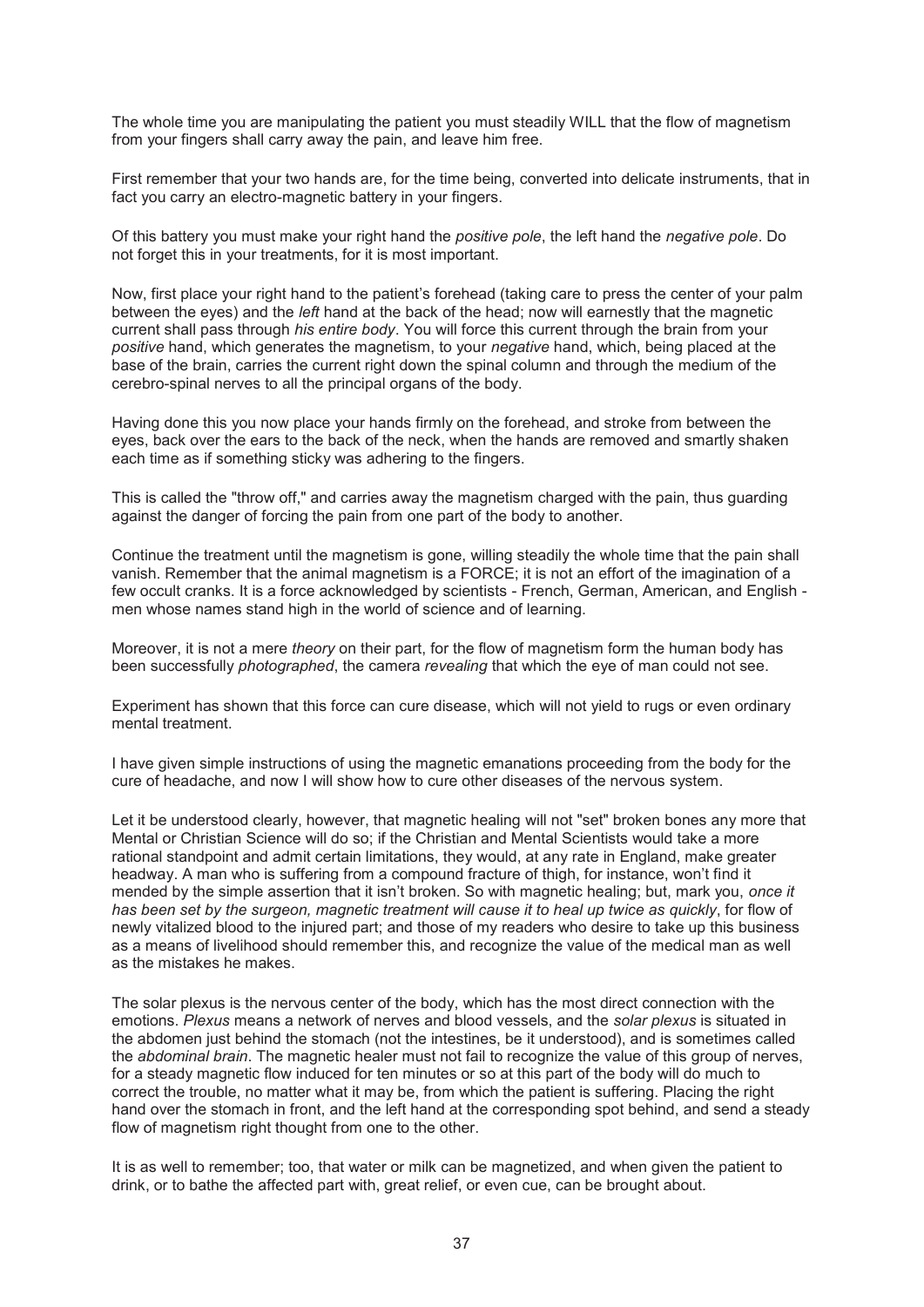I cured a bad case of erysipelas by sending the patient magnetized milk, which she both drank and used to bathe the face.

To do this, pour the milk or water into a scrupulously clean vessel, induce the magnetic flow as already directed, and make passes with both hands over the vessel. Then place the right hand over the mouth of the cup or jug, stiffen the arm, and make the hand vibrate the muscles of the upper arm (this needs practice), sending a steady flow of magnetism into the liquid.

You can always set into better "touch" with your patient by making him drink some magnetized liquid before treating him. In certain diseases the water may be hot.

When treating for troubles, which arise directly from the nerves, place your hands on the seat of the pain and make the currents, pass right through form one side to the other. For such things as neuralgia, toothache, earache, etc., make the hands as hot as possible first.

It is usual to give the patient a *general* treatment first of all before attempting to treat locally, and to do this you must proceed as follow: Prepare the magnetic flow, and then, having your patient simply garbed in his birthday suit, or a light, loose wrapper, place your right hand at the base of the brain, and pass the left slowly down the spine touching it very gently with the fingers, but sending all your magnetism into the spinal column and directing all your will power to this end.

The patient should take long, deep breaths during the process, breathing from the abdomen.

Now remove your hands and make passes from head to foot – these need not be "contact" passes (that is to say, you do not touch the patient); then treat the solar plexus as already described, and also the chest and lungs in the same manner.

Next, to secure free action of the bowels, place your left hand over the solar plexus in front, and your right at the base of the brain; send strong currents through the body, and *will* that the bowels shall act freely.

Follow this up by a treatment of from five to ten minutes of the *liver*, place the right hand over this organ, and then *vibrate* as I have told you for the magnetized water. Only practice can help you with this; you must *go on* trying until you can do it properly; but it is the most powerful movement you can use.

This profession of Magnetic Healer is one in which money can be made by those who seek a means of livelihood, and can also be used as a means of alleviating much pain and suffering which drugs cannot move.

I agree with the necessity for surgeons*, but the physician would make more cures if he went in for rational health treatments instead of drugging his patients* 

Those of my readers who seek the professional side of magnetism as a healing agent must practice continually, and 'treat" everybody they can get hold of.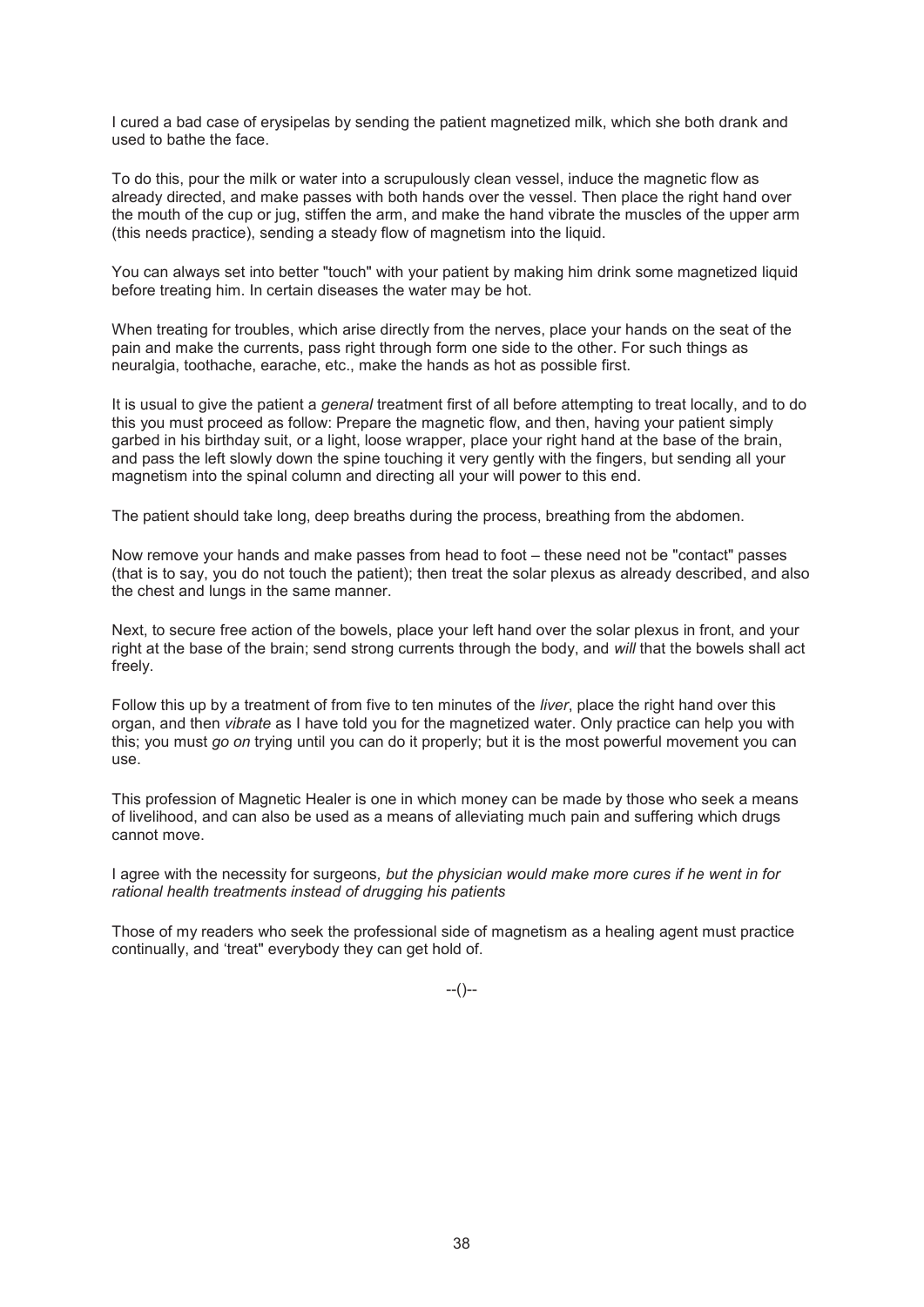#### **Further Lessons on Personal Magnetism**

IN the preceding pages I have shown you how to cultivate Personal Magnetism and how, to a certain extent only, to use it.

If you have followed the rules carefully, you will at least have learnt a little on how to concentrate your mind, and, beyond all else, to have faith in yourself and in your own Power.

This is the groundwork, exactly as the ABC forms the groundwork of languages, but believe me, it is very little more; the true power of magnetism lies in the knowledge of how to apply it, and this I do not suppose one out of a thousand of my students can do on the strength of the previous chapters alone. You have studied the mechanism; you have learnt to believe in the power of one mind upon another; you have practiced your scales and five-finger exercise, and now you are ready to proceed to a "*piece,"* to play a tune, in fact! All true magnetic attraction consists of an interchange of magnetism between two centers. When all is given out and none coming in, the results is utter depletion, so far as the operator goes, and flatness - a gray drab effect upon the receiver, and is, moreover, absolutely a matter of impossibility to consciously create any effect upon the mind of another person without following certain cut-and dried rules which are imperative, if any definite measure of success is to be achieved.

Of course you can make another person like you, or you can carry out small schemes, but you are only using the ordinary power of mental attraction, and not true magnetic attraction.

This can only be accomplished when it is accompanied by:

Intensity of purpose.

The power of projecting mind images.

A knowledge (working) of the true laws of polarity; and

A correct understanding of what I choose to call the magnetic instruments.

So that at once it becomes apparent Personal Magnetism won't be really of much avail for playing monkey tricks, such as the American guinea courses extol, nor can it be used excepting by a perfectly organized brain, which organization includes self-control.

To attract, you must be indifferent, yet intense of purpose and will.

You must be *patient*, all time is at your command; there is no need for hassle, but you must understand that, once embark upon the purpose, whatever it may be, to let go means a weakening of the will force; it is as if the head boy of the class were dismissed to the bottom seat and decked out with the foolscap. Remember that human volition can carry all things before it, but it must be accompanied by faith and persistence.

Also it is no use just *thinking* a thing, it is necessary to ACT; you must translate your thoughts into deeds.

Never waste your efforts on things that do not matter; never fritter your forces away.

To commence with number 4 conditions, under the old law that the first shall be last, and the last first, the correct magnetic instruments are:

1st The MIND

2nd The WILL power controlling the mental action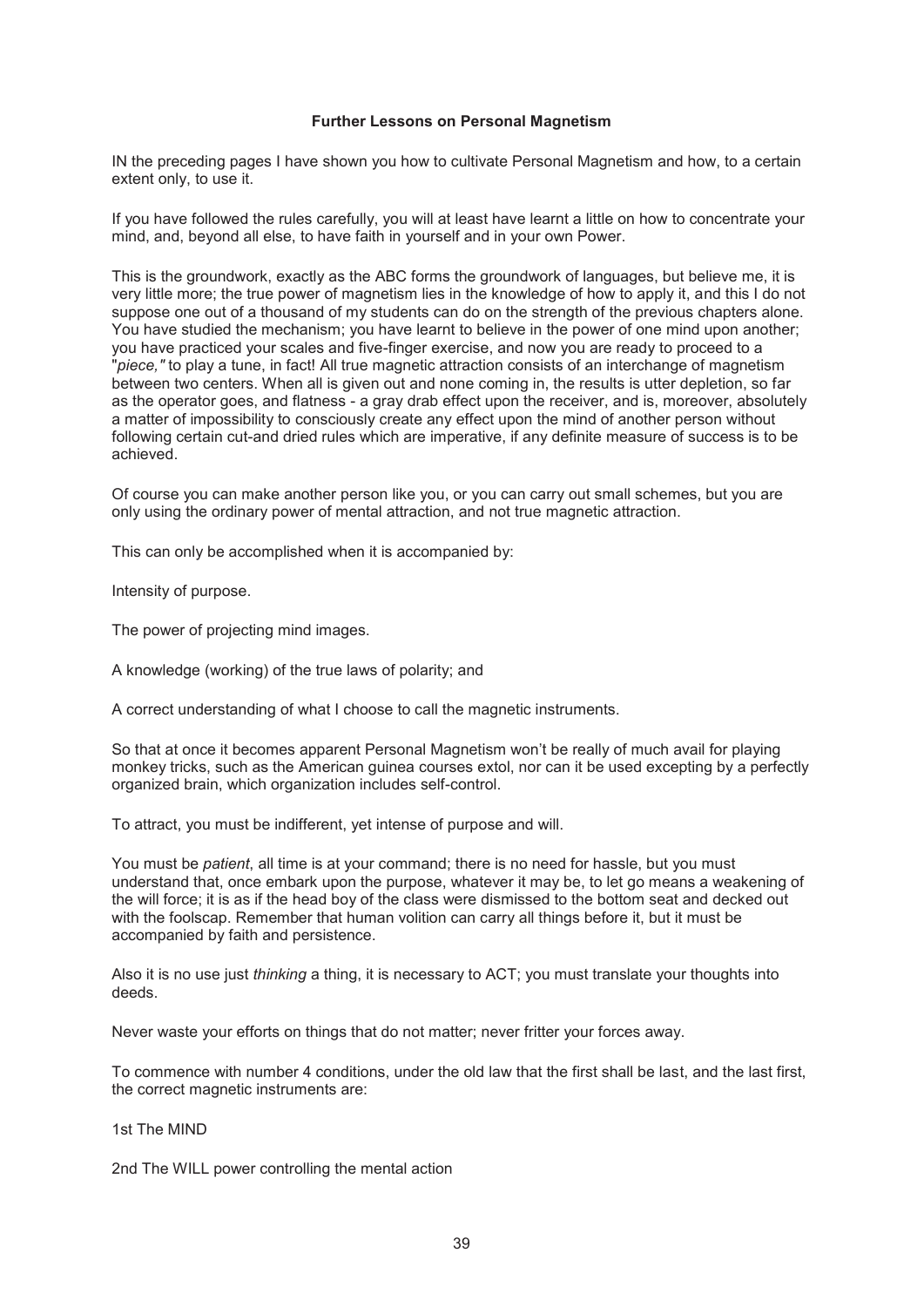3rd The EYE

4th The *power of touch*, or contact

5th The *human voice*

This last item is never considered in the usual lessons upon this subject, yet it is as powerful in its own sphere of action as the mental side of the question.

The voice can carry magnetism, can stir up hatred or love, and influence the soul with passions or create coldness; it is the most readily used instrument of them all.

But I would have you understand clearly that the conscious brain effort is placed first because it is the chief instrument, and because it is a part of all the rest.

The inner gray matter of the brain records and registers thought images – *thought images, be it said, which can be projected upon the gray matter of another's brain, seized and registered by that brain as its own property*, making it *your* unconscious servant, the doer of *your* bidding, of *your* will, the executor of *your* desires.

And, all this without any hypnotic control or without speaking a word.

The will power is the instrument which assists in the projection of these images and which is the leader, the captain of the ship.

In some extreme case pure desire will accomplish the same end as conscious will effort, but to gain the true effect, the thought must be under the control of the organized will, and for really powerful results to be attained, the determination to succeed must be accompanied by indifference.

For instance, supposing a woman loves a man devotedly, and the man doesn't care a jot if she is alive or dead, that woman is the man's slave, *he* is the center of attraction, not she; and *he* is the positive pole of which she is very poor negative.

Now such a woman might try to project a thought to that man's brain, and she could never reach it, she is in the wrong position at the outset, she is not master of herself, but her passions are master of her, and the consequence is she is quite powerless to influence that other person, *however* great her desire.

*By indifference you will understand that I mean you must be master of the desire, which impels your magnetic action, the desire must not be master of you.*

When you are indifferent you are invulnerable.

The man, who goes to war praying that he may meet death, returns home with a whole skin.

The man who has plenty of money can go to the race course and bet freely, he will win, it is a matter of indifference to him, whilst the poor beggar whose all depends upon winning will loose everything he has!

Will power is the lever, which works the entire mechanism, but will power without the other instruments is no better than mere brute force, it is not magnetism

The eye, which is the next instrument in power, will always directly stir the magnetic centers, but of course few people even look one in the eye.

Lessons on Personal Magnetism are careful to instruct students to look at people between the eyes.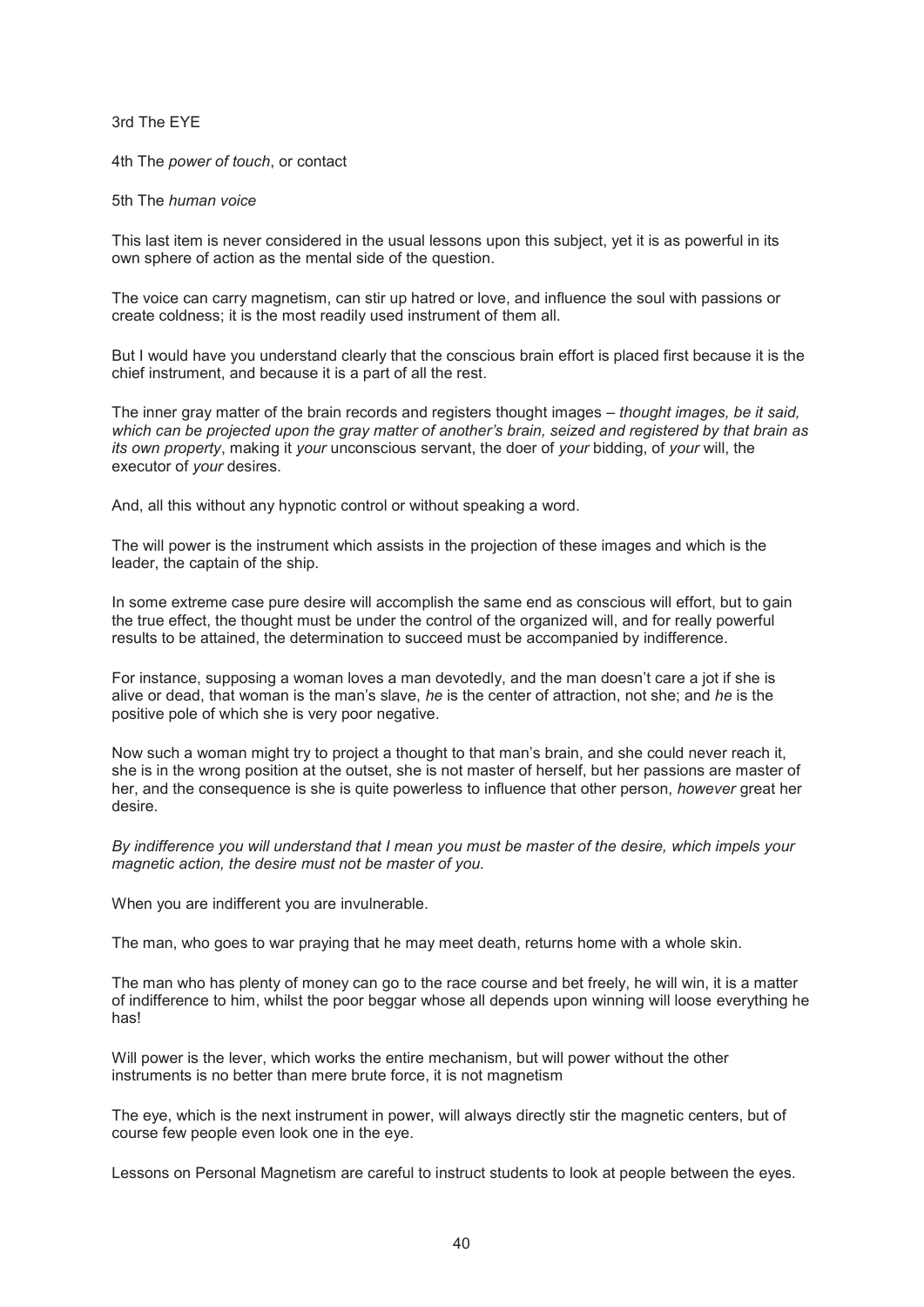Believe me, magnetism only passes when you look *right into* the pupil of the eye – a thing which possibly only occurs between lovers, and which with contact, is more than partly responsible for the thrills which they experience.

The majority of people meet you eye without looking into it. When seeing to influence anybody, look directly into his or her eyes. Not many people can stand it, and like all magnetic usages it must not ever be abused.

So far as contact is concerned, most of my students and others also know the value of this, and I need not enlarge upon the subject.

Regarding the human voice, it can be directly charged with magnetism, and the sound waves created by it can transmit the message to be sent quite independent of any word effects.

For instance, a woman might be talking a lot of drivel about a summer sale, and yet she may send some strong magnetic force, some powerful magnetic emotion upon the meaningless sound waves.

Of course, to have the strongest effect the words and the emotion should tally, but whereas the mental images projected by the will power may carry any impression form good health to death, from hate to love, and so on, even to certain definite and concerted actions, the voice can carry *emotion only*, but the magnetic emotion properly directed can raise such a storm, such an absolute tornado of corresponding emotion, either in on e person or ten thousand people, as to make the uninitiated gasp.

So to recapitulate the use of any five magnetic instruments, the mind is used for creating mind pictures; the will power is used for projecting those mental pictures upon the gray matter of another person's brain; the eye is used for creating magnetic disturbances or explosions in the aura of that other person; the use of contact as for very much the same purpose, whilst the use of the voice is for the conveyance of any particular emotion.

Now we come to number 3: The knowledge of the true working laws of polarity.

As you know from my preceding pages, polarity stands for the positive and negative condition of the magnetic current. We all know that. It is necessary when teaching pupils music to make him play scales and exercises to render the muscles of the hand lissome, and to give him perfect control over them. Very good.

In my pervious work I have emphasized the necessity for becoming positive – the imperative necessity, maybe for *positive* mind action.

Let me tell you now that anybody who uses the positive polarity only soon becomes depleted.

The law is that of the human heart, where the blood beats in and out, of the tides of the ocean, which come and go, of the seasons of the year, of night and of day.

*You cannot give all out and take in nothing*.

And the great law of polarity is *this:* first *negative* conditions, the taking in; then *positive*, the giving out.

This is quite reasonable if you consider the ordinary laws of nature, we do not sow the seed and *then* plow the land, but plow the land first of all and sow the seed afterwards.

Now I want you to understand the word *receptivity* as synonymous for a process of *"drawing from,*" or an inhalation of force, if you can understand that better.

For *impression*, I want you to understand a "giving out," and of the same force that you draw from.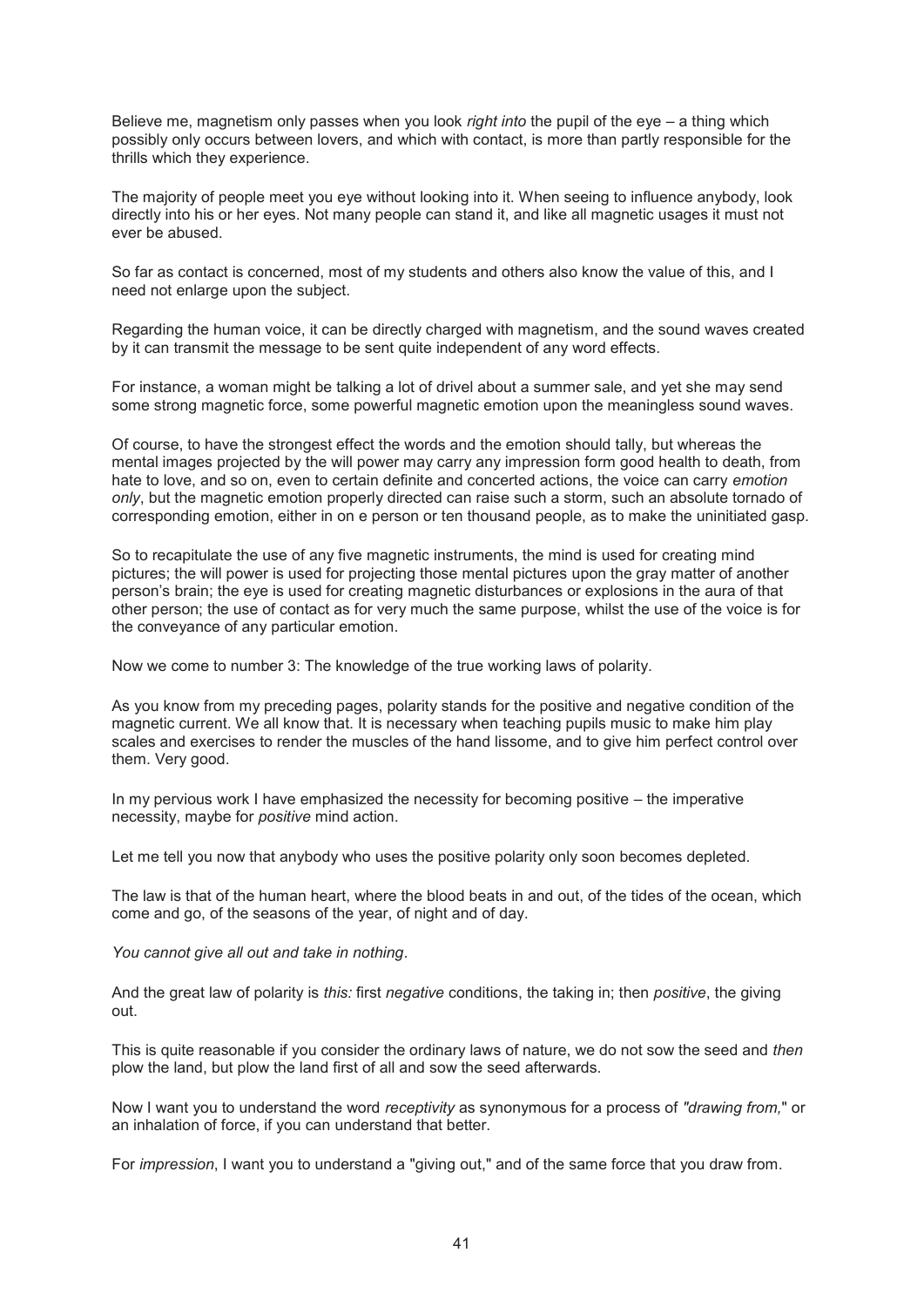I want to make you understand this clearly, because the whole *use* of magnetism depends on this law, which is seldom or never properly understood.

The main object preached by all teachers of magnetism is *impress, impress, impress!*

You may take it from me that by giving out only impression results in a dull gray or drab effect, there is no play of color, no real display of power, no definite result.

And all gray or drab magnetism is like any other drab effect, wanting in life, lacking that pulsating sense of color, which arrests the eye and warms the whole being of you.

Of course the next question you will ask is *how* impress? *When* am I to use the one action and when the other. Well, I am coming to that later on. Sufficient for the time being, if you will realize the teachings of concentration. The universe is flooded with the power of Universal Attraction.

The Rosicrucian's speak of it as great white invisible fire - it is called the universal fluid, the astral light, the odic force, the living, pulsating ether of the ancients. It is enough to understand that this force, call it what you will, and floods the universe.

It is in you, it is in me, it is in the space that divides us, no matter if that space is a yard, or if we are separated by half the earth.

This, I think, you all understand; the point I want to emphasize is that this force collects at certain living centers in the body – the solar plexus for one, which is situated at the waist centers of the body.

Some people have it in enormous quantities, others are lacking in it. It is the medium, as I have already explained, which carries our mental messages from one to the other.

By my will power, my breath or my voice, or my touch or my merest glance, I can send my force magnetic from me.

*And by those same means I can draw your force away from you, draw it to me*.

If I only draw from you, you will become asinine, like an animal, passive sleepy. If I only *send* my force to you, I become limp, weary, inert, and lifeless.

But *supposing* that I first draw your force from you to me, and at a given moment *then* proceed to impress my force upon you, alternating the process according to circumstances and conditions, the result will be that you feel alert, charged with new life, strangely excited possibly, thrilled as it were with some curious unknown emotion

*You are receptive, my servant, you accept my thoughts, and you do not know they are my thoughts, you become as one with me, you are for the time being my servant.*

And I am quietly charging you with my magnetism, guided by my will, yet without suffering the depletion that would assail me if I had *only* forced my will upon you.

For exercise you may commence this practice with breathing exercises only - and alone!

Stand erect, in a proper physical culture attitude, waist in, chest well breasted upwards.

Now imagine a person, or be content to draw in merely from the universal supply.

Commence by *inhaling* slowly; as you do so, *will* that you draw in the magnetic force from without. You can draw it in with your hands if you like, taking it as if it were something sticky, something that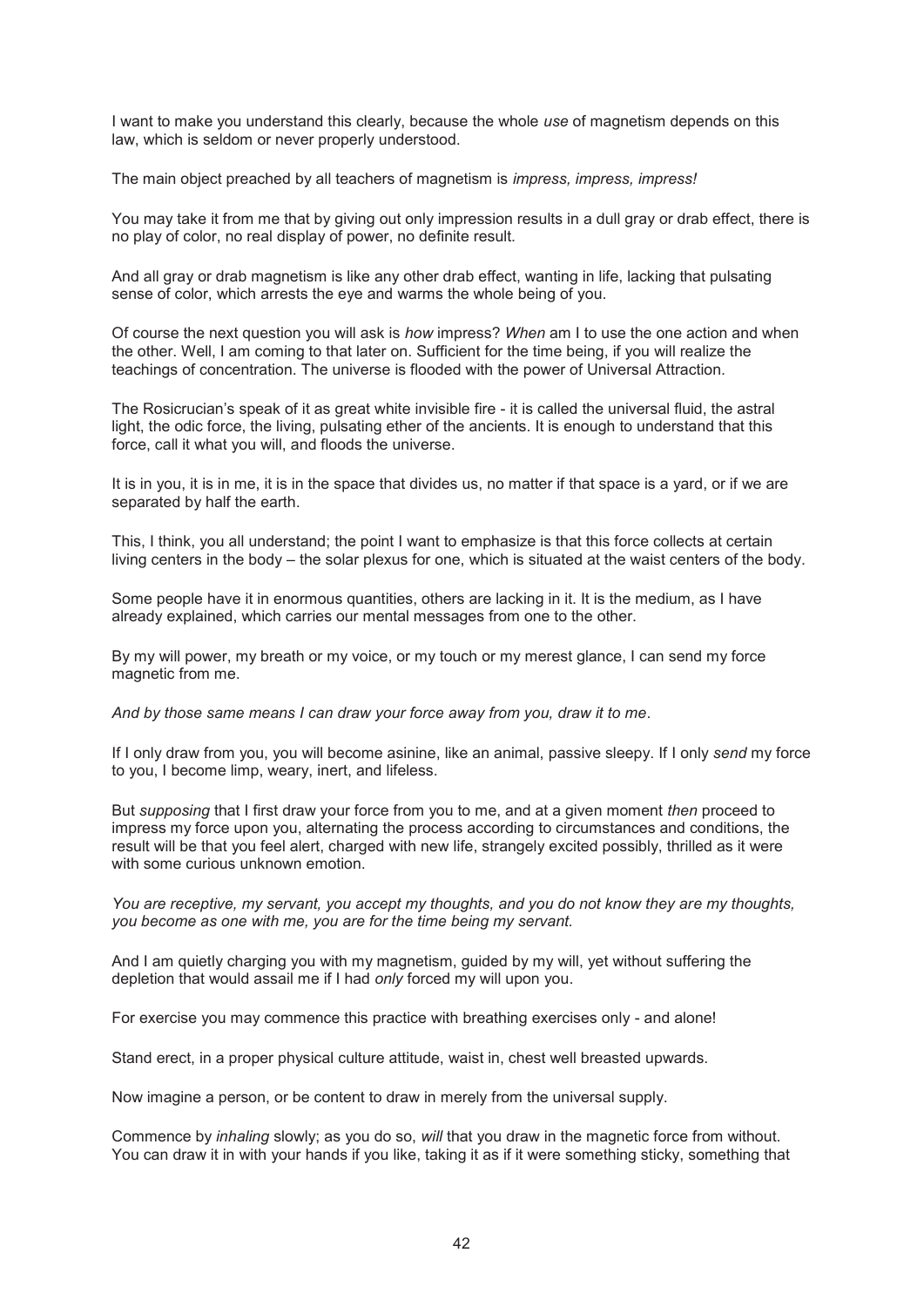needed a certain amount of *muscle* to being to you. In other words, a mere light gesture doesn't convey the correct sensations to your brain center.

Then breathe outwards, still slowly, and as you do it will your own magnetic force outwards and away from you to that other imaginary center. This is for practice only.

You can do the same thing (without the gesture) when you are talking to people. It will not have much effect upon them; because of course it is magnetic breathing only, unaided by the brain, or imaginative side of yourself.

I think you understand this now, and we can leave it *pro tem*. But you can and must practice it regularly.

#### \* \* \* \* \* \* \* \* \* \* \*

Now there are two distinct methods of treating people magnetically. One is what we will call distant treatment, for want of a better name; the other is that treatment used when you are face to face with a person or persons.

Curiously enough, the former is infinitely more powerful than the latter, and I will deal with it first of all, although the *modus operandi* in both cases is similar, somewhat, at any rate.

It is not enough to sit down and will that a person shall do so and so, or to even follow up the will conditions with magnetic breathing. To begin with, you must have an absolutely clear conception of what you mean to impress. *That impression must be of the nature of an emotion, and an emotion that is universal. This is the very basic soul essence of your message it must fail otherwise*.

It is not enough to just think of it in an abstract manner, you will accomplish nothing.

*You must absolutely become the emotion, flood your very being with it, and shut out every other sensation.*

*Thus and* THUS ONLY can you ever hope to arouse in that other person the sensation you desire.

Sit down quietly by yourself, and by the aid of your imagination grow into the semblance of your emotion. Any emotion must be universal and freed from all restrictions.

*Something which is governed neither by rare creed nor language. Something which the savage and civilized alike feel and understand*. Love, hatred, greed, generosity, fear, courage, health, sickness, passion, power, religion-these are all universal emotions, and with one of these, according to your desires, you must be so *saturated* that you are for the time being an embodiment of it, and of it alone.

You are master of this emotion, you have put it on like an overcoat, and you can take it off as easily. You are really indifferent.

The next condition still further calls upon our imagination, that wondrous weaver of pictures, of fantasy and fact.

The next step is to see the person you would influence.

This is not difficult to some, to others its acquirement is tedious, but if you have practiced concentration you should be able to do it well enough.

You must see them mentally as clearly as if face-to-face.

Every feature, color, and eyes - all must stand out clearly in your mental vision - Good!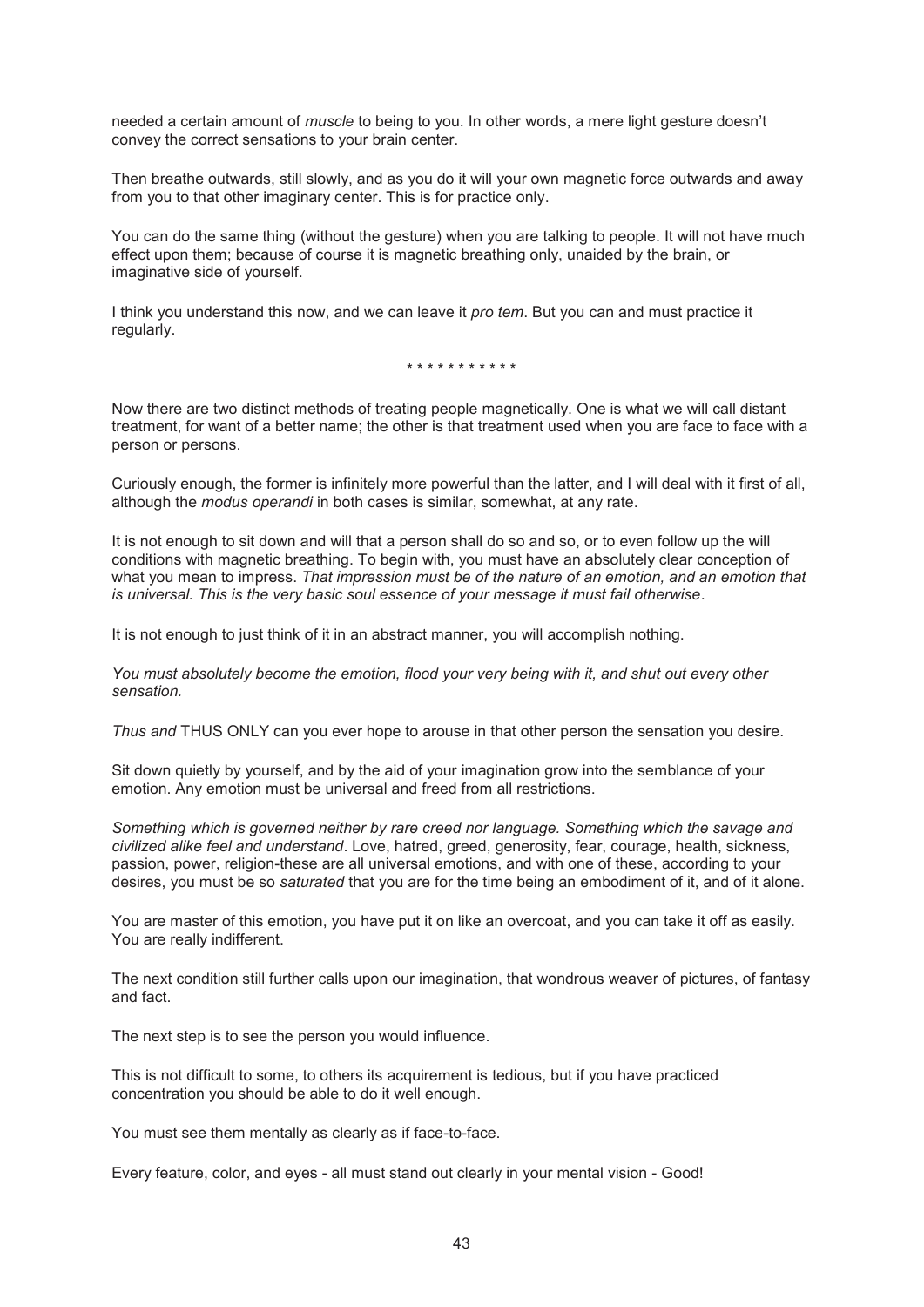Now, feeling charged with your emotion, with the mental vision clearly before you, call him (or her) by name.

*As your voice goes out draw to yourself strongly the magnetic force from that person, as you have been taught, only remember that whereas in practice you draw the force in whilst you are inhaling, here you have to draw in whilst your voice is ringing outwards, and you man repeat two or three times, just as if you were calling him, and waiting for him to hear you.* 

Good again!

Now you have gone through three separate phases

1st You have created an emotion.

2nd You have created a mental image.

3rd You have charged yourself with the magnetism of the person you are acting upon and be doing this you have created a condition of receptivity in him.

Could you be present with him in the flesh, you would find him restless, a little excited, with his thoughts crowded upon *you.*

It is a very curious thing that the moment you build up a mental image of any person, that person immediately receives a mental image of you.

Now you are ready to send your desire to the person, but do not forget that the desire must agree with the universal emotion, the message *must* correspond. As you transmit your message – aloud – send your magnetic force towards the person with all your will power.

So far as the message goes you must understand that certain cut and dried laws govern this also.

It should be as simple as possible.

It should be capable of translation into a mental picture.

It must be repeated steadily for any length of time necessary.

It depends a great deal upon what the message may be.

You will see from this that telepathy acts as a means of conveying magnetism. But at the same time this method of treatment is really *quite apart* from telepathy as usually understood, excepting so far as the thought images are concerned.

The time required for treatment depends upon your natural ability.

Say always, "You want," for it is the very essence of magnetism that this law shall be observed. *You must throw your thought across the screen of the other person's brain, in such form, that the thoughts seem their own.* 

Perhaps I ought not to speak so freely on these matters, but I know very well there are so few people who can fulfill the conditions or who will persevere, that I do not think there is very much harm done.

Supposing you know somebody who is very unhappy, hopeless, and alone. Saturate yourself with the emotion of Hope, until you feel buoyant with life and joy.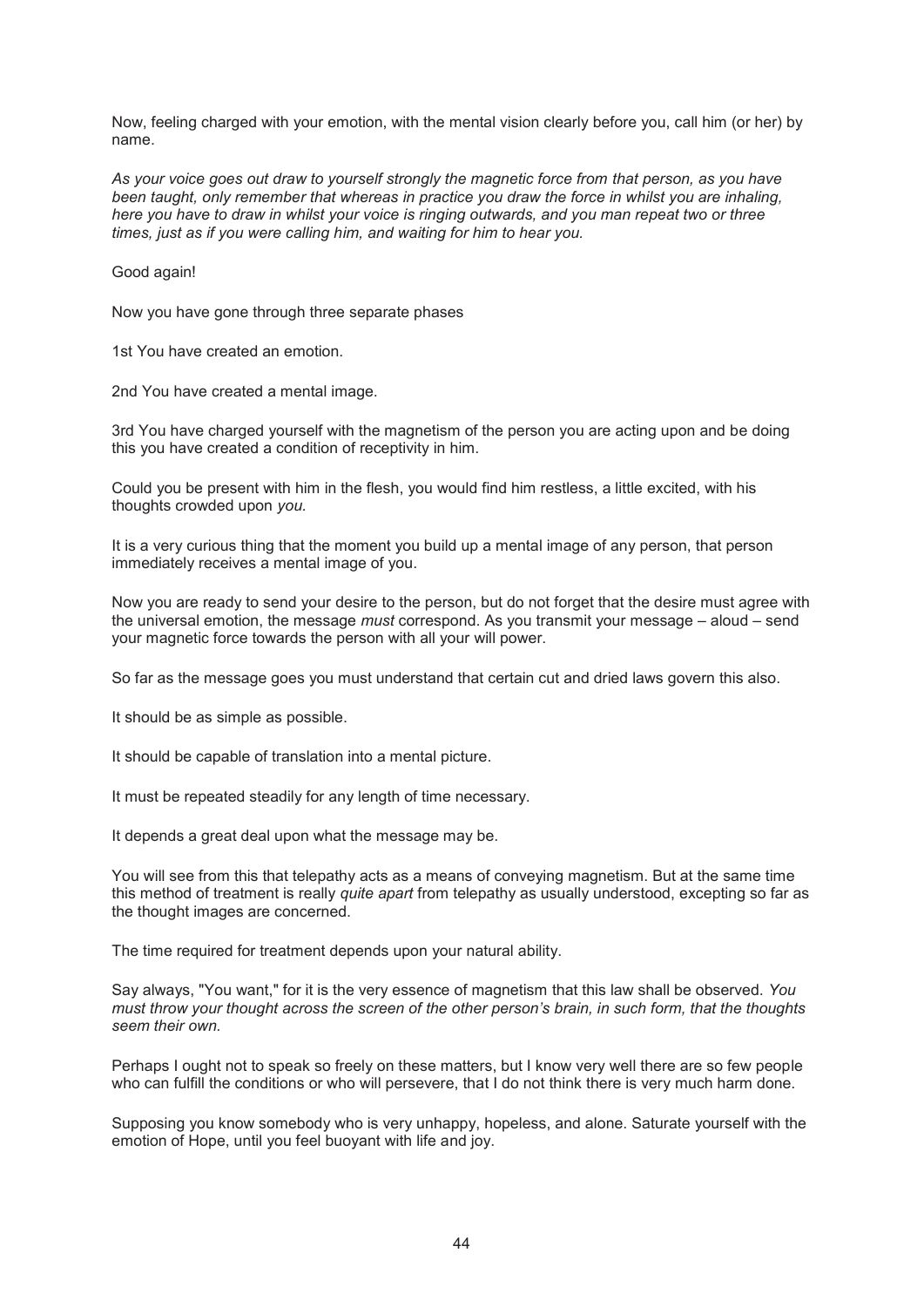Call up the image of the person you want to influence, and then with the magnetic breathing, call them by name.

Then send your message of magnetic hope: say, "*You want to be cheerful, you want to feel happy; you have your heart full of hope you can sing, you can feel the joy of future success surge through your being."* This will have an altogether different effect to the same treatment delivered by the ordinary mans of mental treatment or magnetism.

Of course I only take this as an instance. It is by no means the only kind of use to which magnetism may be put. You may want somebody to care for you, or not to care for some other person. You may want somebody to do you a favor, you may be seeking a situation, there are a thousand uses to which it may be put, but the method is always the same, and in the same order.

Coming to personal contact, of course, although in the main conditions are the same, details differ.

And it must be emphasized also that this method is applicable alike to individuals and to audiences.

Actors and actresses can use it, lecturers and preachers, vocalists and reciters, barristers, in fact *anybody* dealing with the general public.

Before you come into touch with either the person or the audience, get a clear idea of your plan of campaign.

What is it you are going to do?

#### What are your plans?

I will give an instance, which really happened to a pupil of mine. He is a businessman, and a very big manta that, never mind what sort of business, for that would be telling. Anyway, he had to deal with four men in his own line of business who had been for years bitterly opposed to certain plans he wanted to carry out, and in no way could he influence them. She he came to me and I taught him what I have just taught you. To begin with, I made him treat them first from the distance, each man separately. For his emotional saturation I made him take *Power*.

Then to each man he gave his ideal, in the form of a mental picture. Next he went to see them, intentionally. Before entering each man's office he charged himself with magnetism *from* the man in question. Then, quietly talking to him all the time throwing this vivid mental picture upon his brain.

One man capitulated of his own accord without my pupil even putting the question to him at all, and at a public meeting half a few days later the other three men climbed down gracefully, and through the proper use of magnetism gained a victory he had sought for years in vain.

The great difficulty most people will experience in using my method of magnetic treatment, is what I call the emotional saturation.

To a great actress, a Violet Vanburgh, an Ethel Irving, the emotional saturation is a part of their magic, it is easy, to average English manor woman who has been brought up to stifle emotion, to mask their real feelings until they are sometimes apparently *without* feeling, this assumption of an emotion is difficult.

It is not any use doing it in milk and water fashion.

If you assume the emotion of, say religion you must bring to yourself that intense sensation of awed reverence, as if in the actual presence of the Deity; if you assume the emotion of love, your whole being must pulsate with the tender passion, you become love personified, the *sort* of love is a state of being which must also be considered.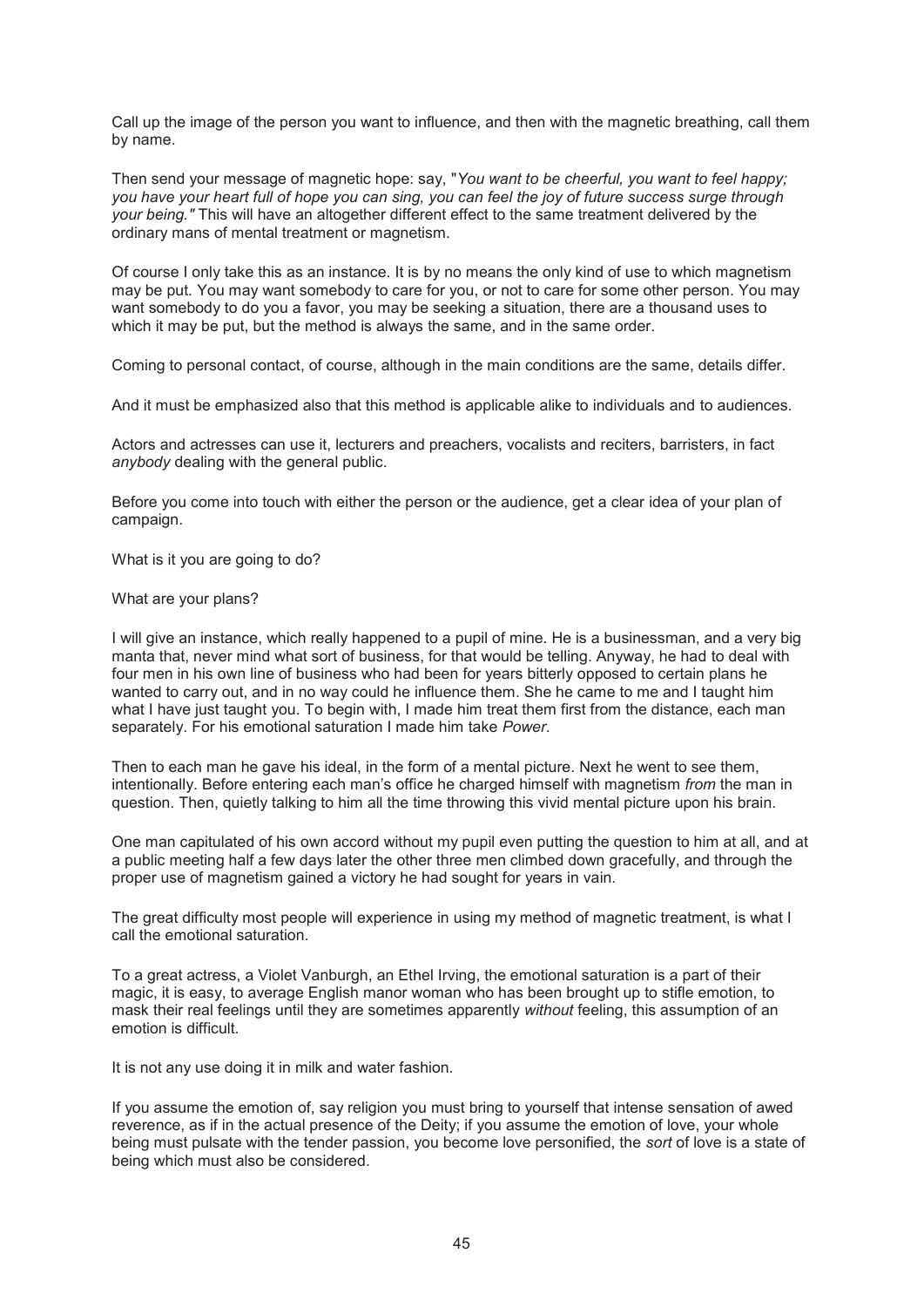There is a wide difference between the love of a mother for her child, and the love of a strong man for the woman of his heart, or the love of a proliferate for some woman who has claimed his butterfly passion. All these shades of difference must be vigorously observed, you must be an *artist*; you do not merely *assume* an emotion, you ARE that emotion for the time, every nerve and fiber of your body responds to the call your imagination makes upon it, and yet reserve to yourself the right to become instantly calm, normal, unwept by any form of brain storm.

I am not saying it will not take it out of you a little, but as a matter of fact what you lose is infinitesimal if you follow the laws governing magnetic breathing, and properly charge yourself with odic force before you go any further in your efforts, and the emotional storm cannot touch you.

This is one of the reasons why I am so very decided in my teachings as to the due observance of magnetic breathing and the proper use of magnetic polarity.

It stands to reason that if you do not know how to create receptivity, or when to impress, you must be sadly handicapped in the use of this marvelous force, in fact leave out any one item, or transpose them even, and the result will be failure.

Patience, before all things, and faith, the certitude of obtaining results, are essential factors of success, and again the old Biblical saying that with faith you can remove mountains.

However return the correct method of dealing with people when using magnetism for what I will call "contact work" - *i.e.*, a personal interview - it must be always remembered that whatever subjects of conversation may arise all the time you are charged with your emotional magnetism until the very air becomes electric (or magnetic) as it were with your purpose.

Learn to talk platitudes whilst you are feeling a great emotion, and learn to *talk* also whilst your brain formulates the words without speech, which carry your secret will message.

This is by no means an easy task, unless you appear pre-absorbed, which is a wrong attitude and not flattering to the person you have to deal with.

I knew a man once who lost a large fortune through yawning at the wrong moment; and any apparent inattention on your part may do more harm than you imagine.

Learn to smile and look interested, to talk lightly about current topics, all the while your body is something in a magnetic storm, and your brain hammers out its silent message with the ceaseless insistence which characterizes most forms of suggestion, and, speaking of suggestion, it is always a helpful addition to the use of personal magnetism, the way a word is put will often make all the difference to any result desired.

To say to some people, "*I want you to do so and so*," is to court refusal. To delicately suggest that it is their own special desire to do this particular thing, will generally result in their believing it *is* their desire.

The whole use of magnetism in its more subtle and useful branches is that of transplanting your own desires to the brain of another in such form that they recognize them only as their own offspring. Constant practice will soon render this easy of accomplishment.

Do not make the common error of over-doing it and growing weary. Personal magnetism is for use, like a pick-me-up, *when needed*. It can be overdone, and the effect lost. After warmth - cold; after night - day; after a magnetic storm of emotion - *rest.* 

A pupil of mine, a very dear lady (she is dead now) had a beast of a husband who was always straying away from her. I taught her how to bring him back, but I never could convince her that she must give it a rest.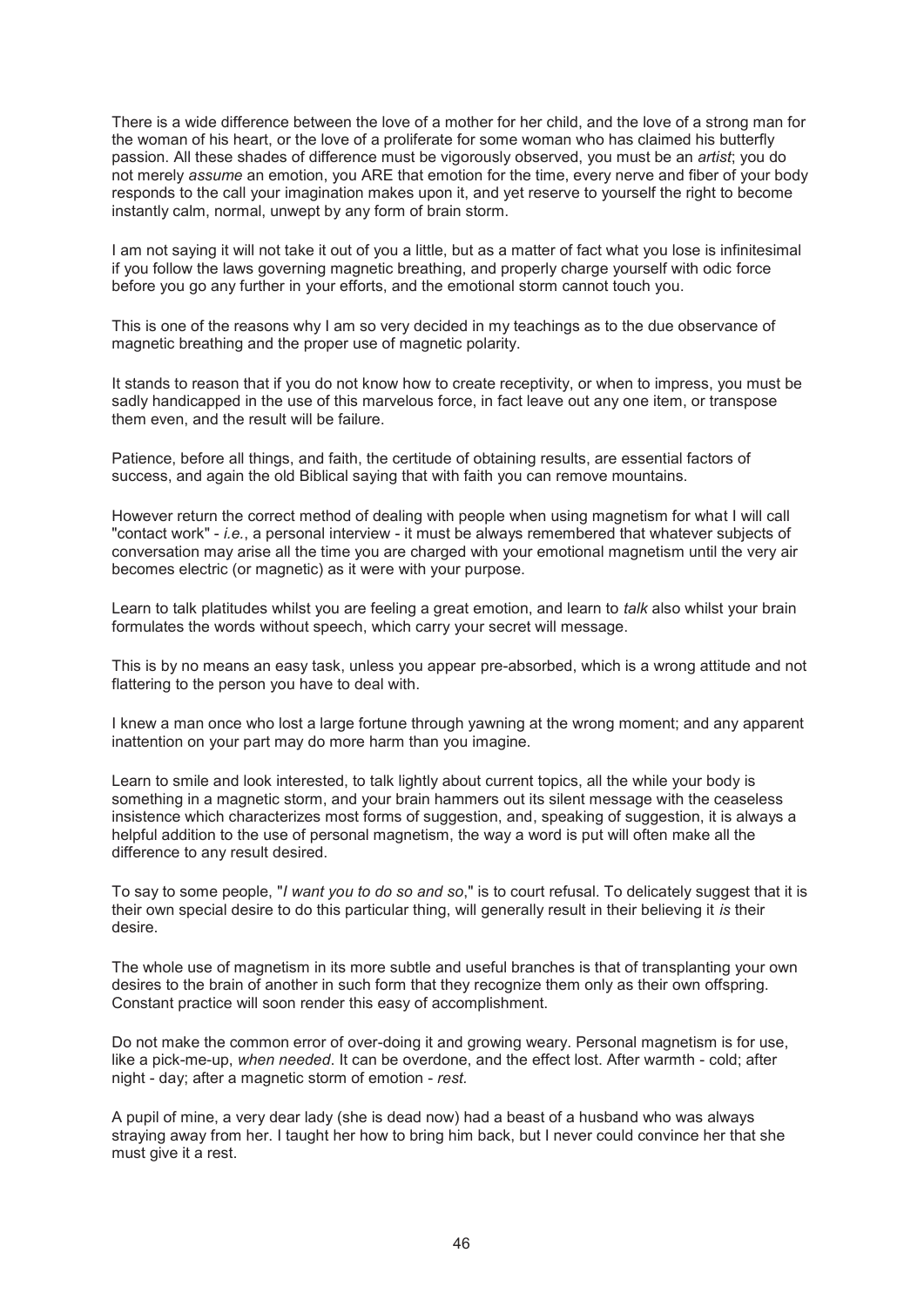He came back and wooed her again as an ardent lover after a fifteen years' coldness and practical desertion, but I never could make her alternate her treatment, and after a year's renewed honeymoon he grew tired again, and once more strayed away form her.

Magnetism appeals so much to lovers that I beg them to remember this law: You can make a man or a woman love you, but if you go on digging it into their brain it grows FLAT, parrot-like and useless.

You achieve your object, very good, give it a rest, do not think o magnetism, don't be too everlastingly sugary, let him (or her) go a little, even alternate our treatment with a little judicious coldness or even neglect, *then* when there is trouble brewing, when the object of your affections grows doubtful, hurt even, uncertain of you, then, if you like, renew your treatment.

Anybody who understands this law of magnetic polarity can hold a man or a woman a willing slave for always. Looks, age, talent; none of these things matter.

But look, you never grizzle - *never*. Fire up if you must, be cold, be warm, be indifferent, but just take life smiling. The one who goes through life with a song and a smile has a constant magnetic flow. Tears and grizzles will break that flow, you are never magnetic when you grieve. You will get out of the world exactly what you put into it, so be understanding, be sympathetic, be sunshine, and be *strong.*

Never mind what the surface "you" may be. Underneath, let the current of indomitable will guide you on to that which you desire. Once you have put your hand to the plough do not turn back - go on, fast if you can, if not go slowly, but *go on*. If you have begun a thing, if you have formulated a desire, regard it as already your own, for it is so indeed if you have the courage to continue.

To recapitulate the order for personal contact:

1st Saturate with your magnetic emotion

2nd As you enter the person's presence (with *full lungs* please) and speak the usual greetings, strongly charge yourself with magnetism from them, drawing it to you with your will effort, on the sound waves of your voice.

3rd Formulate your desires into speechless words, with all the force you are able

4th As you formulate charge the person with your own magnetism, the return current.

5th When you come to the point, which may not always be necessary (in actual words, in fact often it is quite unnecessary to formulate your desires into spoken words at all), but assuming that it is so, let the preamble to your request be an indrawn of it magnetism, that is to say, as your voice travels outward along the sound waves it creates your willpower, is drawing into you the necessary magnetic charges from the person you speak to, and then when you reach the crisis send voice, will, brain image all heavily charged with your own magnetism *outwards* to the person you are dealing with. You will be astonished at the effect, if a strong electric battery were played upon him he could not be more influenced, and it is very seldom indeed that such a charge will fail.

Public speakers, and so forth, can use this power in the same way, of course much depending upon what their subject may be, but it's no earthly use unless pre-charged with the correct magnetic emotion; that is your groundwork, and whatever your outward words or actions may portray, you must not lose sight of that for a moment. It must be felt, it must radiate from you with intensity that all can feel and understand without speech or action to explain your purpose. As my infant son says when he turns head over heels, or tries to, "that takes a bit of doing" – but whoever can do it is master of a force greater than any other force known to science as yet, master of a power one almost hesitates to use let your use of it be for good only, or believe me it will turn and rend you!

O. HASHNU HARA